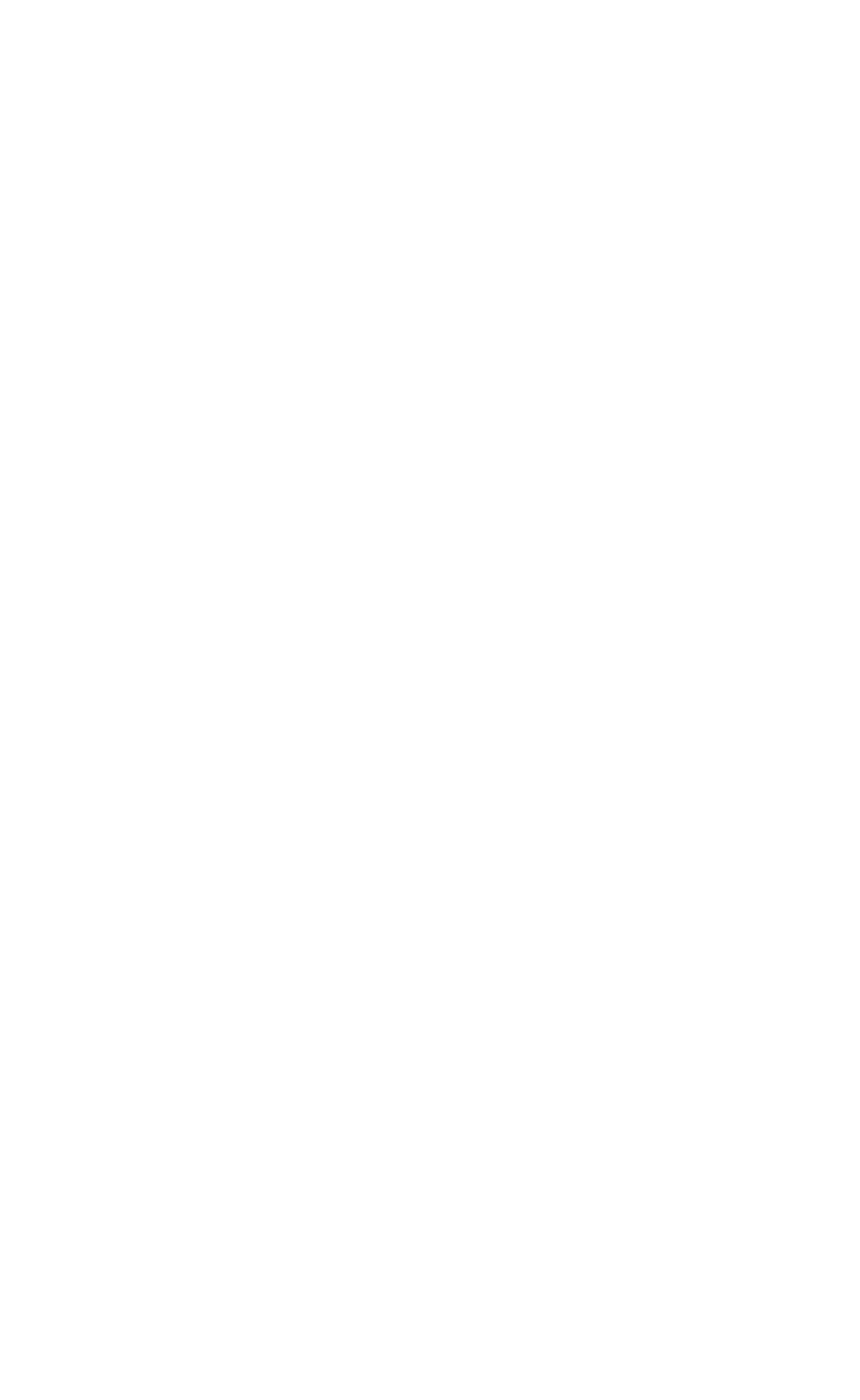

# **UXOs Clearance, and improvement of solid waste services in the Gaza Strip Reprogramming of Rehabilitation of Salah El-Din Street Project**

**Project Document June 30, 2010**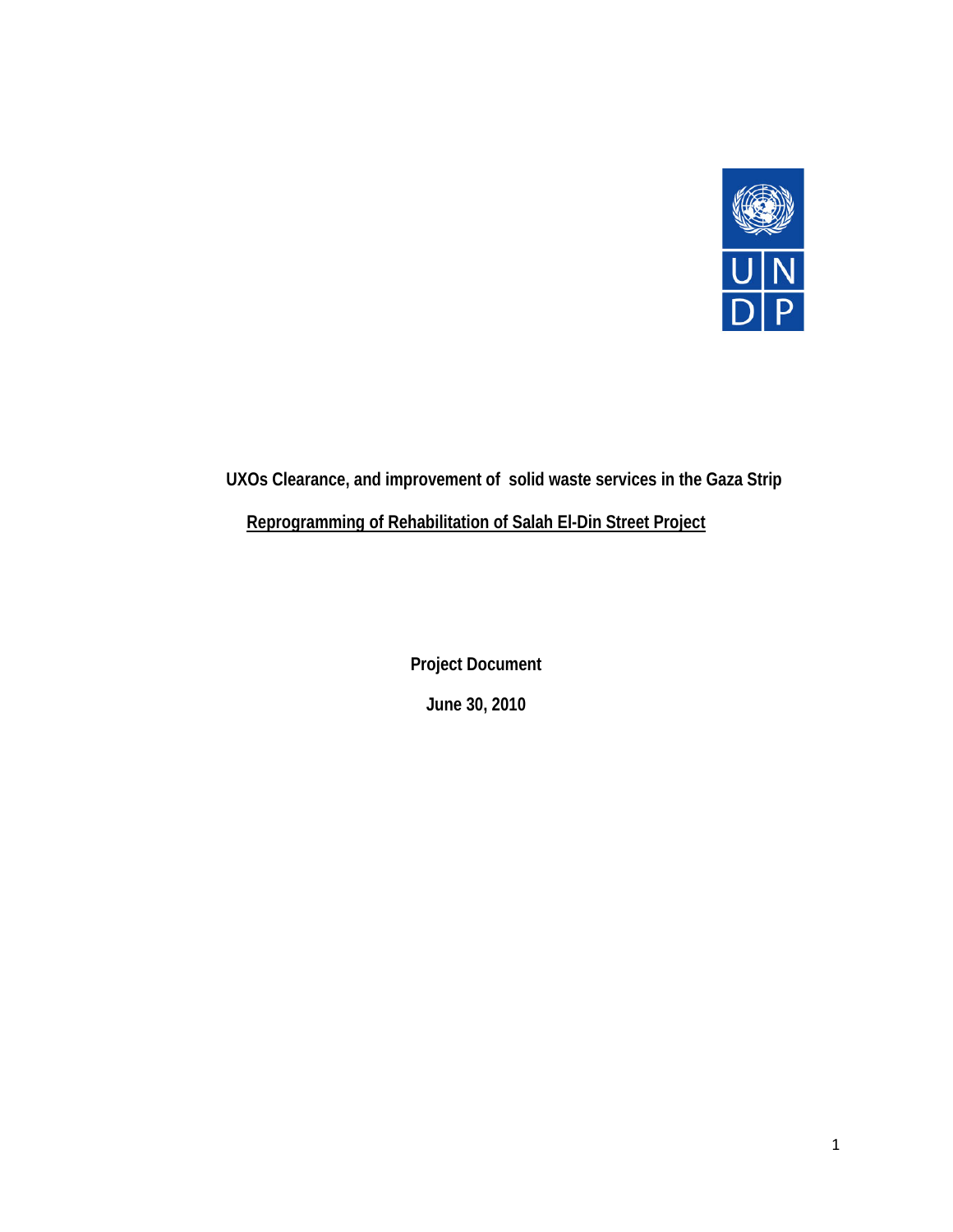# **United Nations Development Programme**

# **Country: occupied Palestinian territory**

**Project Document**

| <b>Project Title</b>                                    | UXOs Clearance and improvement of solid waste services in<br>Gaza Strip                                                                                                                                                                                                                                                                                                                                                                                                                                                                                                                                                                                                                                                                                                                                                                                                |  |  |  |  |  |  |  |
|---------------------------------------------------------|------------------------------------------------------------------------------------------------------------------------------------------------------------------------------------------------------------------------------------------------------------------------------------------------------------------------------------------------------------------------------------------------------------------------------------------------------------------------------------------------------------------------------------------------------------------------------------------------------------------------------------------------------------------------------------------------------------------------------------------------------------------------------------------------------------------------------------------------------------------------|--|--|--|--|--|--|--|
| <b>UNDAF Outcome(s):</b>                                | N/A                                                                                                                                                                                                                                                                                                                                                                                                                                                                                                                                                                                                                                                                                                                                                                                                                                                                    |  |  |  |  |  |  |  |
| <b>Expected CP Outcome(s):</b>                          | Access to effective social, economic, public services and utilities                                                                                                                                                                                                                                                                                                                                                                                                                                                                                                                                                                                                                                                                                                                                                                                                    |  |  |  |  |  |  |  |
| (Those linked to the project and extracted from the CP) | improved                                                                                                                                                                                                                                                                                                                                                                                                                                                                                                                                                                                                                                                                                                                                                                                                                                                               |  |  |  |  |  |  |  |
| <b>Expected Output(s):</b>                              | Project Outcome:                                                                                                                                                                                                                                                                                                                                                                                                                                                                                                                                                                                                                                                                                                                                                                                                                                                       |  |  |  |  |  |  |  |
| (Those that will result from the project)               | Gaza's Populations environment and livelihood improved<br>through clearance and safe disposal of UXOs, and control of<br>solid waste pollution                                                                                                                                                                                                                                                                                                                                                                                                                                                                                                                                                                                                                                                                                                                         |  |  |  |  |  |  |  |
|                                                         | Project outputs:                                                                                                                                                                                                                                                                                                                                                                                                                                                                                                                                                                                                                                                                                                                                                                                                                                                       |  |  |  |  |  |  |  |
|                                                         | 1. Mine<br>activities<br>effectively<br>action<br>coordinated<br>and<br>implemented in accordance to International Mine Action<br><b>Standards</b><br>2. UXO Risk Assessments (RAs) of 80 kilometres of<br>agricultural roads completed<br>3. Explosive Ordnance Disposal (EOD) support for High risks<br>rubble removal sites provided and Safe destruction of UXOs<br>implemented<br>4. 100,000 tons of concrete rubble crushed and stockpiled<br>5. 80 km of agricultural roads rehabilitated using crushed<br>concreted rubbles to enhance farmers accessibility to their<br>farms<br>6. Solid waste primary collection services extended in the Gaza<br>Strip<br>7. Capacity of existing dumping sites extended to accommodate<br>the generated SW for the coming 7 years<br>8. Waste recovery promoted through recycling and establishing<br>of compost facility |  |  |  |  |  |  |  |
| <b>Executing Entity:</b>                                | UNDP/PAPP                                                                                                                                                                                                                                                                                                                                                                                                                                                                                                                                                                                                                                                                                                                                                                                                                                                              |  |  |  |  |  |  |  |
| <b>Implementing Agencies:</b>                           | UNMAS, MAG, JCP, and PEF                                                                                                                                                                                                                                                                                                                                                                                                                                                                                                                                                                                                                                                                                                                                                                                                                                               |  |  |  |  |  |  |  |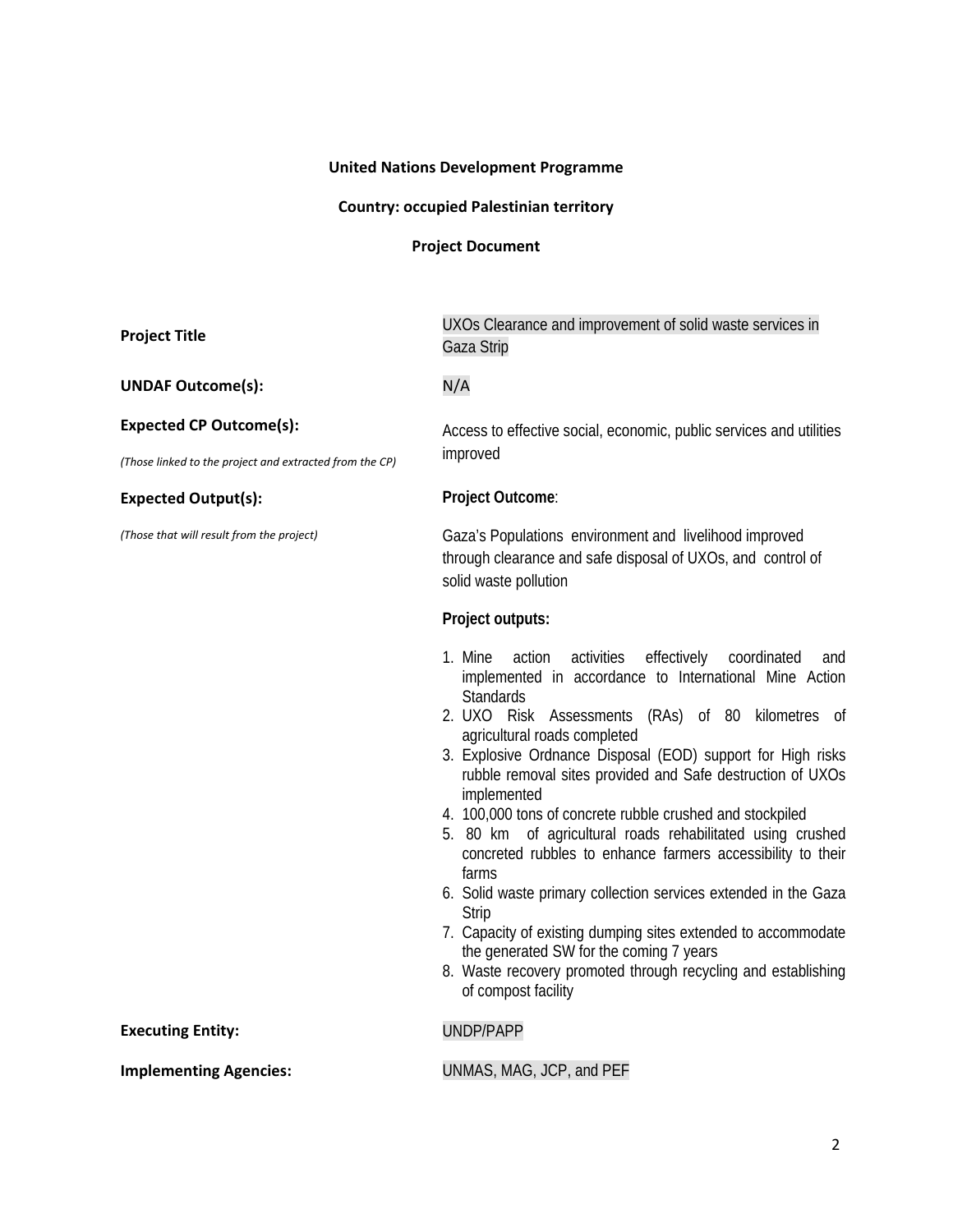#### **Brief Description**

The project aims at reducing threats to public health and safeguarding the environment through clearance and safe disposal of UXOs, reusing of crushed concrete rubbles crushed material to improve access to agricultural productive areas, and improving solid waste services in the Gaza Strip. Palestinian people's livelihood in the Gaza Strip and their access to essential services were severely impacted as a result of the Israeli bombardment and military operations during the period December 2008-January 2009. A total of 600,000 tons of rubble was generated and more than 25,000 tons of municipal solid waste accumulated at random dump sites closed to residential areas which pose serious threats to the public health. The overall situation of solid waste management in the Gaza Strip is weak due to weakened local authorities as a result of lack of financial and technical capacity and inadequate infrastructure for proper collection, treatment and disposal of municipal solid waste. The project will increase solld waste primary collection rate at the targeted areas by 10-15 % and extend the capacity of 3 official dumping sites for the coming 7 years. In addition it will also generate more than 400,000 working days opportunities to residents of the targeted areas. The project will be directly implemented by UNDP/PAPP in partnership with United Nations Mine action services, Mine Advisory Group, Palestinian Authority Job Creation Programme and Palestinian environment friends.

| Programme Period:                 | 2010-2012 (24Months)                               | Total resources required                        | US\$ 18,262,654                   |
|-----------------------------------|----------------------------------------------------|-------------------------------------------------|-----------------------------------|
| Key Result Area (Strategic Plan): |                                                    |                                                 |                                   |
|                                   |                                                    | Total allocated resources:                      | USS 18,262,654                    |
|                                   | Improved access to effective social, economic, and | Regular                                         |                                   |
| public services                   |                                                    | Other:                                          |                                   |
| Atlas Award ID:                   |                                                    | Donor<br>YY.                                    | Government of Japan / Re-         |
|                                   | PAL 10 50123                                       |                                                 | programme of remaining balance of |
| Project Number:                   | PAL 10 71646                                       | Salah Eldeen project                            |                                   |
| Start date:<br><b>End Date</b>    | <b>July 2010</b><br>June 2012                      | Donor<br>W.                                     |                                   |
|                                   |                                                    | Donor<br>Ü)                                     |                                   |
| PAC Meeting Date                  |                                                    | Government<br>TE.                               |                                   |
| Management Arrangements           | UNDP DIM                                           | Unfunded budget:                                |                                   |
|                                   |                                                    |                                                 |                                   |
|                                   |                                                    | In-kind Contributions                           |                                   |
|                                   |                                                    |                                                 |                                   |
|                                   |                                                    |                                                 |                                   |
| Agreed by (UNDP):                 |                                                    |                                                 |                                   |
|                                   |                                                    | Mr. Jens Toyberg-Frandzen,                      |                                   |
|                                   |                                                    |                                                 |                                   |
|                                   |                                                    | The Special Representative of the Administrator |                                   |
|                                   |                                                    |                                                 |                                   |
|                                   |                                                    | UNDP/PAPP                                       |                                   |
| Date:                             |                                                    |                                                 |                                   |
|                                   |                                                    |                                                 |                                   |
|                                   |                                                    |                                                 |                                   |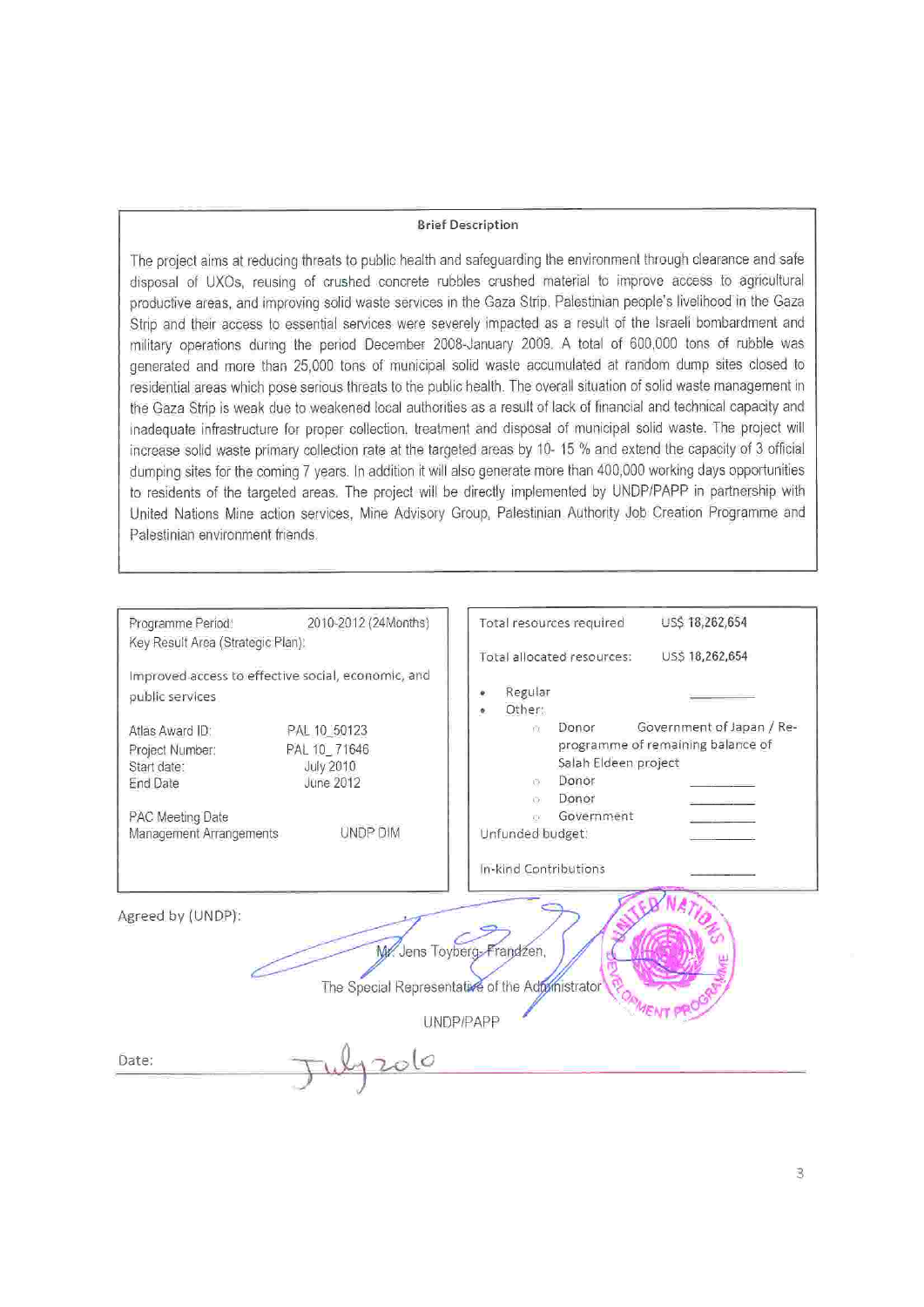# **I. SITUATION ANALYSIS**

In the Gaza Strip, the dramatic events of the Cast lead Israeli military operation on December 2008-January 2009 have exacerbated further the living standards and the socio-economic conditions of the residents of the Gaza Strip that resulted from the two years of closure and siege imposed by Israel and contributed to the internal conflict among Palestinian factions.

UNDP, as the coordinator of the Early Recovery cluster, has been working with the Palestinian Authority, its sister UN agencies, national and international partners to assess damages and needs, and develop plans for restoration of essential social and public services, reconstruct essential infrastructure in order to accelerate livelihood recovery.

UNDP/PAPP field survey has verified that the majority of public and government institutions including municipalities, ministries, and police and civil defense stations have been destroyed, depriving the population of basic services. In addition, 4068 private houses have either been destroyed or severely damaged, leaving tens of thousands of people without shelter, employment or access to essential services.

UNDP/PAPP field survey also estimated that 600,000 tons of concrete rubble had been generated during the Conflict. The survey identified that the specific locations where the rubble has been compiled was heavily contaminated with asbestos and explosive remnants of war which poses a serious risk to communities in the affected areas. It has been reported that there have been 9 UXO related accidents resulting in 25 injured and 10 killed (7 children) since the end of the conflict.

Mismanagement of solid waste has been identified as one of the key factors that contribute to environmental degradation in the Gaza Strip. Since the economic siege has been imposed on the Gaza Strip, the services provided by the municipalities have been deteriorated very rapidly. The total population of the Gaza Strip is estimated at 1.5 million and generates a solid waste quantity of about 1,200 tons/day. Currently the average solid waste collection rate from residential areas is estimated at 65 %. All solid waste produced by the population in Gaza is disposed of at 3 disposal sites located along the eastern border of the Gaza Strip. Due to the lack of equipments and vehicles, municipalities have used a number of temporary dump site "transfer stations" located in dense populated areas. The daily collected waste is transferred to those sites and then to official ones later on. However, solid waste is spread over the surrounding areas and remains for several days before final disposal. The locations of these sites nearby residential areas cause a serious threat to public health.

Industrial and health care waste are also present, however, detailed data on the generated waste quantities, disposal and handling practices are limited. Joher Al-deek dump site is designed to accommodate the disposal of hazardous waste; however, the site manager reported that the site received a little shipment every month. Health Care Waste generated at the hospitals and clinics is identified by the Palestinian Environmental law as hazardous waste. During February 2009, UNDP/PAPP conducted a Hazardous Health Care Waste (HHCW) rapid assessment study. The assessment indicated that health care waste is routinely mixed with domestic and municipal waste, and many people such as hospital cleaning staff and waste collecting staff are exposed to potential life threatening disease, including but not limited to HIV/AIDS, hepatitis, and tetanus.

There is no composting or recycling facility established in Gaza. All generated waste is collected and disposed directly at landfill sites. Composting of municipal solid waste will significantly contribute to expanding of lifetime of dumpsite as 60% of the generated solid waste is organic material and can be used for compost production. Moreover, during the siege and closure that are imposed on the Gaza Strip, fertilizers have not been allowed to enter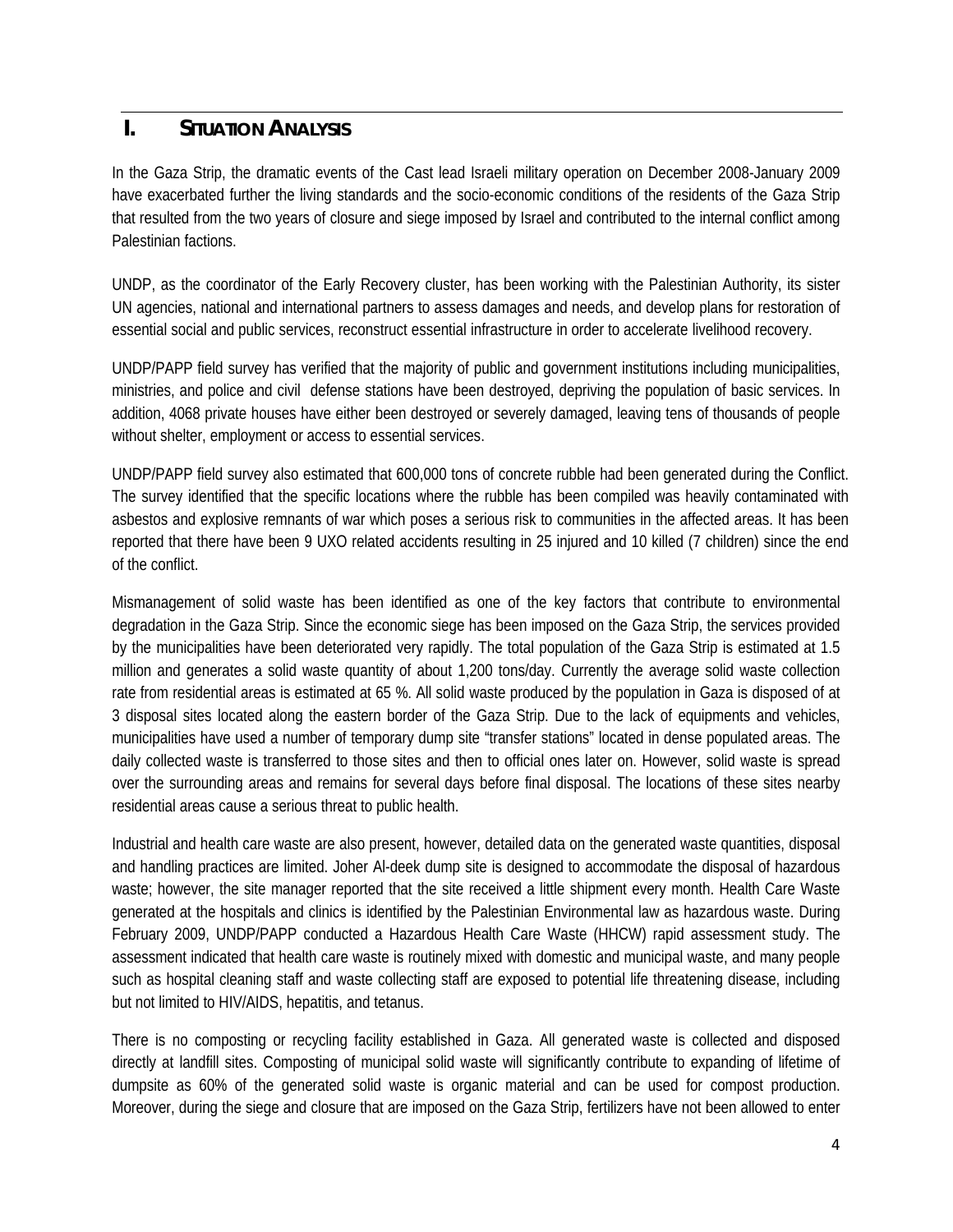into the market. Farmers will be welling and are in bad need for organic fertilizers to be able to condition the soil and improve the quality of their produce. This activity will safeguard the environment and at the same time will generate financial benefits for the operators of the compost facility and for the farmers as well. It will create a local alternative and reduce dependency on the Israeli market and the import of fertilizers from outside Gaza.

During year 2007 UNDP/PAPP has suspended and later terminated its infrastructure related construction activities in Gaza Strip due to the unavailability of construction materials in the local market as a result of imposed blockade on Gaza, however, UNDP is still exerting serious efforts with the Government of Israel to allow construction materials for its projects into Gaza, which, unfortunately have not been successful to this point. Therefore UNDP and EoJ has agreed to reprogramming the remaining fund mounting to US\$ 18.262 million allocated for the rehabilitation of Salah El-Din street project to support early recovery interventions in Gaza.

# **Linkages to the original programme objectives:**

The proposed reprogramming activities will contribute to enhancing the quality of life and reducing public health threats associated with UXOs, municipal waste and concrete rubble throughout the communities in Gaza Strip through implementation of UXO clearance and safe disposal, rubble removal, crushing and reuse, and immediate support for municipal solid waste management services. It is worth to mention that the objectives of this project are linked with the Rehabilitation of Salah El-Din Regional street project in the Gaza Strip according to the following:

Both projects use a labor intensive strategy when it comes to rehabilitation of roads and streets in the Gaza Strip and the Rubble removal and crushing activities as well as the solid waste management activities where both Programme components will generate approximately 400,000 working days;

Both projects will improve the wellbeing and livelihood of the residents of Gaza Strip by enhancing access to public and social services;

Both projects contribute to improve the socio-economic standards of the targeted population; the demolished houses and the rubble is a major constraint for new development and construction activities in the affected areas;

Both projects shared the same purpose in terms of rehabilitation of roads; the majority of crushed concrete rubble will be used for rehabilitating of 80 km of agricultural roads in the affected areas. In addition 76 kilometers of agricultural roads will be risk assessed and clearance conducted to remove any UXO that make passage and use of the roads dangerous.

# **II. STRATEGY**

# **2.1 National Strategy in the oPt**

Effective and environmentally sound solid waste management is essential to meet public health targets. Unmanaged waste impact quality of life. This project contributes to the achievements of the infrastructure objective of the Palestinian Reform and Development Plan (PRDP 2008-2010) that aims to increase national prosperity and enhance quality of life through achieving efficient and environmentally sound management of solid waste and debris.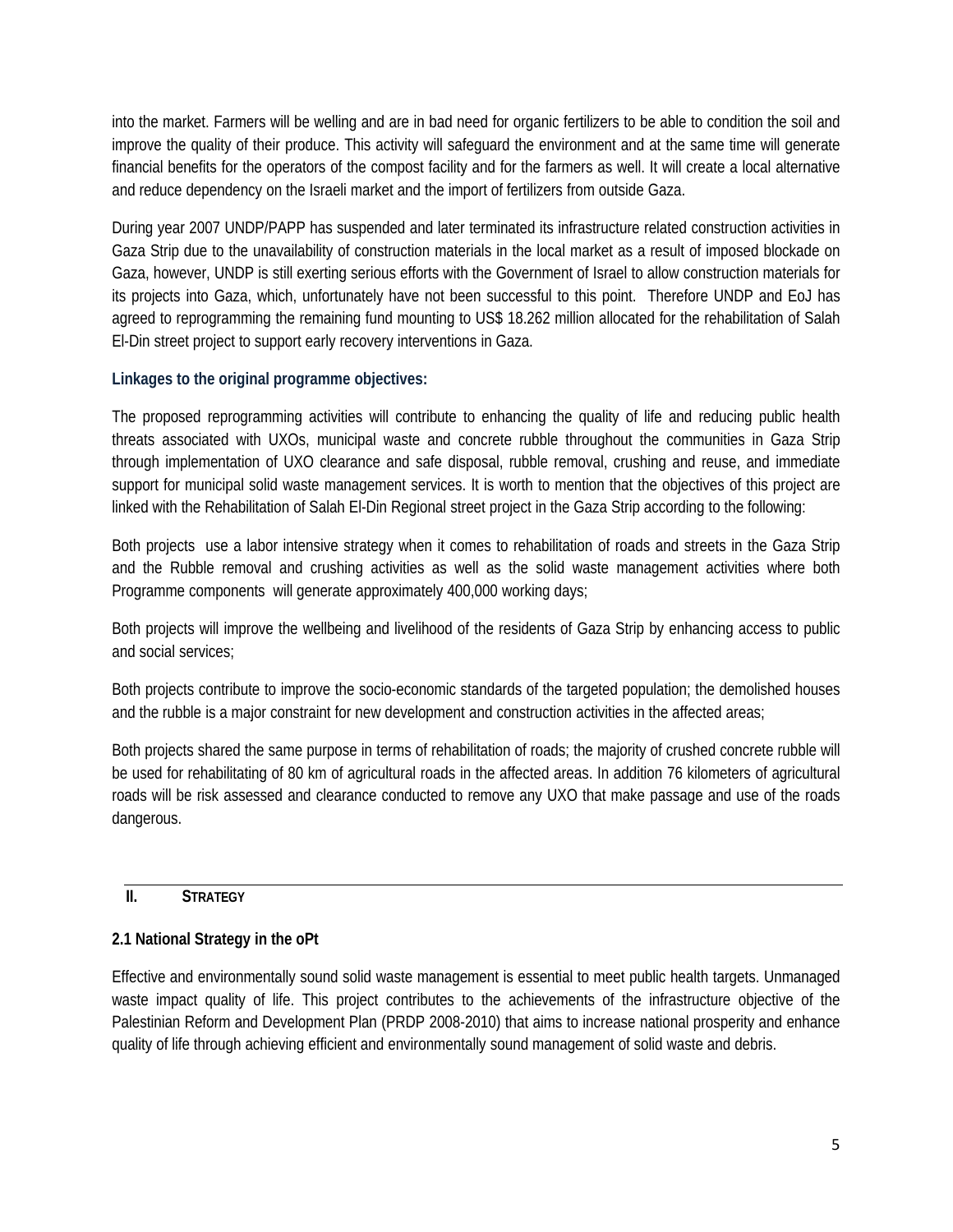The Palestinian Authority has identified that solid waste management and rubble removal as one of its key development priorities. The Palestinian Early Recovery and Reconstruction plan listed SWM among its priorities under the social, infrastructure and environmental sectors.

Furthermore, the project is in line with the Palestinian Environmental Quality Authority policy principles and strategy (EQA environmental strategy 2000) as it contributes to the 4 main pillars of EQA strategy: protection of public health; protection of natural resources; preservation of the rich cultural heritage and strengthening of environmental institutions.

# **2.2 UNDP/PAPP Strategic Framework 2008-2011**

The planned project outputs will contribute to the second outcome of UNDP/PAPP mid-term strategic framework 2008-2011 which aims at accelerating economic recovery, promotion of livelihoods, and self reliance though improving access to effective social, economic, public service and public utilities.

The project has multiplier effect and towards its completion, it contributes to reducing threats on affected residential areas, generating employment opportunities, controlling pollution and supporting cost recovery of waste. As highlighted in the PA Early Recovery Plan, the recent Israeli incursion in the Gaza Strip, and the 18 months blockade that preceded it, have caused major damage to Gaza's public and private infrastructure and to its basic service delivery systems. In particular, 4,068 houses were destroyed as well as a large number of public buildings and private sector facilities. Many of these buildings are dangerously hanging ruins, contain hazardous materials such as asbestos and UXOs and are thus an environmental and security threat for the civilian population. In addition, their removal is an essential prerequisite for reconstruction.

With regard to waste management, the capacity of municipalities to collect and dispose solid waste in an efficient, safe and environmentally sound manner has deteriorated during the 3 years blockade and the Israeli incursion has given it a last blow. Equipment and spare parts are lacking to ensure maintenance and operation of waste collection trucks, landfills' capacities have been long exceeded and financial resources for household collection are insufficient. As a result, waste is collected in a haphazard manner, piles up in the streets, and is dumped in the proximity of housing complexes or in improper dumping sites, with major risks of leakages in the aquifer. The public health threat related to solid waste is becoming a growing concern for the Gaza Strip that requires immediate interventions. Both components of the proposed project are thus important early recovery priorities. Both are aimed at supporting civilian communities recover a safe and dignified living environment, free from health and environmental hazards, in which they will be able to rebuild their lives. Finally, both components, through the employment opportunities that they will generate, come in support of a livelihood recovery process.

### **1. Project Components**

### **3.1 Component (1): UXOs Clearance, Safe Disposal and Destruction**

The objective of this project component is to undertake EOD support, and UXO threat reduction activities in support of reconstruction activities, rubble removal and in response to community needs. The activities will be carried out by Mines Advisory Group (MAG) EOD teams as the implementing agency and UNMAS as the task coordination agency. The scope will include the following**:** 

### *Activity 3.1.1: Coordination of Mine Action Activities within Gaza*

This activity will be carried out by the UN Mine Action Team – Gaza (representing UNMAS) and will be financed under this project proposal. UNMAT - Gaza responsibilities will include the following: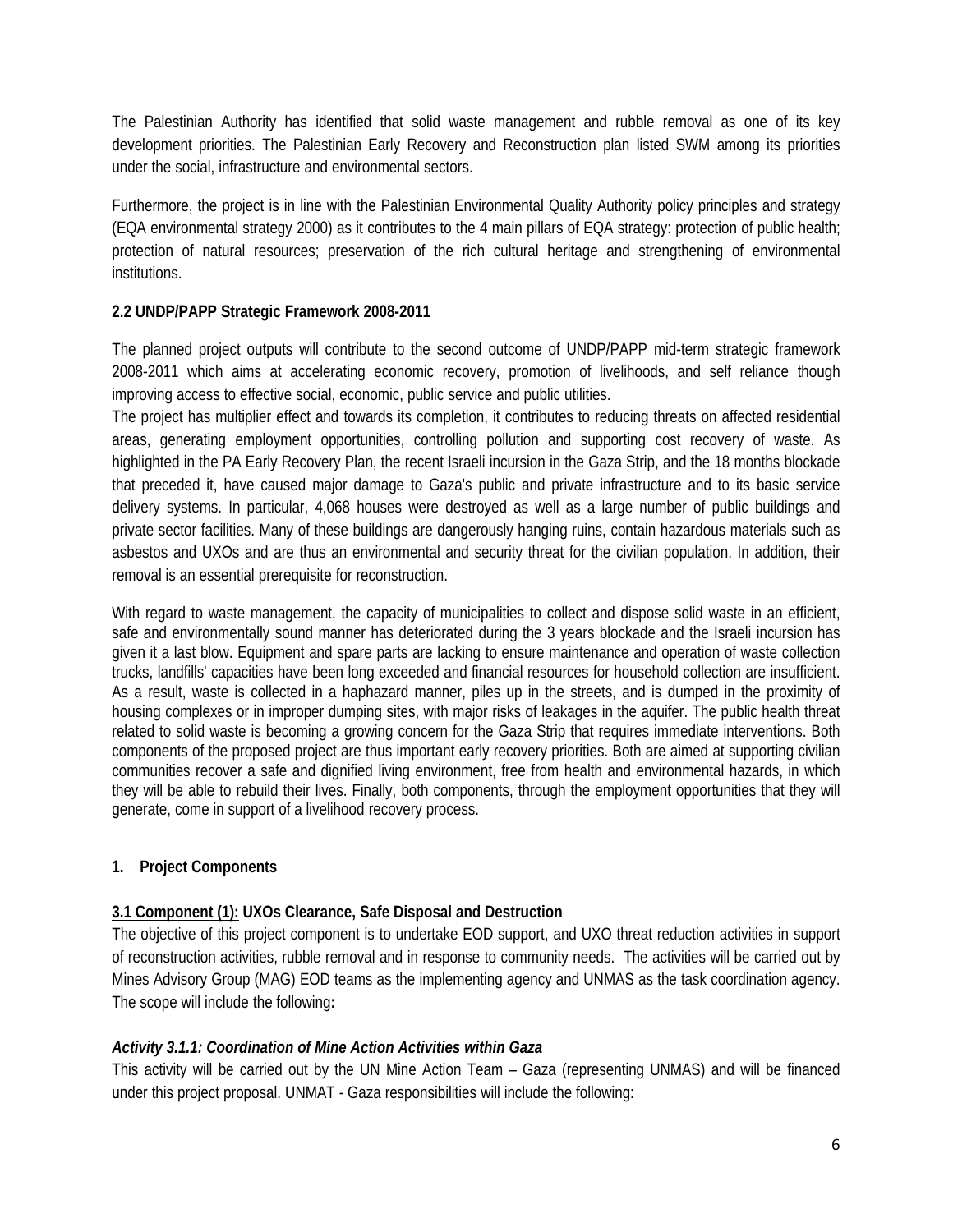- Manage supervise and operationally tasking and control of the EOD teams on a daily basis.
- Prioritize Mine Action support to rubble removal activities.
- Accreditation, Monitoring and Quality Assurance of Mine Action actors within Gaza.
- Coordination of Mine Action activities with IDF, COGAT, UN Agencies, NGO/INGO's, and local authorities as required.
- Facilitation of Mine Action personnel into and out of Gaza/Israel.
- Facilitation of entry and exit of specialist Explosive Ordnance Disposal (EOD) equipment into and out of Gaza/Israel.
- Facilitation of importation, storage and recording of explosive usage by EOD teams.
- Review MAG technical reports to ensure technical and statistical reports are maintained on Mine Action activities.
- Represent Mine Action at meetings such as UNCT, SMT, ASMT and donor meetings as required.
- Represent Mine Action at Sector and Cluster Lead meetings as required.
- Providing updates to the UN Inter-Agency Coordination Group on Mine Action.
- Supervise and monitor mine action activities to ensure Mine Action in Gaza is implemented in accordance with International Mine Action Standards (IMAS).
- Providing Mine Action inputs to the UN Secretary General's report.
- Liaise and report to UNMAS HQ on Mine Action Activities.
- Providing input to the Landmine Monitor Report of Mine Action activities in Gaza.
- The establishment of Boards of Inquiry for all UXO related incidents or accidents.
- Providing geographical information on Mine Action activities to OCHA for GIS mapping.
- Provide Mine Action technical advice to all Humanitarian Agencies as requested.

### *Activity 3.1.2: Implement Mine Action Activities as tasked by UNMAT-Gaza*

UNDP will contract directly Mine Advisory Group (MAG) EOD teams who will be responsible for implementation of EOD activities. The activities will include the following scope of work:

- Conduct UXO risk assessments**:** The UXO risk assessment process is a preparatory planning tool to facilitate future planning and activities related to specific sites that have been targeted by either air, naval or ground forces. The purpose of a UXO risk assessment is to assist actors conducting rubble removal, other recovery and reconstruction activities to implement mitigation measures appropriate to the potential residual UXO risk. Wherever possible, these risk assessments are conducted in cooperation with the owners of the land / building. Upon request, MAG EOD teams will undertake formal UXO risk assessments of sites as tasked by UNMAT. The UXO risk assessment process involves:
	- o Assessing if the site has been struck by ordnance and potential for remaining UXO hazard;
	- o Designation of sites as either having a potential low, medium or high residual UXO risk;
	- o Recommending appropriate safely precaution for the site, clearance methodology for the site and the requirement for subsequent EOD support;
	- o Providing an auditable report on the potential risk posed by UXO with designated sites for use by client, rubble removal contractors, and reconstruction and development agencies within Gaza.
- Provide EOD technical assessment and emergency response support**:** EOD teams will be able to respond to the UXO threat whether present at sites or on call dependant on the threat level. UXO threat in destroyed buildings could include Anti-Tank mines, aircraft bombs which are either fused or infused. In addition other naval, air or ground delivered ordnance may also pose a threat. Activities to be undertaken as part of this process include:
	- o Inspection of suspicious objects and determining suitable on site safety precautions;
	- o Removal of items deemed 'safe' to move by the EOD team;
	- o Implement safety procedures for items deemed unsafe to remove
	- o Coordinate with related authorities to identify destruction site and undertake safe destruction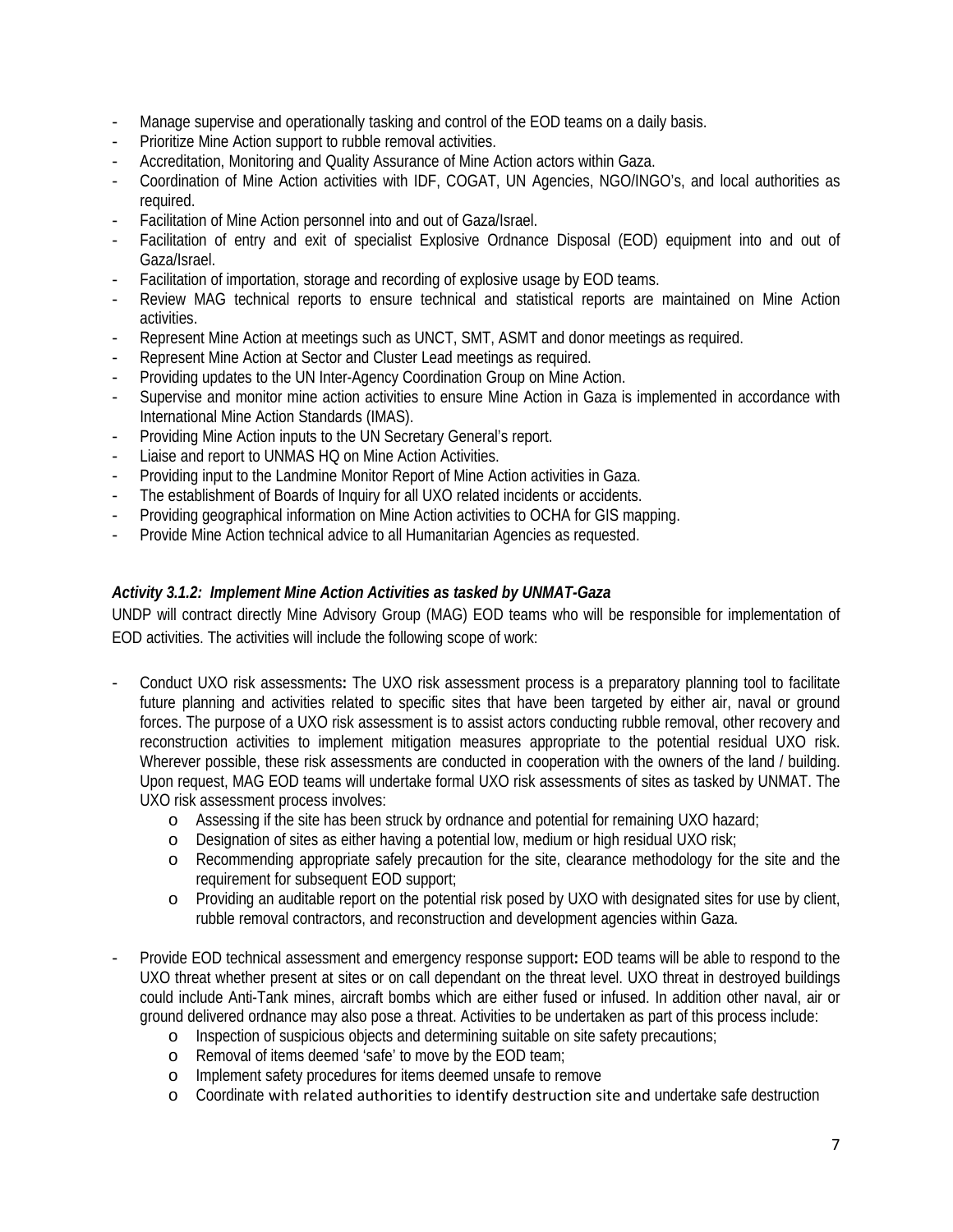# **1.2 Component (2): Crushing and Reuse of Collected Concrete Rubble**

In June 2009, UNDP in cooperation with UN agencies and International NGOs has formulated multi-actor action plan in order to coordinate efforts and share information regarding safe removal, crushing and reuse of the full amount of 600,000 tons of concrete rubble produced during the Cast lead Israeli military operation. UNDP through a project funded by CIDA and SIDA has removed a total amount of 340,000 tons of rubble from affected areas in the Gaza Strip and planned to crush a total of 300,000 tons of concrete rubbles. Other agencies such as CHF, NRC, UNRWA and local authorities has planned and secured fund to remove the remaining amount. Through this project the scope of this component includes implementing the following activities:

# *Activity 3.2.1: Rubble Crushing and Stockpiling*

In relation to the Rubble Removal multi-actors plan, this activity will support crushing a total of 100,000 tons of concrete rubbles. Currently there are 2 crushing machines available in Gaza with a total daily capacity of 2,500 tons/day. The crushed material will be stockpiled at central dumping site in Khan Younis area as indicated at the project sitemap.

# *Activity 3.2.2: Reuse of Crushed Concrete Rubble*

UNDP/PAPP agricultural damage and needs assessment has indicated that 100 km out of 350 km of agricultural roads were destroyed during the cast lead military operation in January 2009. The destruction of agricultural infrastructure including roads took place in three locations (East of Khan Younis, East of Gaza and east and north of Jabalia). UNDP is aiming at accelerating recovery of the agricultural sector through "a project funded by Islamic Development Bank (IDB)" rehabilitating of agricultural wells, pump stations, and water trunk lines at these areas. Rehabilitating of agricultural roads in these areas will enhance farmers' access to their farms and will promote restoration of agricultural livelihood. Throughout this project a total of 80 km of agricultural roads will be rehabilitated using a mixture of crushed rubble concrete and sand. The project will be implemented in three locations, east Khan Younis, east of Gaza and the Northern area. A total of 350,000 tons of crushed rubble concrete will be fully utilized and a labor intensive modality will be adopted when possible for the rehabilitation of roads.

This activity will create 200 job opportunity for a period of 12 months and will support the following:

- finalize needs assessment and selection criteria
- Prepare bill of quantities and roads layout plan, and profiles in coordination with local municipalities
- Local contractors to rehabilitate at least 80 km agricultural roads. Works will include land survey, planning, excavation, leveling, paving of crushed concrete, compaction, and fencing opened areas along the targeted roads.

# *Activity 3.2.3: Set Up a Project Implementation Unit*

This activity will finance operational cost for establishing project management cost to enable implementation of project component 2 activities such as salaries for contracted staff (project manager, technical operation manager and site engineers, and admin assistants), office rent, staff security expenses, communication and other logistic requirements.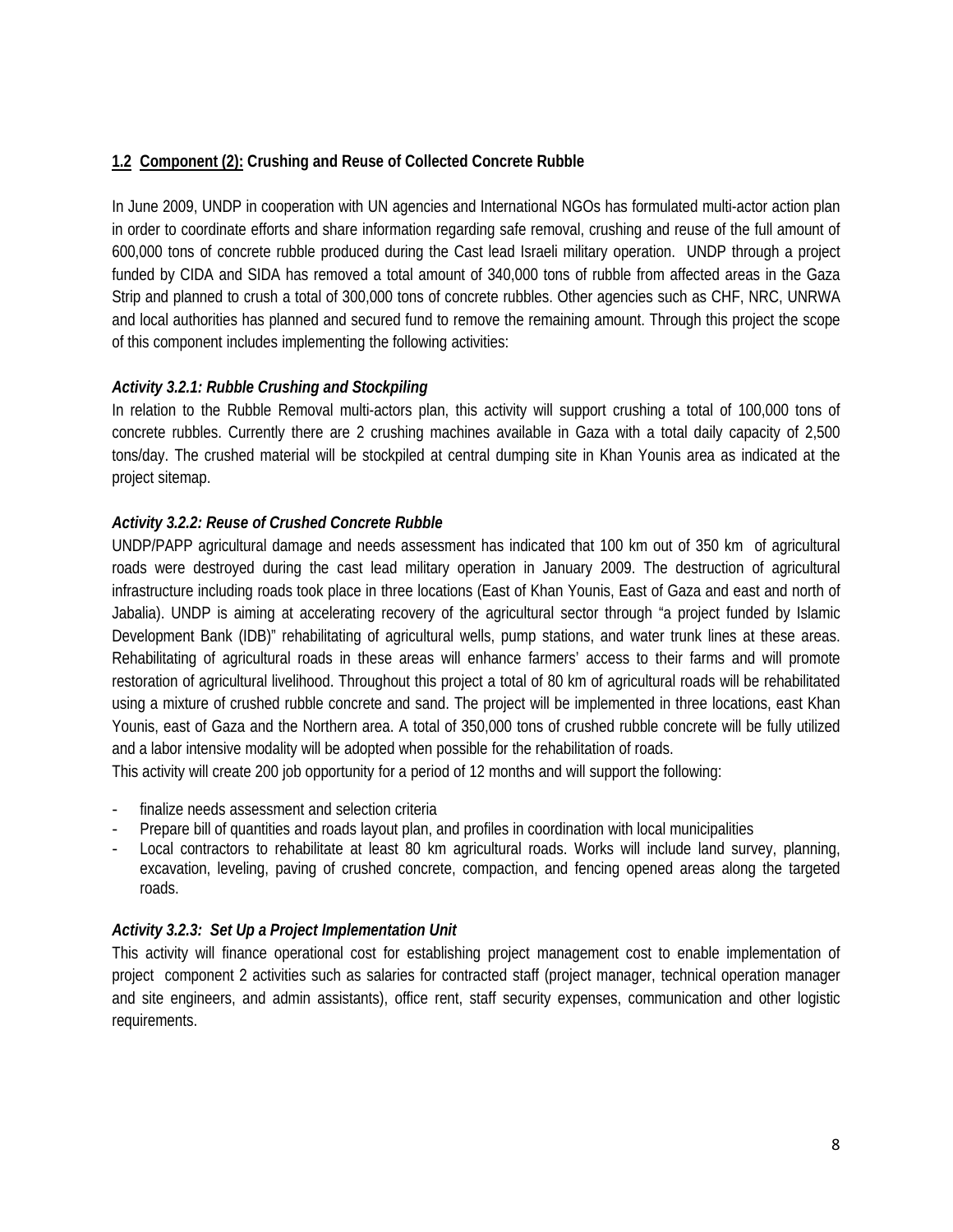# **3.3 Component (3): Immediate Support for Municipal Solid Waste Management**

# *Activity 3.3.1: Labor Intensive Households Waste Collection*

The total population of Gaza is estimated 1.4 million and generated daily 1, 360 tons of municipal solid waste. Due to lack of equipments, transfer vehicles, and fuel as a result of 2 years blockade, the service providers "municipalities and village council" are unable to collect the generated household waste from the residential areas on daily basis. Currently the average solid waste collection rate is estimated at 65%. This activity will support operational cost in terms of salaries and administrative expenses for 540 labors with donkey and carts for a period of 18 months. As a result the average solid waste primary collection rate will increase by 10-15 %. The Gaza strip will be divided into five geographic areas and carts will be distributed as follows:

| Area            | <b>Inhabitants</b> | Number of workers |
|-----------------|--------------------|-------------------|
| Northern Area   | 265,932            | 102               |
| Gaza Area       | 487,904            | 207               |
| Middle Area     | 201,112            | 68                |
| Khanyounis Area | 269,601            | 100               |
| Rafah Area      | 165,240            | 63                |
| <b>Totals</b>   | 1,389,789          | 540               |

However, during the approval process, many actors in this sector has employed labor intensive scheme and provided direct assistance to the service providers. Accordingly UNDP in partnership with the Job Creation Programme "JCP" in Gaza has carried out extensive consultation with solid waste management councils and municipalities in order to verify their needs. In addition a project steering committee was formulated and has reviewed the outcome of the survey in its meeting dated on May 25 2010. The project steering committee recommended revising the original proposal by incorporating the following:

- ‐ No. of donkey carts needed is 180 workers
- No. of workers needed to clean up streets, yards, beach, and effectively participates in collection from house to house is 270 workers.
- ‐ 5 Store keepers distributed over five governorates (intervention areas) to be in charge of tools distribution at the morning and to deliver these tools by the end of working day.
- Workers will be divided into 29 groups each group will be monitored by a supervisor.
- 18 clerks will be employed who will be responsible for ensuring workers attendance and other related logistics support.
- ‐ An awareness campaign will be conducted by 26 health educators and social workers in parallel with the implementation processes to enhance the public awareness of disposal municipal SW and they will be responsible for verifying the criteria of hiring workers.
- The wages of worker has been set based on ministry of labours rules and regulation for minimum wages of unskilled labors as well as based on similar wages set in similar programmes.

### *Activity 3.3.2: Upgrading of existing Solid Waste Dumping Sites*

In the Gaza Strip, solid waste produced by the population in the amount of 1360 ton/day is disposed at 3 official disposal sites located along the eastern boarder of the Gaza Strip. All the three official solid waste namely Gaza\_Joher Al-deek with total area of 140 dunum, Deir-Albalah with total area of 60 dunum, and Rafah with total area of 27 dunum have approached their capacity since year 2008. As a result, the number of random dumping of solid waste in open areas has increased. Such practice of illegal dumping is threatening groundwater quality and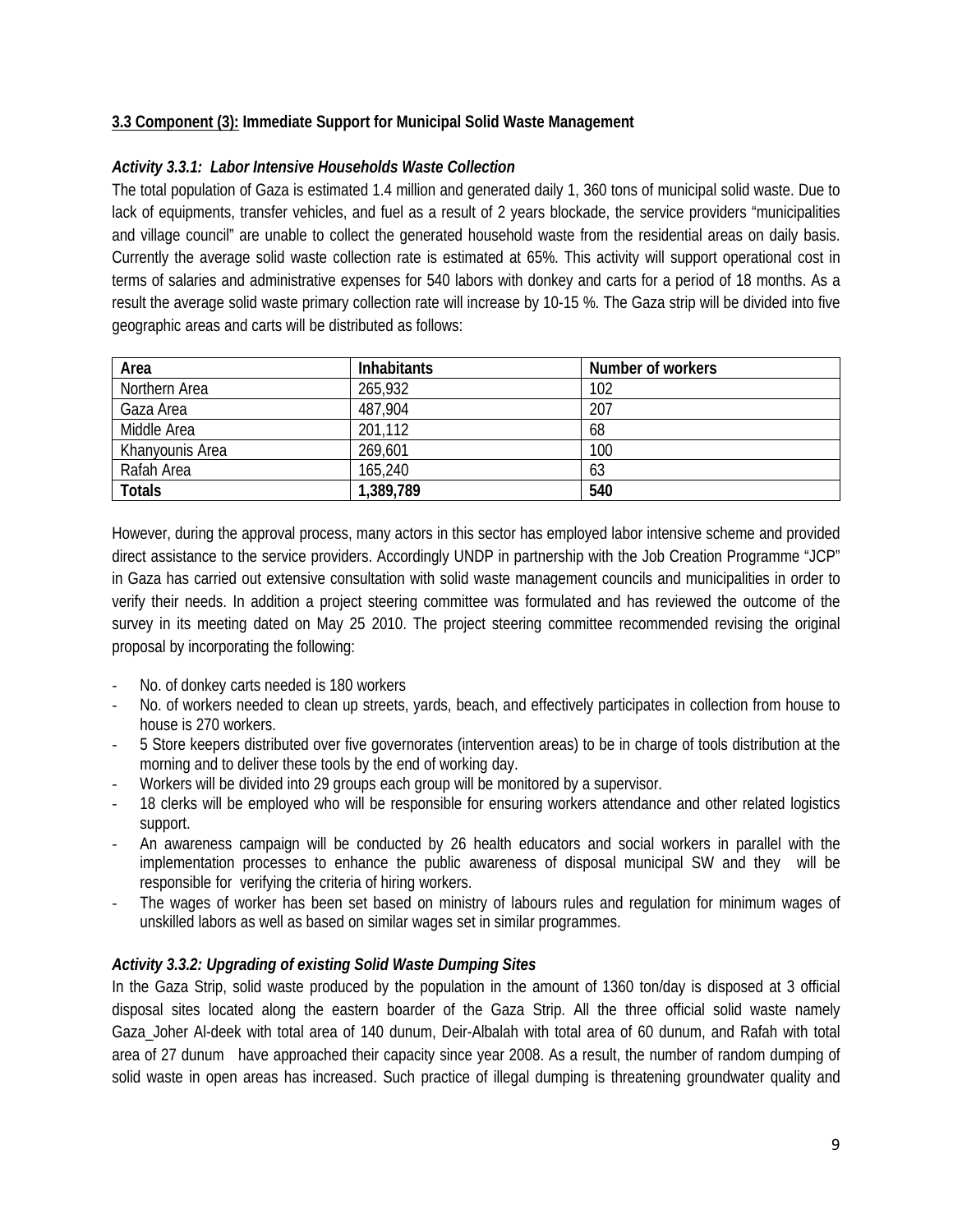creating many environmental and health impacts to the nearby residential areas and therefore they need to be closed.

The assessment carried out by EUNIDA (EUNIDA, March 2009) with support from UNDP office for the EuropeAid Cooperation in March 2009, demonstrated the immediate needs to expand the capacity of the 3 official solid waste dumping sites for the coming 10 years including waste minimization component such as waste reduction, recycling and compost. The study has estimated the investment cost required for the extension in the amount of EURO 11.0 million.

During the formulation of this proposal UNDP has consulted solid waste service providers in Gaza Strip where they stressed to extend the capacity of the 3 official dumping sites to dispose of the generated solid waste at least in the coming 5 years. Thus the activity proposed at the original proposal revised to reflect the immediate needs of the service providers. The revised activity will support extending the capacity of the 3 official dumping sites by at least 150 dunum which will allow accommodating the generated waste during the coming 7 years at these sites until a new sanitary landfill for the Gaza Strip is constructed. Annex C provides details on the planned expansion as well as related cost. This activity will support the following:

- Consultant to study feasibility study, detailed design and EIA for upgrading of the 3 official dumping sites
- extending the capacity of the existing dumping site and implementation of mitigation measures

# *Activity 3.3.3: Development and Implementation of Solid Waste Recycling and Composting Facility in Rafah*

It is estimated that 120 tons of household solid waste generated daily in Rafah governorate. The total amount is currently disposed at Rafah dumping site located at east of Rafah. The dumping site will approach its capacity within 2 years due to increasing quantities of transferred solid waste. In order to expand the span life time of its dumping site, the Municipality has adopted solid waste integrated management planning which include promoting municipal solid waste recycling and composting. The municipal solid waste in Gaza contains 60 % organic material. In the process of compost production 40% of this organic material will be transferred to compost. Throughout this activity, a semi-automatic machine will be manufactured and installed in order to separate organic fraction. The separation facility will receive 100-120 tons of solid waste per day. After processing the separated organic solid waste will transfer to compost facility. It is expected the plant will produce 20-25 tons of compost/ day and will generate revenues sufficient to cover its annual operational cost (selling of compost and separated recyclable materials). This activity will support the following:

- Consultant to study the feasibility of recycling, market study and cost recovery opportunities for waste recycling and compost production and design composting production and recycling plant
- Implementation of compost production plant in Rafah which includes the investment and cost required for procuring goods, equipments, salaries, administrative cost for a period of one year, and the civil works construction and installation of compost and recycling plant at the location of Rafah solid waste transfer station.

### *Activity 3.3.4: Set up Project Implementation Unit*

This activity will finance the cost for establishing the project implementation Unit to enable implementation of project component 3 activities such as salaries for contracted staff (project manager, and site engineers), office rent, staff security expenses, communication and other logistic requirements.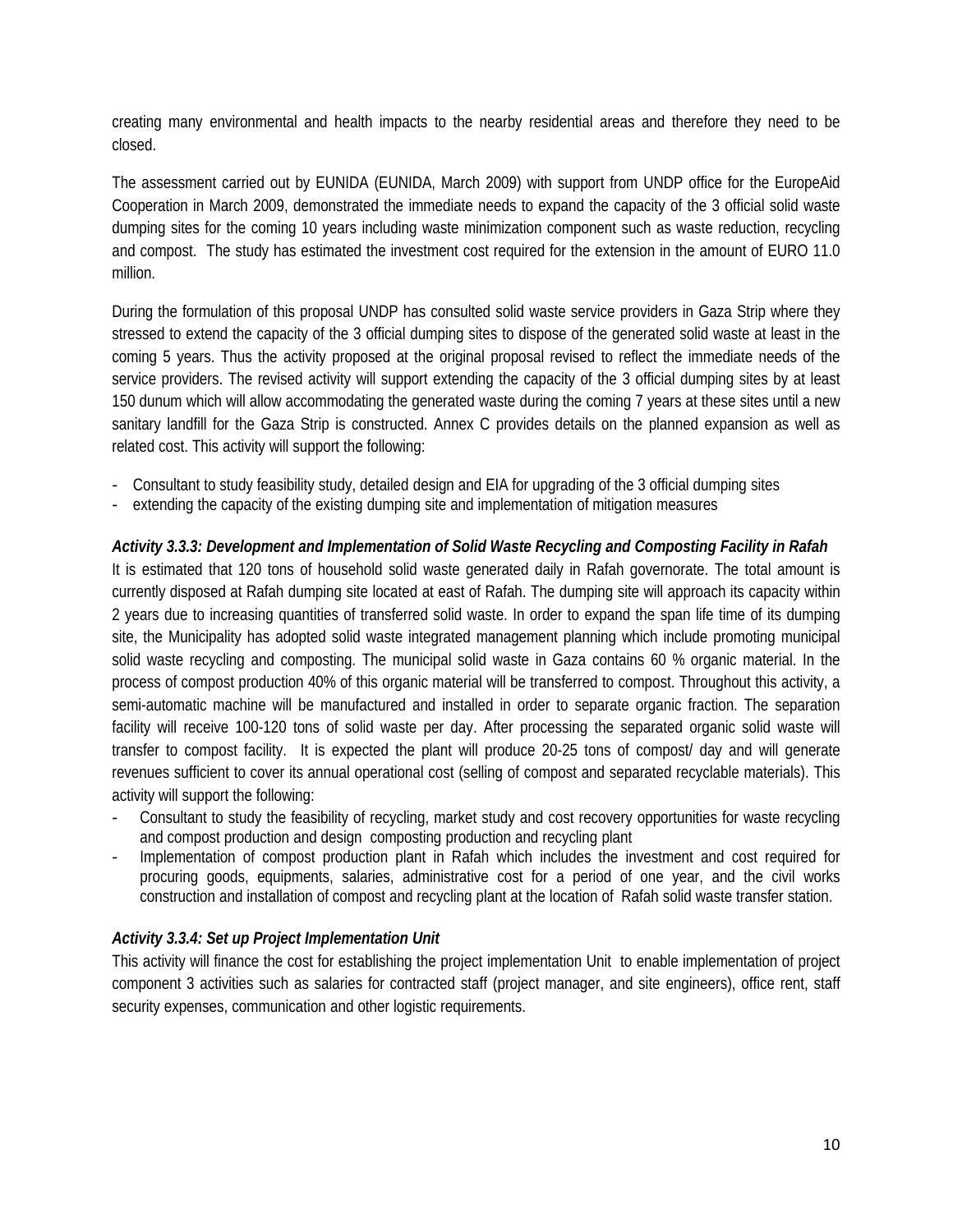### **RESULTS AND RESOURCES FRAMEWORK**

**Intended Project Outcome:** 

**III.**

Gaza's Populations environment and livelihood improved through clearance and safe disposal of UXOs, and control of Solid waste pollution

### **Project Outcome Indicators and targets**

- $\blacktriangleright$ Change in threat level at contaminated areas, Target: No increase in number of people injured or killed
- ¾Change in % of solid watse collection coverage, Target: solide waste coberage increased by 10-15%
- ¾Indicator: number of people have access to environmenatlly sound municpal solid waste services , Target: 3 dumping sites extended for 7 years
- ¾Indicator: Change in farmers ability to access their agricultural farms: Target: 80 km of agricultural roads at the affected areas rehabilitated
- ¾Indicator: Number of jobs created, Target: 300,000 working days opportunity created

#### **Baseline:**

- $\triangleright$  600,000 tons of rubble from private and public buildings accumulated in the Gaza Strip
- $\triangleright$  Rubble removal from affected areas completed
- ¾ Rubble crushing activities for 300,000 tons of collected rubbles is currently ongoing
- ¾ 10 people killed by UXOs and 25injured since 27 Dec 08.
- ¾ 100 km of agricultural roads destroyed
- $\geq$  1,360 tons of municipal solid waste daily generated in Gaza Strip
- $\geq$  65% is the average solid waste collection rate from residential areas
- $\blacktriangleright$ Existing dump sites have approached their capacities
- ¾No recycling or compost facility in place

**Applicable Key Result Area (from 2008-11 Strategic Plan):** 

Improved access to effective social, economic, public services

**Partnership Strategy:** The project will be executed by UNDP in partnership with UNMAS, MAG, PA JCP, PEF

**Project title and ID (ATLAS Award ID):** UXOs clearance and improvement of solid waste management services in Gaza Strip. Project ID: 000071646

| <b>INTENDED OUTPUTS</b> | <b>(YEARS)</b><br><b>TARGETS FOR I</b><br><b>OUT</b><br><b>TPUT</b> | <b>INDICATIVE ACTIVITIES</b> | <b>SPONSIBLE</b><br>N | <b>INPUTS</b> |
|-------------------------|---------------------------------------------------------------------|------------------------------|-----------------------|---------------|
|                         |                                                                     |                              |                       |               |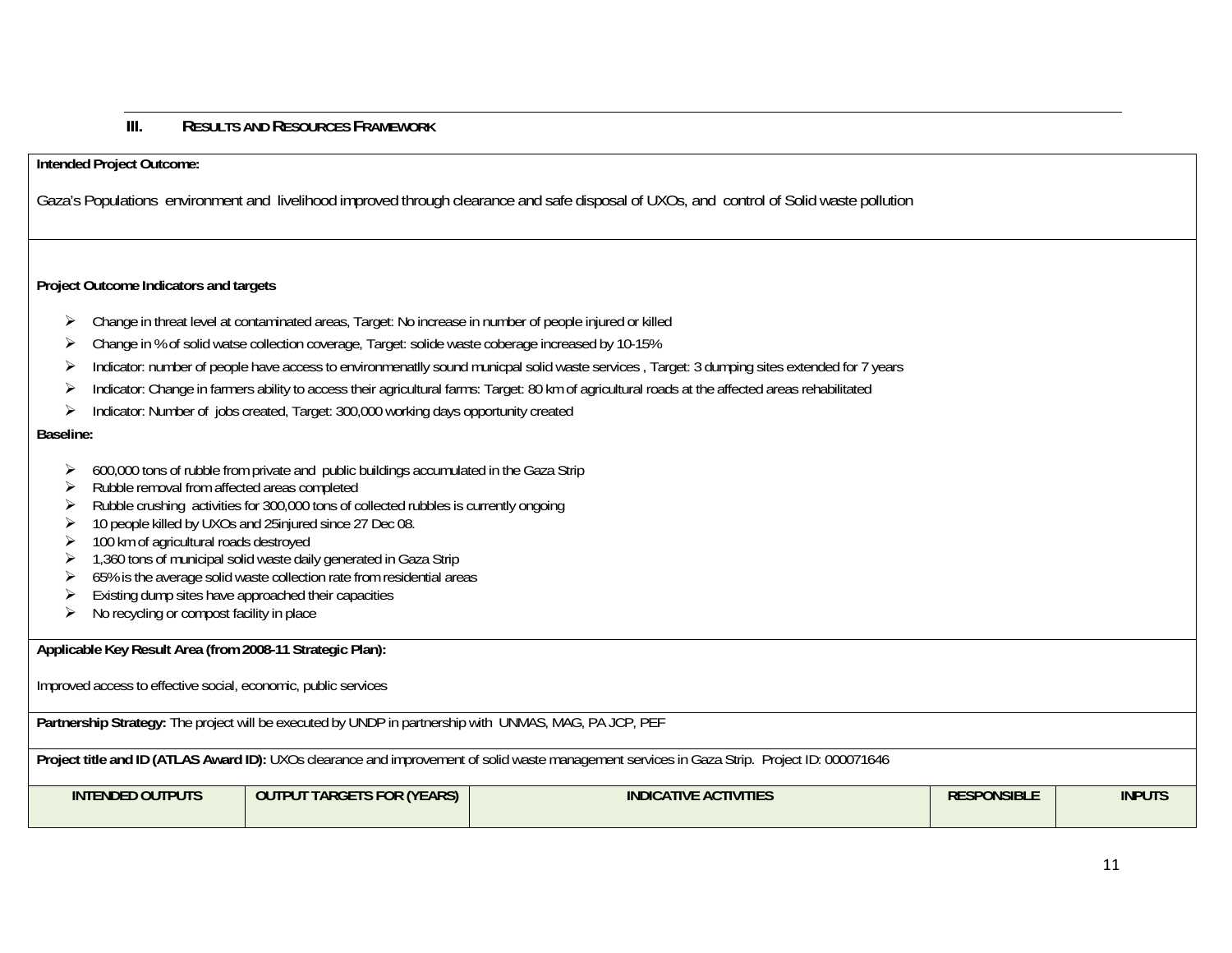|                                                                                                                                                                           |                                                                                |                                                                                                                                                                                                                                                                                                                                                                                                                                                                                                                                                                                                                                                                                                                                                                | <b>PARTIES</b>             |                                                                                                |
|---------------------------------------------------------------------------------------------------------------------------------------------------------------------------|--------------------------------------------------------------------------------|----------------------------------------------------------------------------------------------------------------------------------------------------------------------------------------------------------------------------------------------------------------------------------------------------------------------------------------------------------------------------------------------------------------------------------------------------------------------------------------------------------------------------------------------------------------------------------------------------------------------------------------------------------------------------------------------------------------------------------------------------------------|----------------------------|------------------------------------------------------------------------------------------------|
|                                                                                                                                                                           |                                                                                |                                                                                                                                                                                                                                                                                                                                                                                                                                                                                                                                                                                                                                                                                                                                                                |                            |                                                                                                |
|                                                                                                                                                                           |                                                                                | Component No. 1 UXO clearance, and disposal                                                                                                                                                                                                                                                                                                                                                                                                                                                                                                                                                                                                                                                                                                                    |                            |                                                                                                |
| Output 1<br>Mine action activities effectively<br>coordinated and implemented in<br>accordance to International Mine<br><b>Action Standards</b>                           | Target 2010:<br>Accreditation of MAG reports                                   | Prepare MOU with UNMAS<br>Perform Operational tasking and control of the EOD teams on a daily<br>basis.<br>Prioritize Mine Action activities in consultation with Early Recovery and<br><b>Reconstruction Actors.</b><br>Monitor and supervise Mine Action actors within Gaza.<br>Coordinate Mine Action activities with IDF, COGAT, UN Agencies,<br>NGO/INGO's, and local authorities as required.<br>Facilitate importation, storage and recording of explosive usage by EOD<br>teams.<br>Provide input to the Landmine Monitor Report of Mine Action activities in<br>Gaza.<br>Provide geographical information on Mine Action activities to OCHA for<br>GIS mapping.<br>Provide Mine Action technical advice to all Humanitarian Agencies as<br>requested. | <b>UNMAS</b>               | Equipment<br><b>UNMAS</b> team<br>comprises, project<br>manager,                               |
| Output 2:<br>UXO Risk Assessments (RAs) for<br>agricultural roads completed                                                                                               | Target 2010:<br>Minimum 80 KM of agricultural<br>roads identified and assessed | Prepare MOU with MAG<br>Team mobilization<br>$\blacksquare$<br>Undertake mine risk assessment<br>$\blacksquare$<br>Prepare and provide an auditable report on potential risks for each<br>designated sites to be used by the requested agency and the contractors.                                                                                                                                                                                                                                                                                                                                                                                                                                                                                             | UNDP, UNMAS,<br><b>MAG</b> | Equipments<br><b>Explosive Ordinance</b><br>Disposal Teams,<br>Technical operational<br>Manger |
| Output 3:<br>EOD support to private houses,<br>public buildings, agricultural and<br>commercial sites RR team<br>provided including safe destruction<br>of collected UXOs | Target 2010:<br>Support provide for 40 high risk<br>sites at minimum           | Remove and neutralize any UXO or remnants of UXO or White<br>Phosphorous located during the Risk Assessment or Rubble Removal<br>process.<br>Remove and neutralize deep buried UXO located outside rubble removal<br>sites                                                                                                                                                                                                                                                                                                                                                                                                                                                                                                                                     | <b>UNMAS, MAG</b>          | Equipments<br><b>EOD</b> teams<br>Contractors                                                  |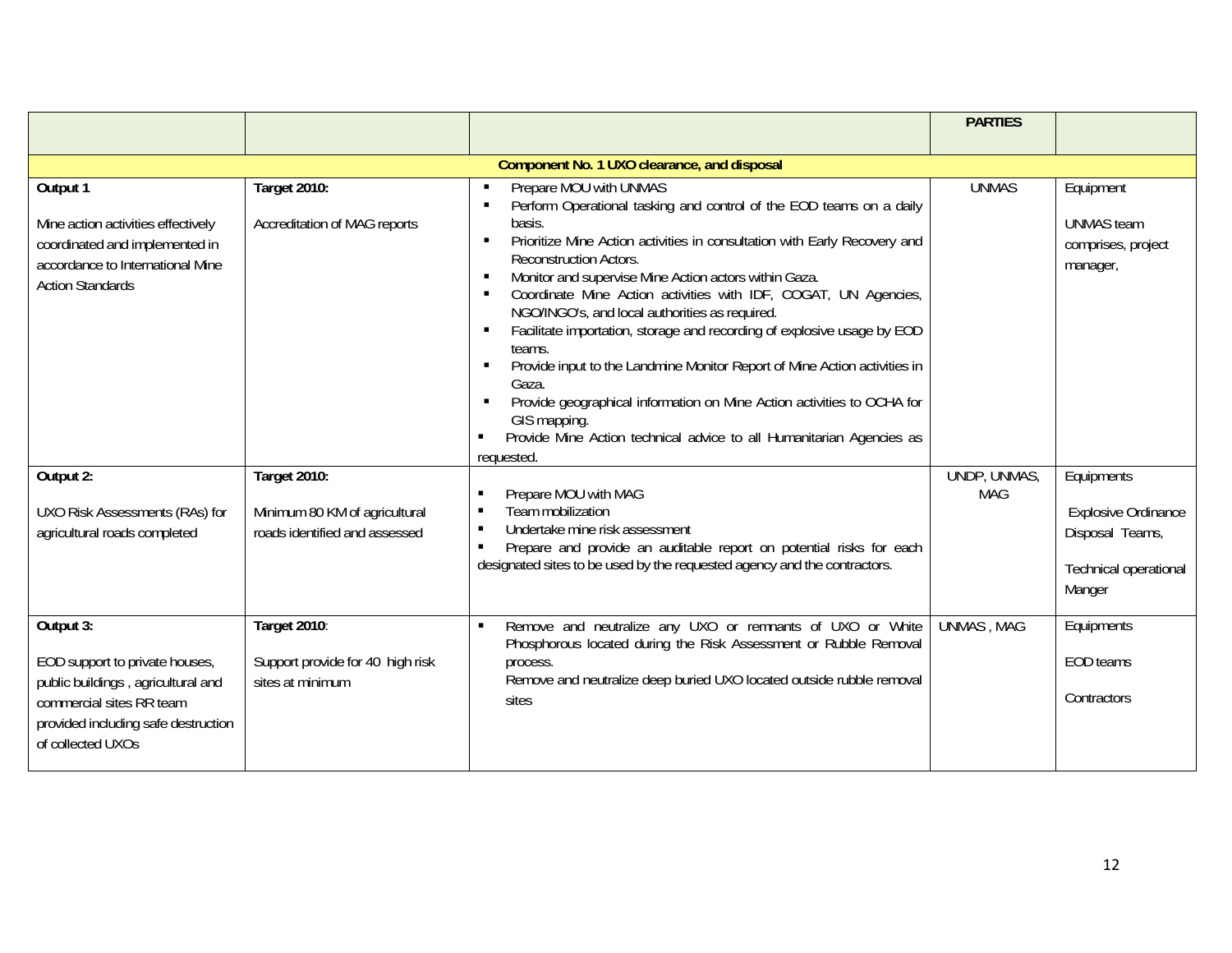|                                                                                                                                                     | <b>Target 2010:</b><br>UXO/white phosphorus safely<br>destructed at minimum                                                                                                | Remove and neutralize any UXO or remnants of UXO or White<br>Phosphorous located during the Risk Assessment or Rubble Removal<br>process.<br>Remove and neutralize deep buried UXO located outside rubble removal<br>sites                                                                                                                                                  |             | Equipments<br>EOD teams<br>Contractors                  |  |  |  |  |  |
|-----------------------------------------------------------------------------------------------------------------------------------------------------|----------------------------------------------------------------------------------------------------------------------------------------------------------------------------|-----------------------------------------------------------------------------------------------------------------------------------------------------------------------------------------------------------------------------------------------------------------------------------------------------------------------------------------------------------------------------|-------------|---------------------------------------------------------|--|--|--|--|--|
|                                                                                                                                                     |                                                                                                                                                                            | Component 2: Rubble sorting, removal, crushing and reuse                                                                                                                                                                                                                                                                                                                    |             |                                                         |  |  |  |  |  |
| Output 4:<br>100,000 tons of concrete rubble<br>crushed and temporary stored at<br>the dumping site                                                 | Target 2011:<br>100,000 tons of rubble crushed and<br>temporary stored                                                                                                     | Bidding process.<br>Prepare the tender document.<br>Bid and award the contract.<br>Undertake crushing activity by local contractor<br>٠<br>Implement the work under supervision of UNDP/PAPP.                                                                                                                                                                               | <b>UNDP</b> | Crushing machines<br>Equipments<br>Contractors          |  |  |  |  |  |
| Output 5:<br>crushed concrete rubble reused in<br>agricultural roads rehabilitation and<br>more than 200 job opportunity<br>generated for 12 months | Targets:<br>2010: 20 km of agricultural roads<br>rehabilitated<br>2011: 40 Km of agricultural roads<br>rehabilitated<br>2012: 20 Km of agricultural roads<br>rehabilitated | finalize needs assessment and selection criteria<br>$\blacksquare$<br>Carry out land survey and Prepare detailed bill of quantities in<br>coordination with municipal councils<br>Prepare the tender document.<br>Bid and award the contract.<br>Undertake agricultural roads rehabilitations by local contractor<br>٠<br>Implement the work under supervision of UNDP/PAPP | <b>UNDP</b> | Municipalities needs<br>assessment<br>Local contractors |  |  |  |  |  |
|                                                                                                                                                     |                                                                                                                                                                            | Establish project implementation unit                                                                                                                                                                                                                                                                                                                                       | <b>UNDP</b> | Staff, Vehicles, and<br>Field equipment                 |  |  |  |  |  |
| Component 3: immediate support for municipal solid waste management services                                                                        |                                                                                                                                                                            |                                                                                                                                                                                                                                                                                                                                                                             |             |                                                         |  |  |  |  |  |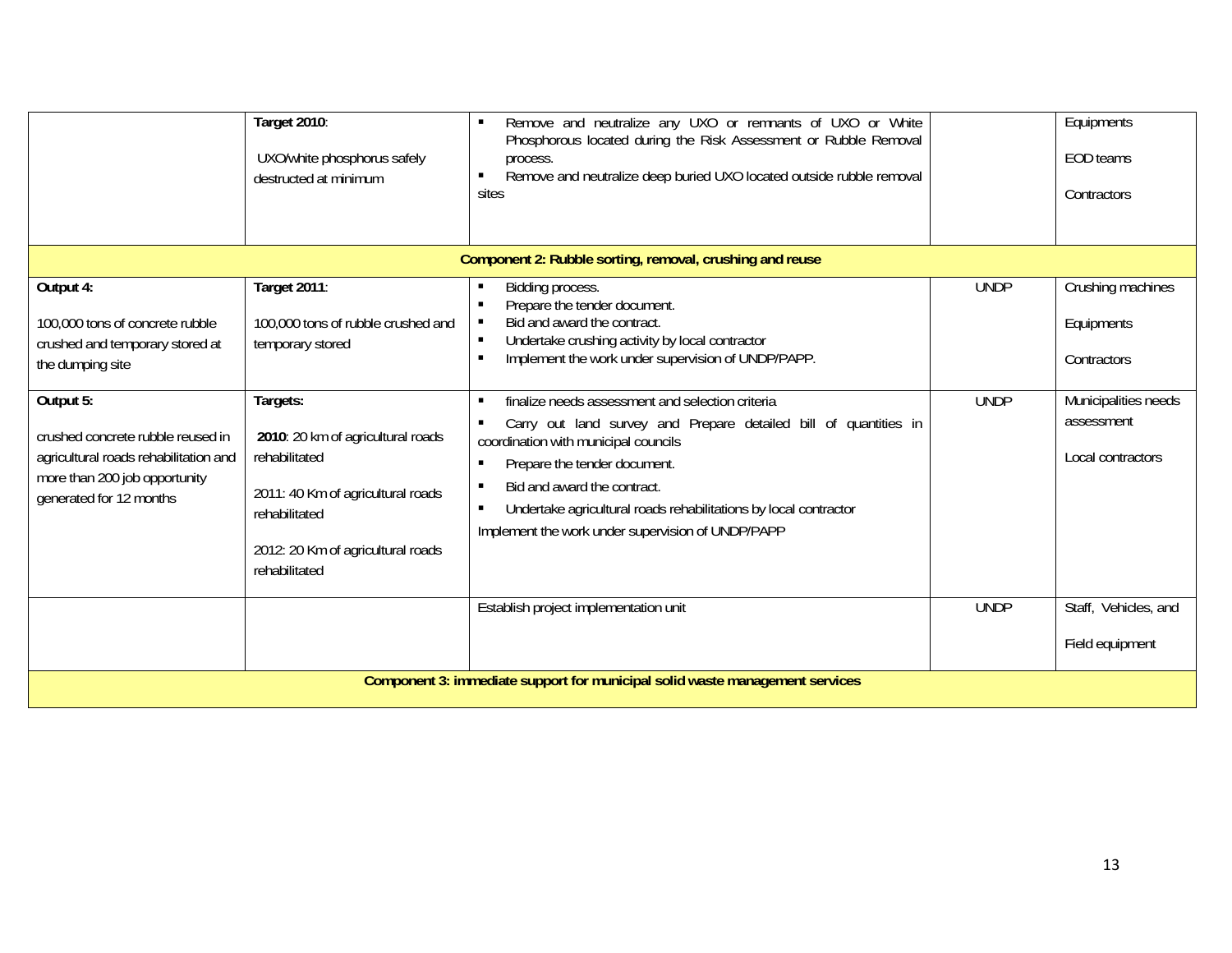| Output 6:<br>Solid waste primary collection<br>extended and more than 54o job<br>opportunity created for 18 months | Targets:<br>2010: Primary Collection rate<br>increased by 5 %<br>2011: Primary Collection rate<br>increased by 10 %                                                                                                                 | Finalize municipalities needs assessment in primary collection<br>٠<br>Draft MOU between UNDP and PA job creation programme (JPC)<br>$\blacksquare$                                                                                                                                                    | <b>UNDP</b><br><b>JCP</b>                                    | Consultant<br>Municipality solid<br>waste management<br>plans, needs<br>assessment |
|--------------------------------------------------------------------------------------------------------------------|-------------------------------------------------------------------------------------------------------------------------------------------------------------------------------------------------------------------------------------|--------------------------------------------------------------------------------------------------------------------------------------------------------------------------------------------------------------------------------------------------------------------------------------------------------|--------------------------------------------------------------|------------------------------------------------------------------------------------|
| Output 7:<br>Capacity of existing dumping sites<br>extended                                                        | Year 2010: studies completed<br>Year 2011: at least capacity of one<br>dumping site extended<br>Year 2012: at least capacity of two<br>dumping sites extended                                                                       | Draft ToR for provision of consultancy services<br>Undertake feasibility study, detailed design and EIA of upgrading existing<br>dump sites<br>Carry out rehabilitation for existing dumping sites<br>٠                                                                                                | <b>UNDP</b>                                                  | Consultancy services<br>Needs assessment<br>reports<br>Contractor                  |
| Output 8:<br>Waste recovery enhanced through<br>recycling and compost facility<br>established                      | Year 2010:<br>feasibility, market analysis and<br>detailed design complete<br>Year 2011: civil works and<br>installation of facility equipment<br>Year 2012:<br>100-120 tons of SW separated 20-<br>25 tons of compost produced/day | Carry out feasibility study of recycling, market study and cost recovery<br>٠<br>opportunities for waste recycling and compost production<br>Conduct a detail-designed pilot project for composting production and<br>recycling,<br>Implementation of a pilot project for compost production in Rafah. | <b>UNDP</b><br>Palestinian<br>Environmental<br>friends (PEF) | Consultancy services<br>Needs assessment<br>reports                                |
|                                                                                                                    |                                                                                                                                                                                                                                     | Establish project implementation unit<br>Recruitment of project manager, project assistance, 3 site engineers                                                                                                                                                                                          | <b>UNDP</b>                                                  | Staff<br>Vehicles                                                                  |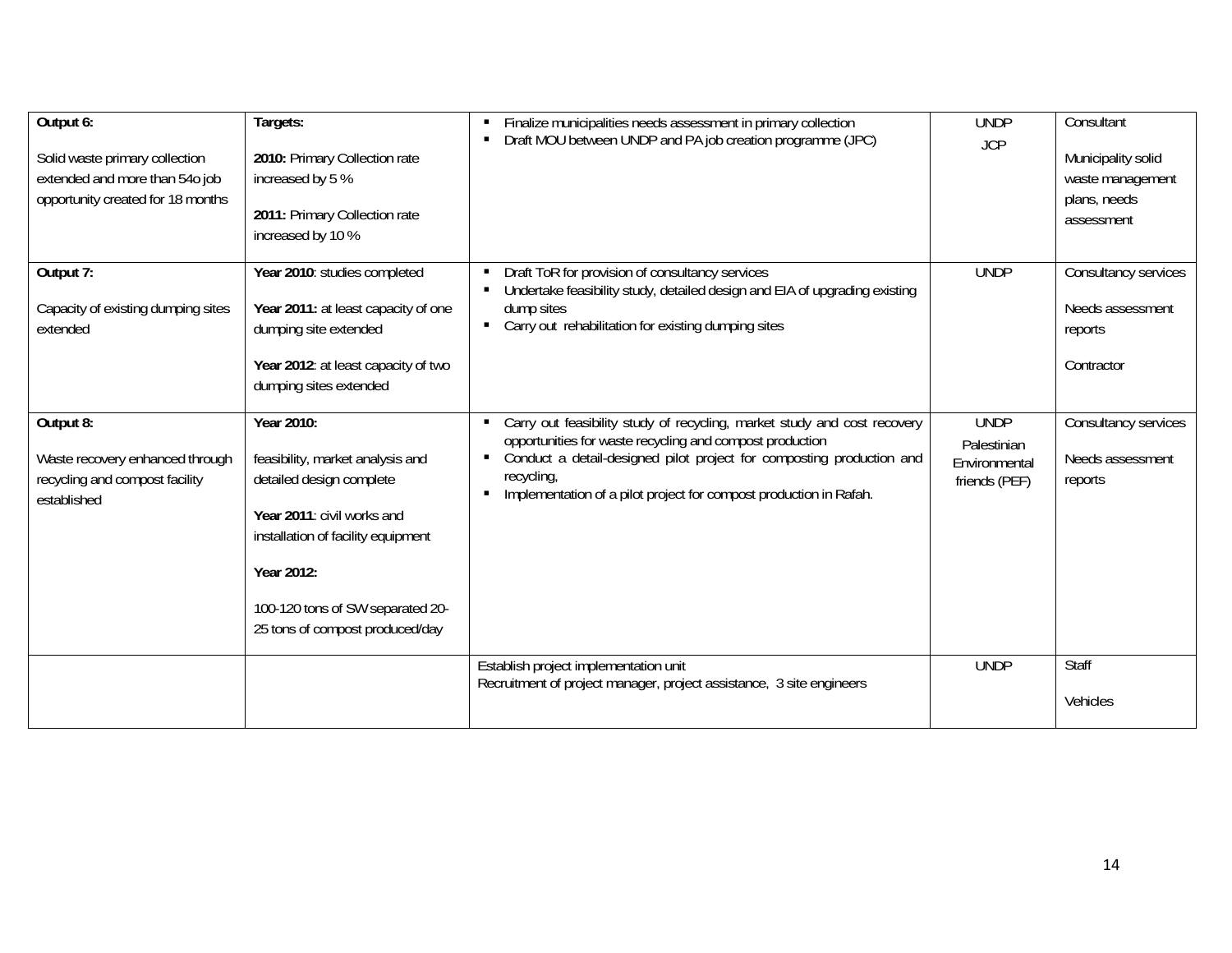# **VI. Annual Work-Plans ,years 2010-2012**

|                                                                                                                                                           |                                                                                                                                                                                                                                                                                                                                                                                                                                                                                                                                                                                                                                                                                                                                                                                                | Timeframe |                |    |      |                     |                |      |    |       | Respon<br>sible | <b>Planned Budget</b> |                                  |         |
|-----------------------------------------------------------------------------------------------------------------------------------------------------------|------------------------------------------------------------------------------------------------------------------------------------------------------------------------------------------------------------------------------------------------------------------------------------------------------------------------------------------------------------------------------------------------------------------------------------------------------------------------------------------------------------------------------------------------------------------------------------------------------------------------------------------------------------------------------------------------------------------------------------------------------------------------------------------------|-----------|----------------|----|------|---------------------|----------------|------|----|-------|-----------------|-----------------------|----------------------------------|---------|
| Indicated output                                                                                                                                          | <b>Activities</b>                                                                                                                                                                                                                                                                                                                                                                                                                                                                                                                                                                                                                                                                                                                                                                              | 2010      |                |    | 2011 |                     |                | 2012 |    | Party |                 |                       |                                  |         |
|                                                                                                                                                           |                                                                                                                                                                                                                                                                                                                                                                                                                                                                                                                                                                                                                                                                                                                                                                                                | Q2        | Q <sub>3</sub> | Q4 | Q1   | Q<br>$\overline{2}$ | Q <sub>3</sub> | Q4   | Q1 | Q2    |                 | Funding<br>Source     | <b>Budget</b><br>Descripti<br>on | amounts |
|                                                                                                                                                           | Component 1: UXOs clearance, and disposal and safe destruction                                                                                                                                                                                                                                                                                                                                                                                                                                                                                                                                                                                                                                                                                                                                 |           |                |    |      |                     |                |      |    |       |                 |                       |                                  |         |
| Output 1<br>Mine action activities<br>effectively coordinated and<br>implemented in accordance to<br><b>International Mine Action</b><br><b>Standards</b> | Operational tasking and control of the EOD<br>teams on a daily basis.<br>Prioritize Mine Action activities in consultation<br>$\blacksquare$<br>with Early Recovery and Reconstruction<br>Actors.<br>Monitor and supervise Mine Action actors<br>$\blacksquare$<br>within Gaza.<br>Coordinate Mine Action activities with IDF,<br>$\blacksquare$<br>COGAT, UN Agencies, NGO/INGO's, and<br>local authorities as required.<br>Facilitate importation, storage and recording of<br>explosive usage by EOD teams.<br>Provide input to the Landmine Monitor Report<br>of Mine Action activities in Gaza.<br>Provide geographical information on Mine<br>٠<br>Action activities to OCHA for GIS mapping.<br>Provide Mine Action technical advice to all<br>٠<br>Humanitarian Agencies as requested. |           | χ              | Χ  |      |                     |                |      |    |       | <b>UNMAS</b>    | GoJ                   | Contract<br>with UN<br>agencies  | 881,731 |
| Output 2:<br><b>UXO Risk Assessments (RAs)</b><br>for agricultural roads sites<br>completed                                                               | Undertake mine risk assessment, the process<br>involves<br>Assessing if the site has been struck by<br>$\omega$<br>ordnance and potential for remaining UXO<br>hazard;<br>Designation of sites as either having a<br>potential low, medium or high residual UXO<br>risk:                                                                                                                                                                                                                                                                                                                                                                                                                                                                                                                       |           | X              | Χ  |      |                     |                |      |    |       |                 |                       |                                  |         |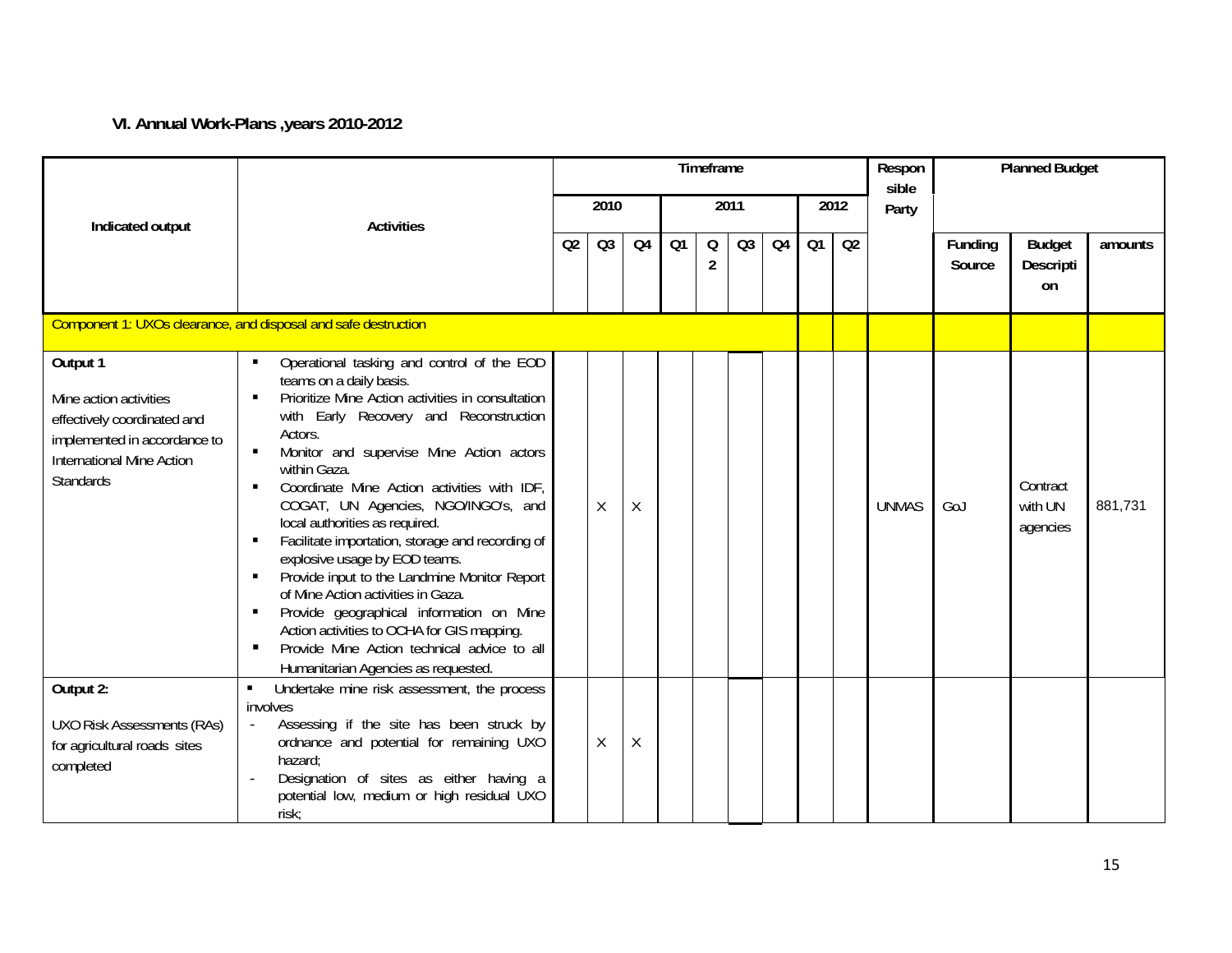|                                                                                                                                                                              | Recommending appropriate safely precaution<br>for the site, clearance methodology for the site<br>and the requirement for subsequent EOD<br>support;<br>Provide an auditable report on the potential<br>risk posed by UXO with designated sites for<br>use by client.                                                                                                                                                                                                                                                                                                                                                                                                                                                                            |         |         |        |         |   |         |        |             |     |                                              |           |
|------------------------------------------------------------------------------------------------------------------------------------------------------------------------------|--------------------------------------------------------------------------------------------------------------------------------------------------------------------------------------------------------------------------------------------------------------------------------------------------------------------------------------------------------------------------------------------------------------------------------------------------------------------------------------------------------------------------------------------------------------------------------------------------------------------------------------------------------------------------------------------------------------------------------------------------|---------|---------|--------|---------|---|---------|--------|-------------|-----|----------------------------------------------|-----------|
| Output 3.<br>EOD support to private<br>houses, public buildings,<br>agricultural and commercial<br>sites RR team provided<br>including safe destruction of<br>collected UXOs | Liaise with related authorities to identify<br>destruction site<br>Coordinated with related authorities to transport<br>$\blacksquare$<br>the required explosives for destruction of UXOs<br>to the identified site<br>Undertake the appropriate measures to as well<br>as safe guard the environment<br>$\blacksquare$<br>Remove and neutralize any UXO or remnants<br>of UXO or White Phosphorous located during<br>the Risk Assessment or Rubble Removal<br>process. The process involves:<br>Inspection of suspicious objects<br>and<br>determining suitable on site safety precautions;<br>Removal of items deemed 'safe' to move by<br>the EOD team:<br>Implement safety procedures for items deemed<br>$\blacksquare$<br>unsafe to remove | $\sf X$ | Χ       |        |         |   |         |        | <b>MAG</b>  | GoJ | Project<br>agreemen<br>t with<br><b>INGo</b> | 764,382   |
| Output 4:<br>100,000 tons of concrete<br>Rubble crushed and temporary<br>stored at the dumping site.                                                                         | Bidding process.<br>$\blacksquare$<br>Prepare the tender document.<br>Bid and award the contract.<br>Undertake crushing activity by local contractor<br>Implement the work under supervision of<br>UNDP/PAPP                                                                                                                                                                                                                                                                                                                                                                                                                                                                                                                                     |         | $\sf X$ | $\chi$ | $\sf X$ | Χ |         |        | <b>UNDP</b> | GOJ | Service<br>Contracts<br>companie<br>S        | 700,000   |
| <b>Output 5:crushed concrete</b><br>rubble reused in agricultural<br>roads rehabilitation                                                                                    | Carry out land survey and Prepare detailed bill<br>of quantities in coordination with municipal councils<br>Prepare the tender document.<br>Bid and award the contract.<br>Undertake agricultural roads rehabilitations<br>п                                                                                                                                                                                                                                                                                                                                                                                                                                                                                                                     |         | Χ       | $\chi$ | X       | X | $\sf X$ | $\chi$ | <b>UNDP</b> | GOJ | Service<br>Contracts/<br>companie<br>S       | 2,000,000 |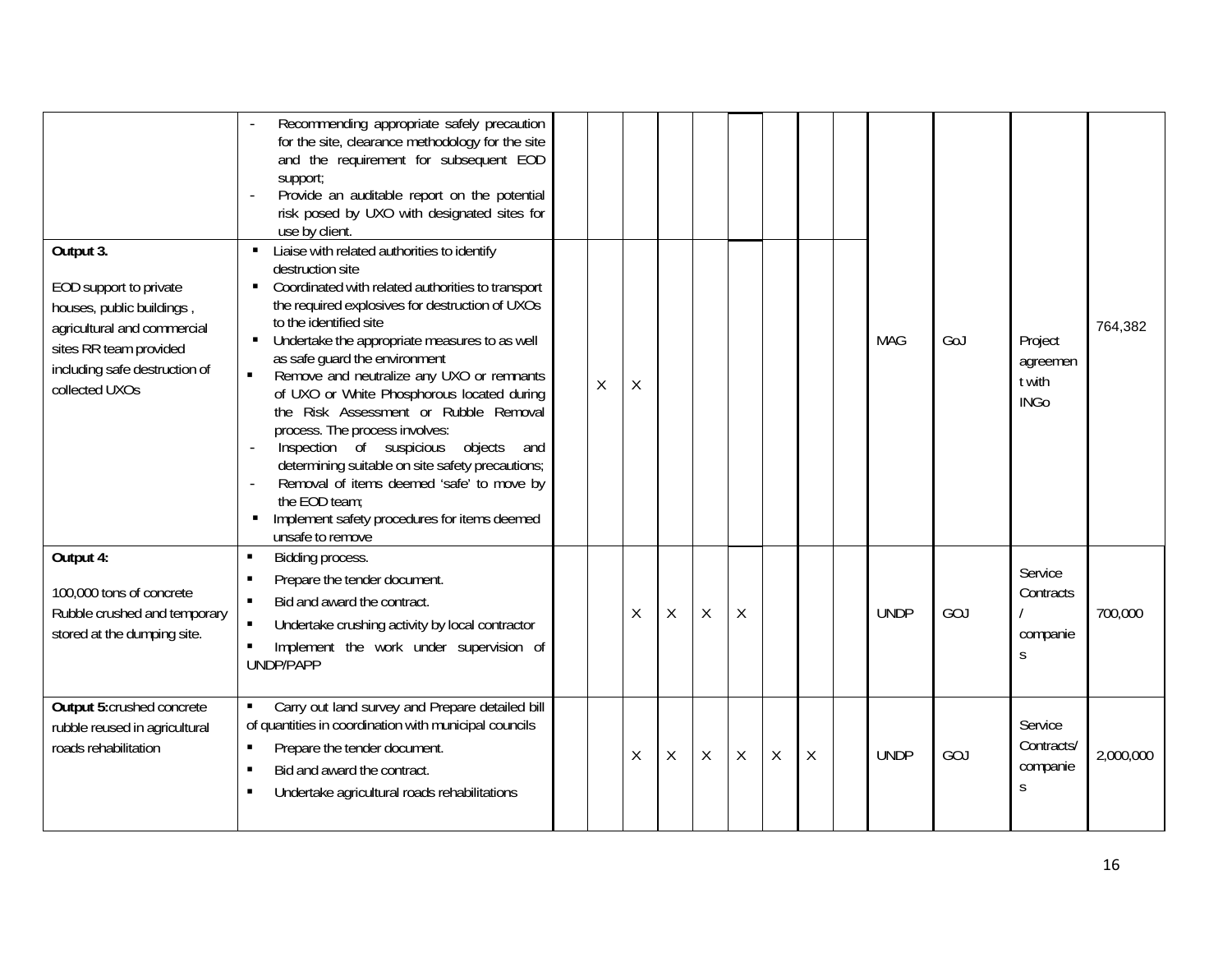| Output 6:<br>Solid waste primary collection<br>extended and 540 job<br>opportunity generated for 18<br>months | Finalize municipalities needs assessment in<br>primary collection<br>Draft MOU between UNDP and specialized<br><b>NGO</b><br>Operation cost for 540 contracted individuals<br>$\blacksquare$      | $\sf X$ | $\sf X$ | $\mathsf{X}$ | Χ            | Χ       | $\mathsf X$  |         |        | <b>UNDP</b><br>and JCP | GOJ | PCA with<br>Local<br><b>NGO</b>        | 3,994,920 |
|---------------------------------------------------------------------------------------------------------------|---------------------------------------------------------------------------------------------------------------------------------------------------------------------------------------------------|---------|---------|--------------|--------------|---------|--------------|---------|--------|------------------------|-----|----------------------------------------|-----------|
| Output 7:<br>capacity of existing<br>dumping<br>sites extended                                                | Draft ToR for provision of consultancy services<br>Undertake feasibility study, detailed design and<br>EIA of upgrading existing dump sites<br>Rehabilitate the 3 official existing dumping sites | X       | $\sf X$ | X            | $\mathsf{X}$ | $\sf X$ | $\mathsf{X}$ | $\sf X$ | $\chi$ | <b>UNDP</b>            | GOJ | Service<br>contracts/<br>companie<br>S | 6,894,010 |
| Output 8:                                                                                                     | Carry out feasibility study, market analysis, and<br>п.<br>detailed design for waste recycling and compost                                                                                        | $\chi$  | X       |              |              |         |              |         |        |                        |     |                                        |           |
| Waste recovery enhanced<br>through recycling and compost                                                      | Civil works construction and Supply and install<br>$\blacksquare$<br>facility equipment                                                                                                           |         | X       | Χ            | Χ            |         |              |         |        | <b>UNDP</b><br>and     | GOJ | PCA with                               | 1,000,000 |
| facility established                                                                                          | Support operational cost for compost and<br>$\blacksquare$<br>recycling facility                                                                                                                  |         |         |              |              | X       | $\sf X$      | Χ       | X      | PEF                    |     | local NGO                              |           |
| Direct cost of Project<br>implementation unit                                                                 | Project<br>coordinator,<br>project<br>project<br>manager,<br>assistant, 10 site engineers and utilities( fuel,<br>communication, rent, 3 vehicles, security)                                      |         | $\sf X$ | X            | Χ            | X       | $\sf X$      | Χ       | Χ      | <b>UNDP</b>            | GOJ | Contracts<br>Individual                | 832,858   |

Note: detailed cost estimate and budget description is provided in Annex A, B, C, and D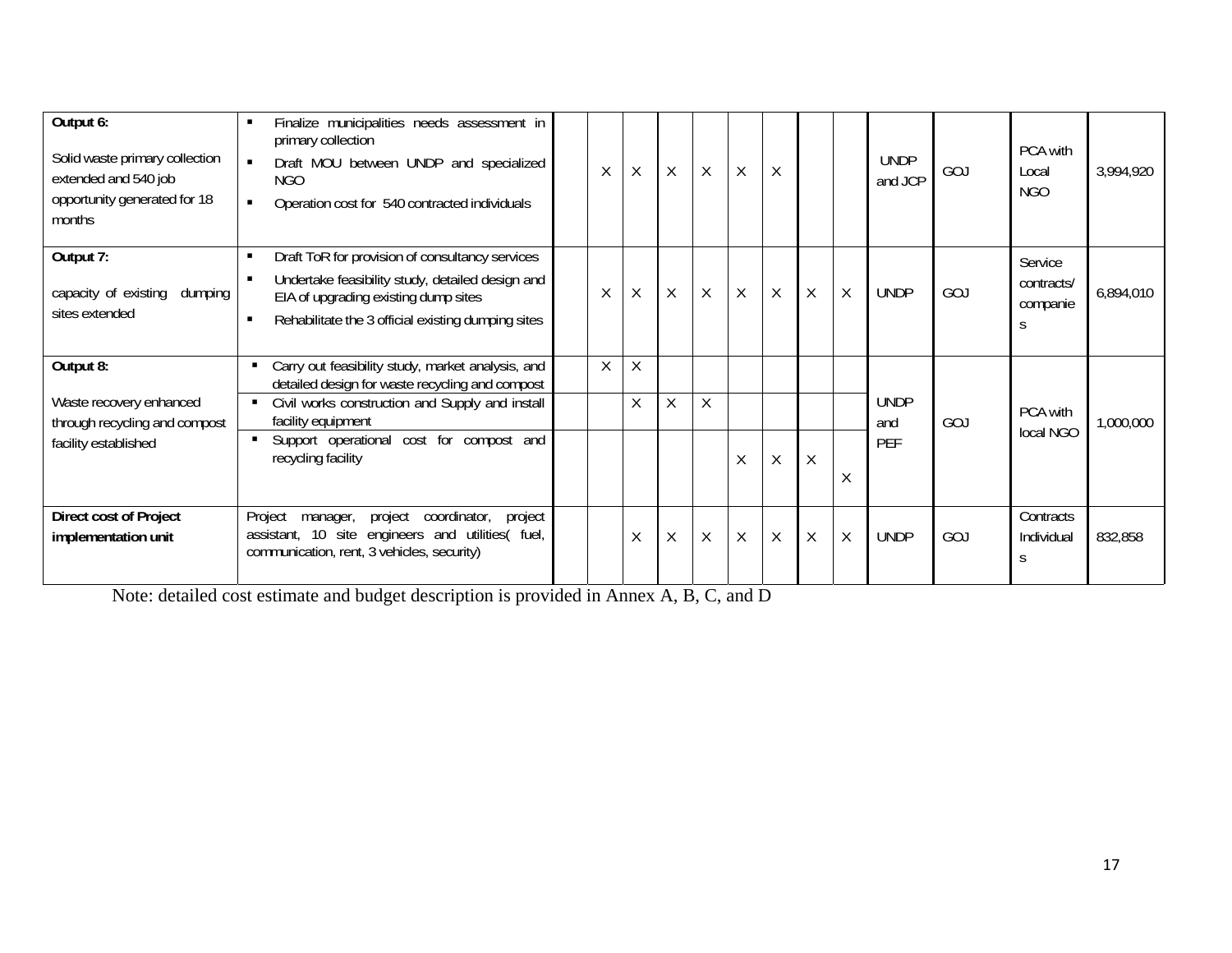# **Summary of Project Budget**

| No. | <b>Budget Item</b>                                         | <b>Original Budget</b> | <b>Revised Budget</b> |
|-----|------------------------------------------------------------|------------------------|-----------------------|
| 1.  | Component 1: UXOs clearance, safe disposal and destruction | US\$ 4,358,346         | US\$ 1,646,113        |
| 2.  | <b>Component 2: Rubble removal and crushing</b>            | US\$ 7,811,300         | US\$ 3,261,300        |
| 3.  | Component 3: Solid waste management                        | US\$ 4,898,255         | US\$ 12,160,488       |
| 4.  | Total estimated cost component 1+2+3                       | US\$17,067,901         | US\$17,067,901        |
| 5.  | <b>UNDP GMS 7%</b>                                         | US\$ 1,194,753         | US\$ 1,194,753        |
| 6.  | Total Project Cost (5+6)                                   | US\$ 18,262,654        | 18,262,654            |

Detailed project budget is illustrated in annex (A).

# **V. Project management arrangement**

### **Implementation Modalities**

UNDP/PAPP delivers through the Direct Execution (DEX) modality which will be the mechanism for the implementation of this project and works in partnership with national authorities, civil society, the private sector; the international community and UN sister agencies. UNDP/PAPP will engage in partnership with UNMAS, MAG, JCP, and PEF for the implementation of the project activities. Capacity assessment has been conducted for JCP and PEF to assess their ability to implement the assigned project activities under project component number 3.

UNDP will be accountable for delivering the intended project results and report to EoJ on quarterly basis

UNDP will enter into cooperation agreement with UNMAS for coordination of UXOs clearance and disposal component (1). UNMAS will be responsible for operational tasking, managing and monitoring the implementation of UXO activities carried out by MAG to ensure mine action activities implemented in accordance to mine action international standards.

UNDP will contract MAG directly for deployment of EOD teams and implementation of UXOs clearance and safe disposal activities in the ground as described in this proposal. MAG operation will be supervised and monitored by UNMAS.

UNDP will enter in a cooperation agreement with the PA Job Creation Programme (JPC) according to which JPC will carry out needs assessment, coordinate with municipal solid service providers, contract individuals, and supervise activity implementations of improvement of primary solid waste collection under component 3. JCP will report directly to the UNDP solid waste management component, which will be accountable to UNDP for the activity results.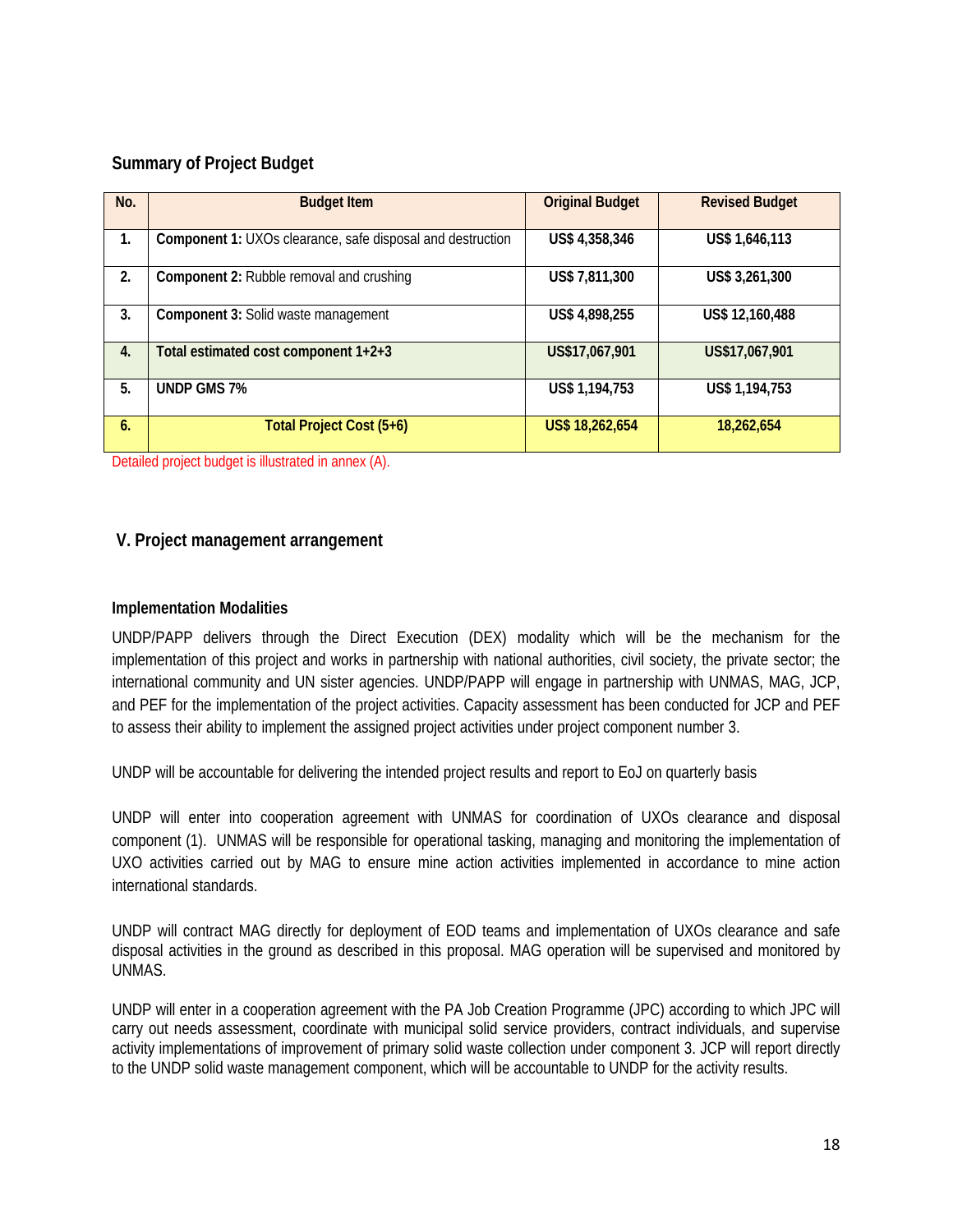UNDP will enter into a cooperation agreement with the Palestinian Environmental Friends (PEF), an experienced local NGO in solid waste recycling for implementation of solid waste recycling and composting activity under component number 3. PEF will be responsible for operating the recycling facility in coordination with Municipality of Rafah and will report directly and be held accountable for the activity results.

In addition, UNDP/PAPP, will seek to identify and pre-qualify International Consultancy Firms for carrying out the Detailed Design for upgrading Gaza solid waste dumping site and development and implementation of solid waste recycling and composting pilot project in Rafah. UNDP will look for firms with demonstrable technical and financial capabilities who will be invited to participate in the relevant request for proposal to carry out consultancy services for the detailed design.

# **Planning and management of activities**

UNDP will assign a Project Manager who will be responsible for day-to- day management and decision-making for the project. The Project Manager's prime responsibility is to ensure that the project produces the results specified in the project document to the required standard of quality and within the specified constraints of time and cost. In order to ensure effective implementation and continuous activities progress monitoring, the Project Manager will be assisted by Project Assistant, 2 project component coordinators, 10 site engineers and a project component coordinator assigned by UNMAS.

### **Project Oversight and Assurance**

The project board will be established to undertake project oversight and assurance responsibility. The Project Board is a group responsible for making management decisions on a consensus basis for the project when guidance is required by the Project Manager, including recommendations for approval of project revisions. Project reviews by the board are made at designated decision points during the running of the project, or as necessary when raised by the Project Manager. The Board will be consulted by the Project Manager for decisions when project tolerances (i.e. constraints normally in terms of time and budget) have been exceeded. The Project Board will convene quarterly. The Project Board consists of the following:

- *Executive* : representing the project ownership to chair the group (Deputy Special Representative, Programme),
- *Senior Supplier:* to provide guidance regarding the technical feasibility of the project (Natural Capital Team Leader)
- *Senior Beneficiary:* to ensure the realization of project benefits from the perspective of project beneficiaries ( representatives from PA and local authorities)

The project board makes decisions on a consensus basis. Final decision making on project activities and accountability however rests with UNDP in accordance with its applicable regulations, rules, policies and procedures.

Project Assurance for this project will be the delegated responsibility of UNDP Programme Analyst. The Project Assurance role supports the Project Board by carrying out regular objective and independent project oversight and monitoring functions. It ensures that appropriate project management milestones are managed and completed.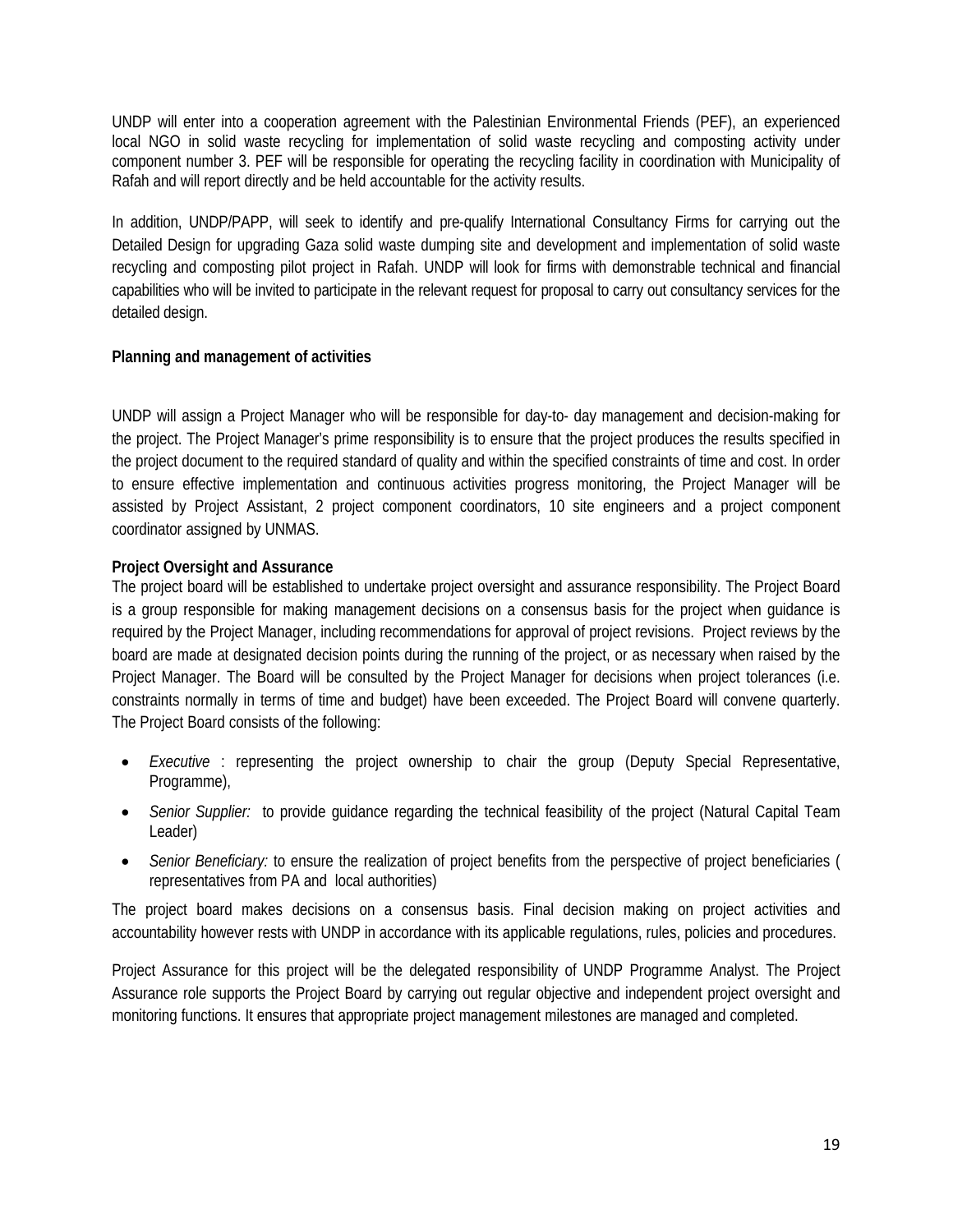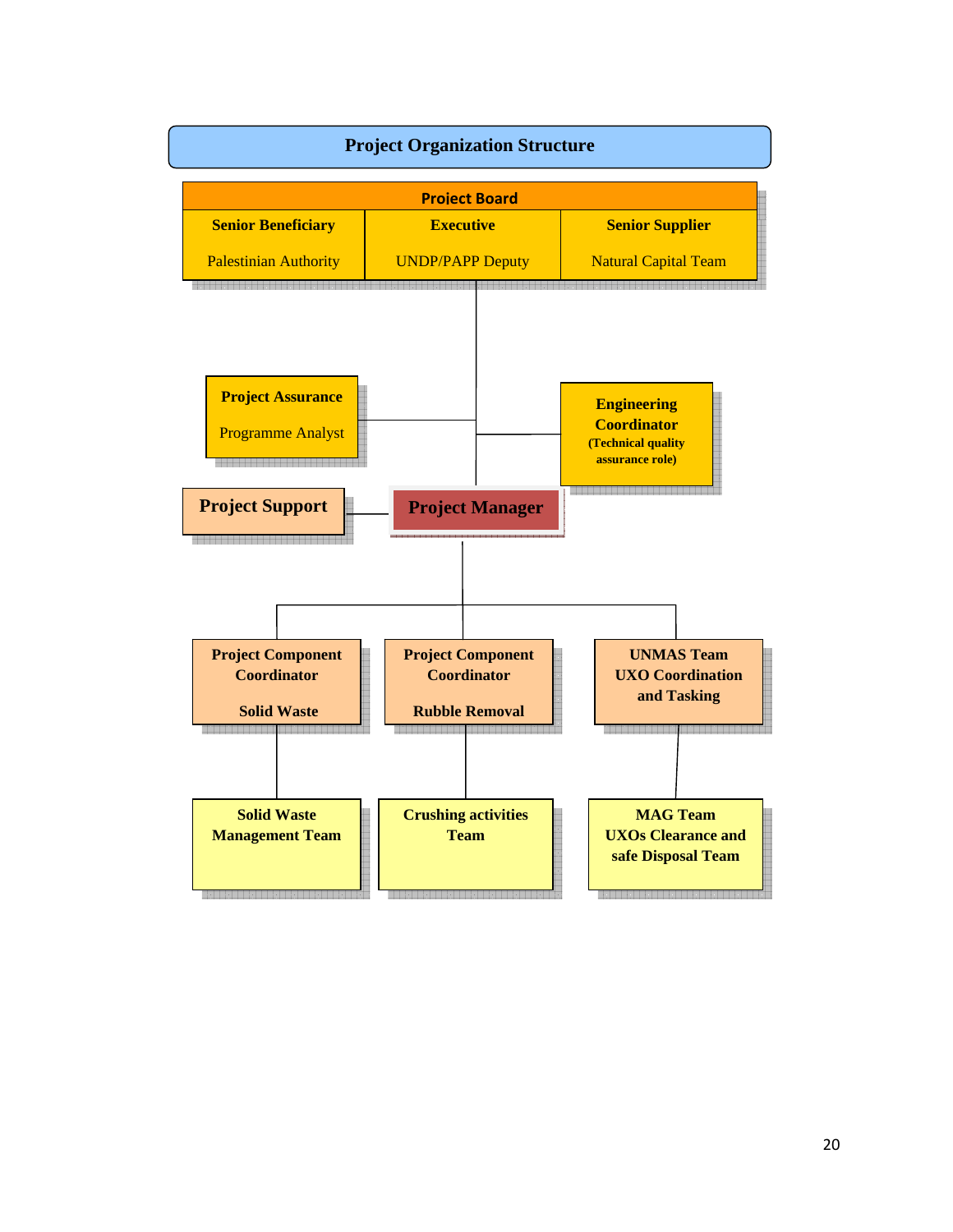# **IV. MONITORING FRAMEWORK AND EVALUATION**

# **General provisions**

The Project Manager will prepare a Communication and Monitoring plan (C&M plan) in support of project objectives with details on external and internal monitoring and communication activities. The Project Manager will need to ensure adequate monitoring of all project activities and should draw on counterparts' resources for activity monitoring in a bid to strengthen capacities in this regard.

The contribution of achieved project outputs to the intended outcome will be monitored by the Natural Capital Team in close connection with the Gaza Office programming team. Provisions for project evaluation in support of lessons learned in the implementation should be taken into consideration. The Project Board should make recommendations for the application of such an evaluation, building on dialogue with local stakeholders.

# **Regular monitoring activities**

On a quarterly basis, a quality assessment shall record progress towards the completion of key results, based on quality criteria and methods captured in the Quality Management table below. An Issue Log shall be activated in Atlas and updated by the Project Manager to facilitate tracking and resolution of potential problems or requests for change.

A risk log shall be activated in Atlas and regularly updated by reviewing the external environment that may affect the project implementation.

Based on the above information recorded in Atlas, a Quarterly Progress Report (QPR) shall be submitted by the Project Manager to the Project Board through Project Assurance, using the standard report format available in the Executive Snapshot.

A project Lesson-learned log shall be activated and regularly updated to ensure on-going learning and adaptation within the organization and to facilitate the preparation of the Lessons-learned Report at the end of the project. A Monitoring Schedule Plan shall be activated in Atlas and updated to track key management actions/events.

# **Annual Monitoring and Evaluation activities**

An annual Progress Report shall be prepared by the Project Manager and shared with the Project Board. As minimum requirement, the annual Progress Report shall consist of the Atlas standard format for the QPR covering the reporting period with updated information for each above element of the QPR as well as a summary of results achieved against pre-defined targets at the output level.

Based on the above report, an annual project review shall be conducted during the last quarter of each year or soon after, to assess the performance of the project and appraise the Work Plan for the next year. In the second year, this review will be a final assessment. This review is driven by the Project Board and may involve other stakeholders, as required. It shall focus on the extent to which progress is being made towards outputs, and that these remain aligned to appropriate outcomes.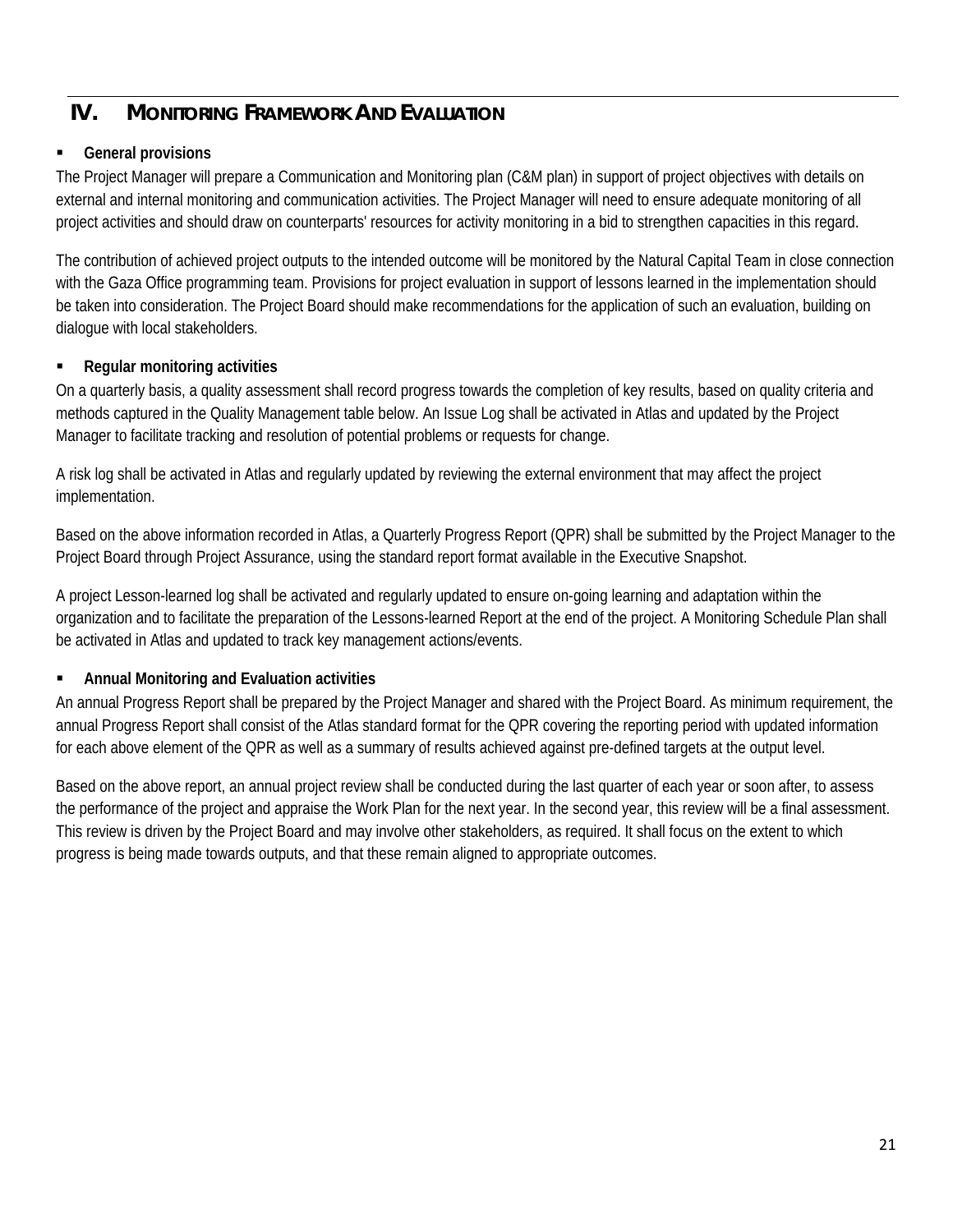# **Quality Management for Project Activity Results**

| <b>OUTPUT 1:</b>                                                                                                    |                                                                                                                                                                                                                             |                                                                                                      |                                                      |  |  |  |  |  |  |
|---------------------------------------------------------------------------------------------------------------------|-----------------------------------------------------------------------------------------------------------------------------------------------------------------------------------------------------------------------------|------------------------------------------------------------------------------------------------------|------------------------------------------------------|--|--|--|--|--|--|
| Mine action activities effectively coordinated and implemented in accordance to International Mine Action Standards |                                                                                                                                                                                                                             |                                                                                                      |                                                      |  |  |  |  |  |  |
| <b>Activity Result 1</b>                                                                                            | Start Date: July 2010<br>Coordinate and operationally tasking Risk assessment and EOD                                                                                                                                       |                                                                                                      |                                                      |  |  |  |  |  |  |
| (Atlas Activity ID)                                                                                                 | teams                                                                                                                                                                                                                       | Fnd Date: December 2010                                                                              |                                                      |  |  |  |  |  |  |
| Purpose                                                                                                             | ensure EOD teams practice according to mine actions international standards                                                                                                                                                 |                                                                                                      |                                                      |  |  |  |  |  |  |
| <b>Description</b>                                                                                                  | a total of 2,042 crisis affected sites need to be risk assessed prior to launching rubble removal<br>activities. UNMAT will issue report for each site quantifying the associated risk and propose a<br>methodology for RR. |                                                                                                      |                                                      |  |  |  |  |  |  |
| <b>Quality Criteria</b>                                                                                             |                                                                                                                                                                                                                             | <b>Quality Method</b>                                                                                | Date of Assessment                                   |  |  |  |  |  |  |
| how/with what indicators the quality of the<br>activity result will be measured?                                    |                                                                                                                                                                                                                             | Means of verification, what method will be<br>used to determine if quality criteria has<br>been met? | When will the assessment<br>of quality be performed? |  |  |  |  |  |  |
| % of response to agency inquiry                                                                                     | Formulated action plan                                                                                                                                                                                                      | quarterly                                                                                            |                                                      |  |  |  |  |  |  |
| Number of identified high risk sites                                                                                | quarterly                                                                                                                                                                                                                   |                                                                                                      |                                                      |  |  |  |  |  |  |

| <b>OUTPUT 2: UXO Risk Assessments (RAs) for private house, agricultural and commercial sites completed</b> |                                                                                                                                              |                                                                                                      |                                                      |  |  |  |
|------------------------------------------------------------------------------------------------------------|----------------------------------------------------------------------------------------------------------------------------------------------|------------------------------------------------------------------------------------------------------|------------------------------------------------------|--|--|--|
| <b>Activity Result 1</b>                                                                                   | undertake risk assessment for 2042 crisis affected sites                                                                                     | Start Date: July 2010                                                                                |                                                      |  |  |  |
| (Atlas Activity ID)                                                                                        |                                                                                                                                              |                                                                                                      | End Date: December 2010                              |  |  |  |
| Purpose                                                                                                    | To ensure safety of rubble removal team (undp staff, contractors workers) as well as the<br>community of the affected areas                  |                                                                                                      |                                                      |  |  |  |
| <b>Description</b>                                                                                         | EOD team respond to rubble removal actors inquires to assess the affected sited, quantify the<br>risks and support rubble removal activities |                                                                                                      |                                                      |  |  |  |
| <b>Quality Criteria</b>                                                                                    |                                                                                                                                              | <b>Quality Method</b>                                                                                | Date of Assessment                                   |  |  |  |
| how/with what indicators the quality of the<br>activity result will be measured?                           |                                                                                                                                              | Means of verification, what method will<br>be used to determine if quality criteria<br>has been met? | When will the assessment of<br>quality be performed? |  |  |  |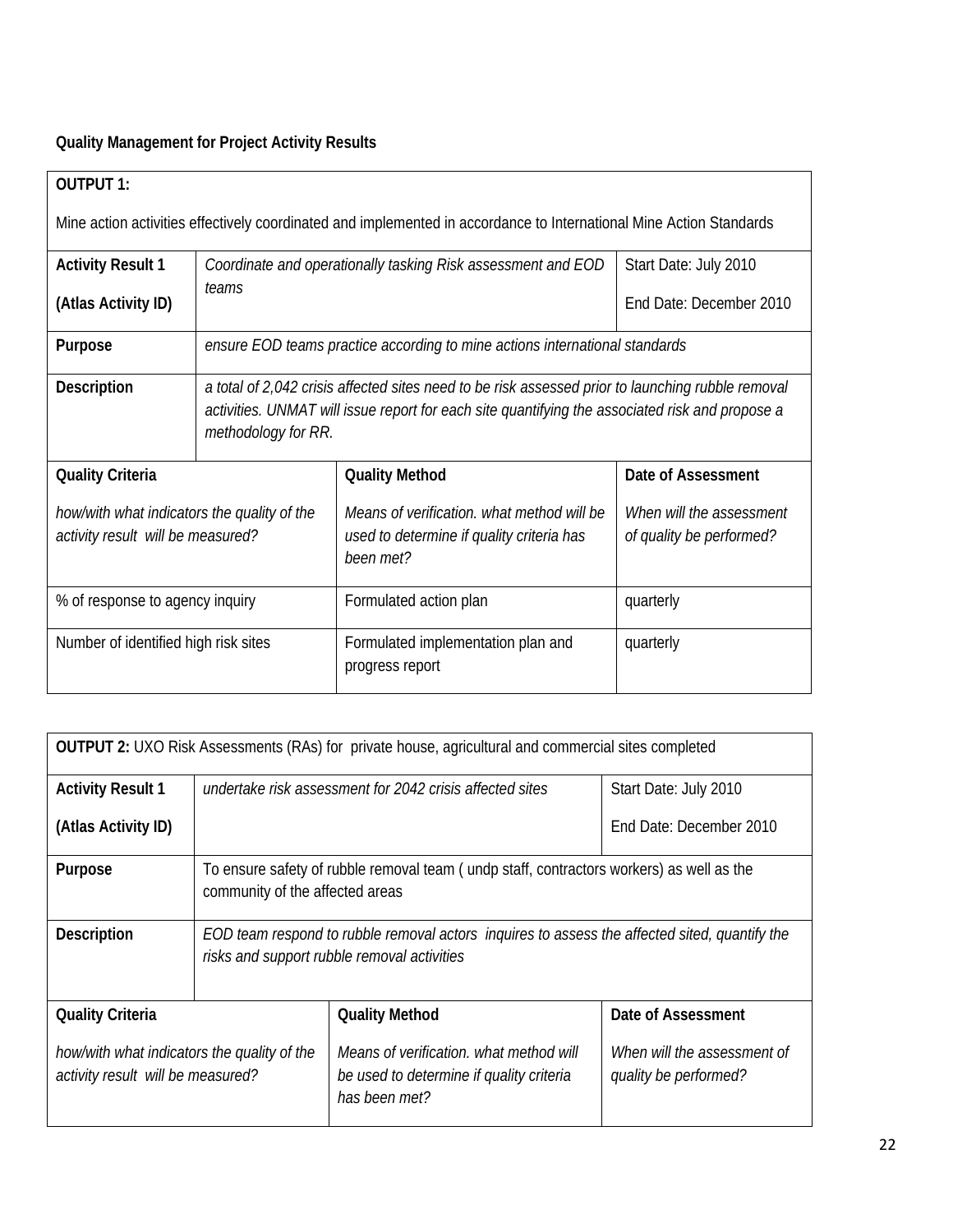| Number of moderated and high risk sites | risk assessments reports | quarterly |
|-----------------------------------------|--------------------------|-----------|
|                                         | Field visits             | quarterly |

|                                                                                  |                                                                                                                                   | <b>OUTPUT 3:</b> EOD support to private houses, public buildings, agricultural and commercial sites RR team provided |                                                      |  |  |  |
|----------------------------------------------------------------------------------|-----------------------------------------------------------------------------------------------------------------------------------|----------------------------------------------------------------------------------------------------------------------|------------------------------------------------------|--|--|--|
| <b>Activity Result 1</b>                                                         | Start Date: July 2010<br>support to removal from high and moderate risks and disposal of                                          |                                                                                                                      |                                                      |  |  |  |
| (Atlas Activity ID)                                                              | <i>UXOs</i>                                                                                                                       |                                                                                                                      | End Date: December 2010                              |  |  |  |
| Purpose                                                                          |                                                                                                                                   | ensure safety of rubble removal teams and disposal of UXOs                                                           |                                                      |  |  |  |
| Description                                                                      | EOD teams provide support and work in cooperation with Rubble removal teams to clear<br>rubbles from moderate and high risk sites |                                                                                                                      |                                                      |  |  |  |
| <b>Quality Criteria</b>                                                          |                                                                                                                                   | <b>Quality Method</b>                                                                                                | Date of Assessment                                   |  |  |  |
| how/with what indicators the quality of the<br>activity result will be measured? |                                                                                                                                   | Means of verification, what method will be<br>used to determine if quality criteria has<br>been met?                 | When will the assessment<br>of quality be performed? |  |  |  |
|                                                                                  |                                                                                                                                   |                                                                                                                      | quarterly                                            |  |  |  |
| Timely Response of EOD teams to agency<br>request                                |                                                                                                                                   | reports and site visits                                                                                              | quarterly                                            |  |  |  |
|                                                                                  |                                                                                                                                   |                                                                                                                      | quarterly                                            |  |  |  |

|                                                                                  |                                                                                   | <b>OUTPUT 4:</b> 100,000 tons of concrete rubble crushed and temporary stored at the crushing site   |                                                      |  |  |  |
|----------------------------------------------------------------------------------|-----------------------------------------------------------------------------------|------------------------------------------------------------------------------------------------------|------------------------------------------------------|--|--|--|
| <b>Activity Result 1</b>                                                         | crushing of concrete rubbles                                                      |                                                                                                      | Start Date: July 2010                                |  |  |  |
| (Atlas Activity ID)                                                              |                                                                                   | End Date: June 2011                                                                                  |                                                      |  |  |  |
| Purpose                                                                          | enable reuse of crushed material in environmental accepted manner                 |                                                                                                      |                                                      |  |  |  |
| <b>Description</b>                                                               | The activity will support crushing of rubble concrete to the size less than 10 cm |                                                                                                      |                                                      |  |  |  |
| <b>Quality Criteria</b>                                                          |                                                                                   | <b>Quality Method</b>                                                                                | Date of Assessment                                   |  |  |  |
| how/with what indicators the quality of the<br>activity result will be measured? |                                                                                   | Means of verification, what method will be<br>used to determine if quality criteria has<br>been met? | When will the assessment<br>of quality be performed? |  |  |  |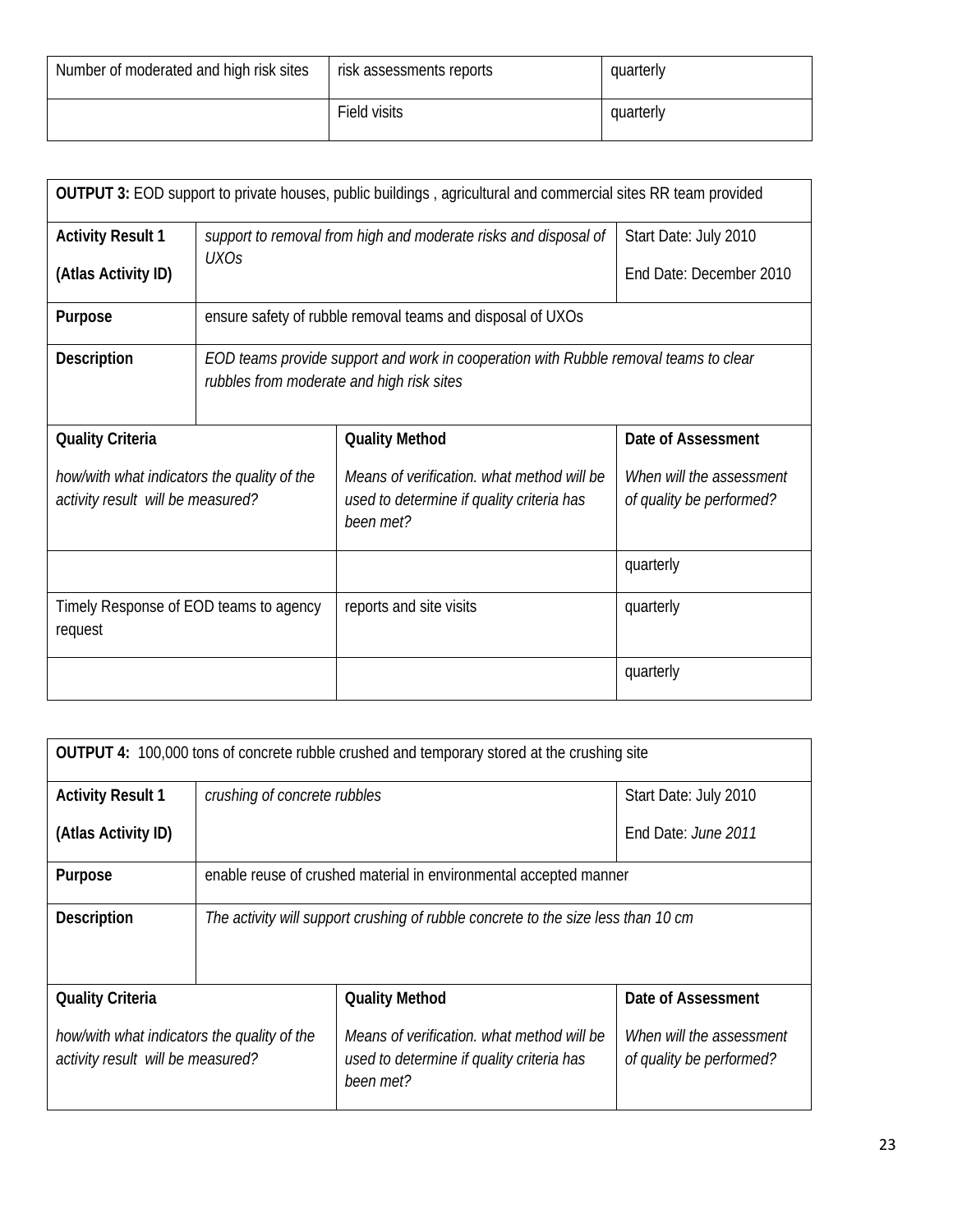| quantity crushed per day | Field visits, reports, test | quarterly |
|--------------------------|-----------------------------|-----------|
|                          |                             |           |

| <b>OUTPUT 5: crushed concrete rubble reused in agricultural roads</b>            |                                                                         |                                                                                                      |                                                      |  |  |  |
|----------------------------------------------------------------------------------|-------------------------------------------------------------------------|------------------------------------------------------------------------------------------------------|------------------------------------------------------|--|--|--|
| <b>Activity Result 1</b>                                                         | Rehabilitation of agricultural roads                                    |                                                                                                      | Start Date: July 2010                                |  |  |  |
| (Atlas Activity ID)                                                              |                                                                         |                                                                                                      | End Date: April 2012                                 |  |  |  |
| Purpose                                                                          | Improving access of farmers to productive agricultural areas            |                                                                                                      |                                                      |  |  |  |
| <b>Description</b>                                                               | The activity supports rehabilitation of internal and agricultural roads |                                                                                                      |                                                      |  |  |  |
| <b>Quality Criteria</b>                                                          |                                                                         | <b>Quality Method</b>                                                                                | Date of Assessment                                   |  |  |  |
| how/with what indicators the quality of the<br>activity result will be measured? |                                                                         | Means of verification, what method will be<br>used to determine if quality criteria has<br>been met? | When will the assessment<br>of quality be performed? |  |  |  |
|                                                                                  |                                                                         |                                                                                                      |                                                      |  |  |  |
| Number of km rehabilitated                                                       |                                                                         | Field visits, reports, test                                                                          | quarterly                                            |  |  |  |
|                                                                                  |                                                                         |                                                                                                      |                                                      |  |  |  |

| <b>OUTPUT 6:</b> Solid waste primary collection extended and 540 job opportunity generated for 18 months |                                                                                                                                        |                                                                                                      |                                                      |  |  |  |
|----------------------------------------------------------------------------------------------------------|----------------------------------------------------------------------------------------------------------------------------------------|------------------------------------------------------------------------------------------------------|------------------------------------------------------|--|--|--|
| <b>Activity Result 1</b>                                                                                 | Rehabilitation of agricultural roads                                                                                                   | Start Date: July 2010                                                                                |                                                      |  |  |  |
| (Atlas Activity ID)                                                                                      |                                                                                                                                        |                                                                                                      | End Date: December 2011                              |  |  |  |
| <b>Purpose</b>                                                                                           | Improving solid waste primary collection                                                                                               |                                                                                                      |                                                      |  |  |  |
| <b>Description</b>                                                                                       | The activity supports employing labour extensive programme to support Gaza<br>ä,<br>Municipalities in extending their service coverage |                                                                                                      |                                                      |  |  |  |
| <b>Quality Criteria</b>                                                                                  |                                                                                                                                        | <b>Quality Method</b>                                                                                | Date of Assessment                                   |  |  |  |
| how/with what indicators the quality of the<br>activity result will be measured?                         |                                                                                                                                        | Means of verification, what method will be<br>used to determine if quality criteria has<br>been met? | When will the assessment<br>of quality be performed? |  |  |  |
|                                                                                                          |                                                                                                                                        |                                                                                                      |                                                      |  |  |  |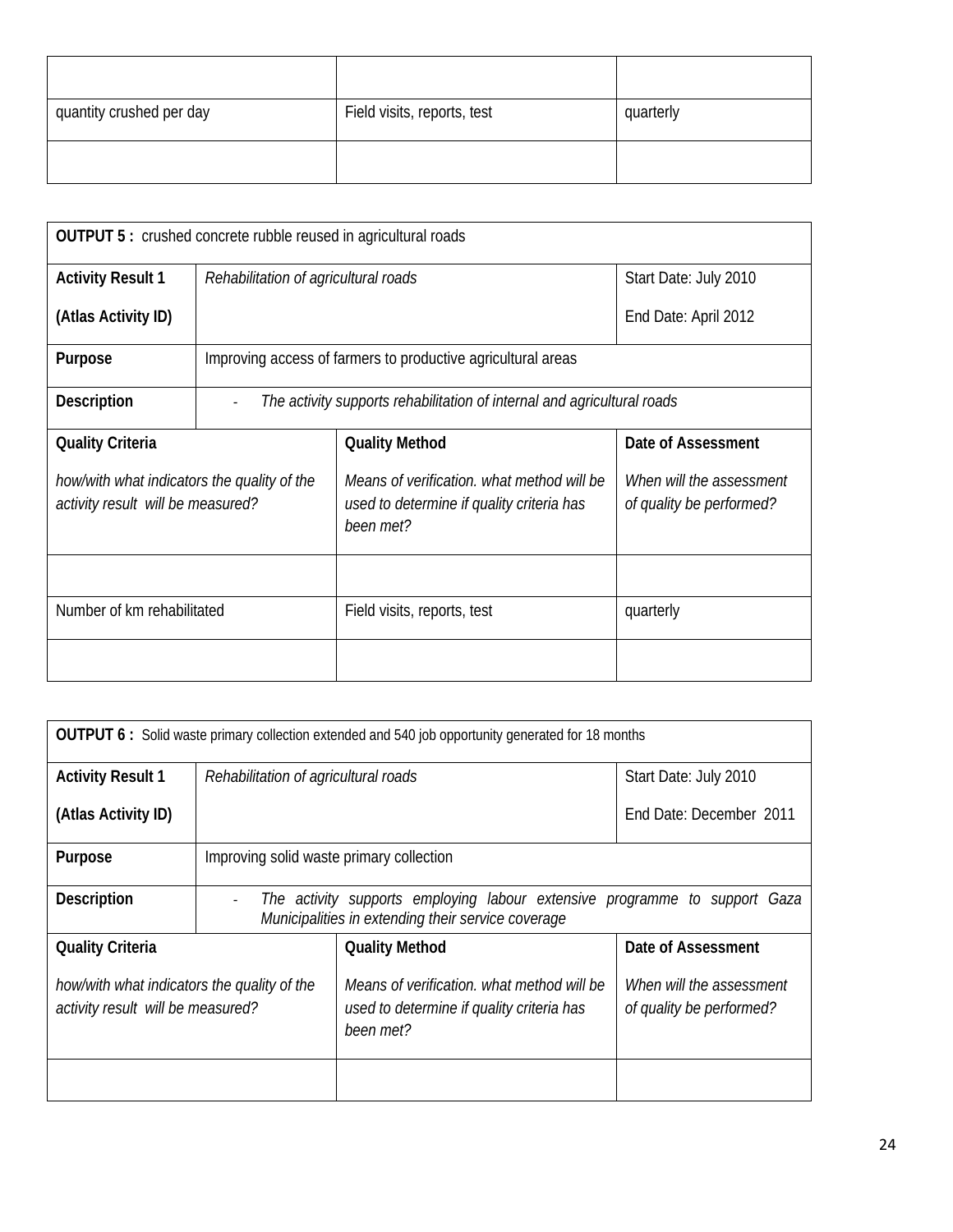| Rate of collection rate     | Field visits, reports, surveys | quarterly |
|-----------------------------|--------------------------------|-----------|
| Areas and population served |                                |           |

| <b>OUTPUT 7:</b> capacity of existing dumping sites extended                     |                                                                  |                                                                                                      |                                                      |  |  |  |
|----------------------------------------------------------------------------------|------------------------------------------------------------------|------------------------------------------------------------------------------------------------------|------------------------------------------------------|--|--|--|
| <b>Activity Result 1</b>                                                         |                                                                  | The capacity of the 3 official dumping sites extended for the                                        | Start Date: July 2010                                |  |  |  |
| (Atlas Activity ID)                                                              | coming 7 years                                                   |                                                                                                      | Fnd Date: June 2012                                  |  |  |  |
| <b>Purpose</b>                                                                   | Dispose of generated solid waste in environmentally sound manner |                                                                                                      |                                                      |  |  |  |
| <b>Description</b>                                                               | The activity supports extension of existing dumping sites        |                                                                                                      |                                                      |  |  |  |
| <b>Quality Criteria</b>                                                          |                                                                  | <b>Quality Method</b>                                                                                | Date of Assessment                                   |  |  |  |
| how/with what indicators the quality of the<br>activity result will be measured? |                                                                  | Means of verification, what method will be<br>used to determine if quality criteria has<br>been met? | When will the assessment<br>of quality be performed? |  |  |  |
| Detailed design recommendation                                                   |                                                                  | ToR, Progress and review Reports,                                                                    | quarterly                                            |  |  |  |
| Number of site extended                                                          |                                                                  | Field visits, reports                                                                                | Annual                                               |  |  |  |
| Total areas extended                                                             |                                                                  | Annual<br>Field visits, progress reports                                                             |                                                      |  |  |  |

| <b>OUTPUT 8</b> : crushed concrete rubble reused in agricultural roads           |                                                                   |                                                                                                                                                              |                       |  |  |  |
|----------------------------------------------------------------------------------|-------------------------------------------------------------------|--------------------------------------------------------------------------------------------------------------------------------------------------------------|-----------------------|--|--|--|
| <b>Activity Result 1</b>                                                         | established                                                       | Waste recovery enhanced through recycling and compost facility                                                                                               | Start Date: July 2010 |  |  |  |
| (Atlas Activity ID)                                                              |                                                                   |                                                                                                                                                              | End Date: June 2012   |  |  |  |
| Purpose                                                                          | Promote solid waste recycling and composting                      |                                                                                                                                                              |                       |  |  |  |
| <b>Description</b>                                                               | The activity supports establishing compost facility in Rafah area |                                                                                                                                                              |                       |  |  |  |
| <b>Quality Criteria</b>                                                          |                                                                   | <b>Quality Method</b>                                                                                                                                        | Date of Assessment    |  |  |  |
| how/with what indicators the quality of the<br>activity result will be measured? |                                                                   | Means of verification, what method will be<br>When will the assessment<br>of quality be performed?<br>used to determine if quality criteria has<br>been met? |                       |  |  |  |
|                                                                                  |                                                                   |                                                                                                                                                              |                       |  |  |  |
| Quantity of produced compost                                                     |                                                                   | Field visits, reports, test                                                                                                                                  | quarterly             |  |  |  |
| Quality of produced compost                                                      |                                                                   | Reports and laboratory test<br>quartely                                                                                                                      |                       |  |  |  |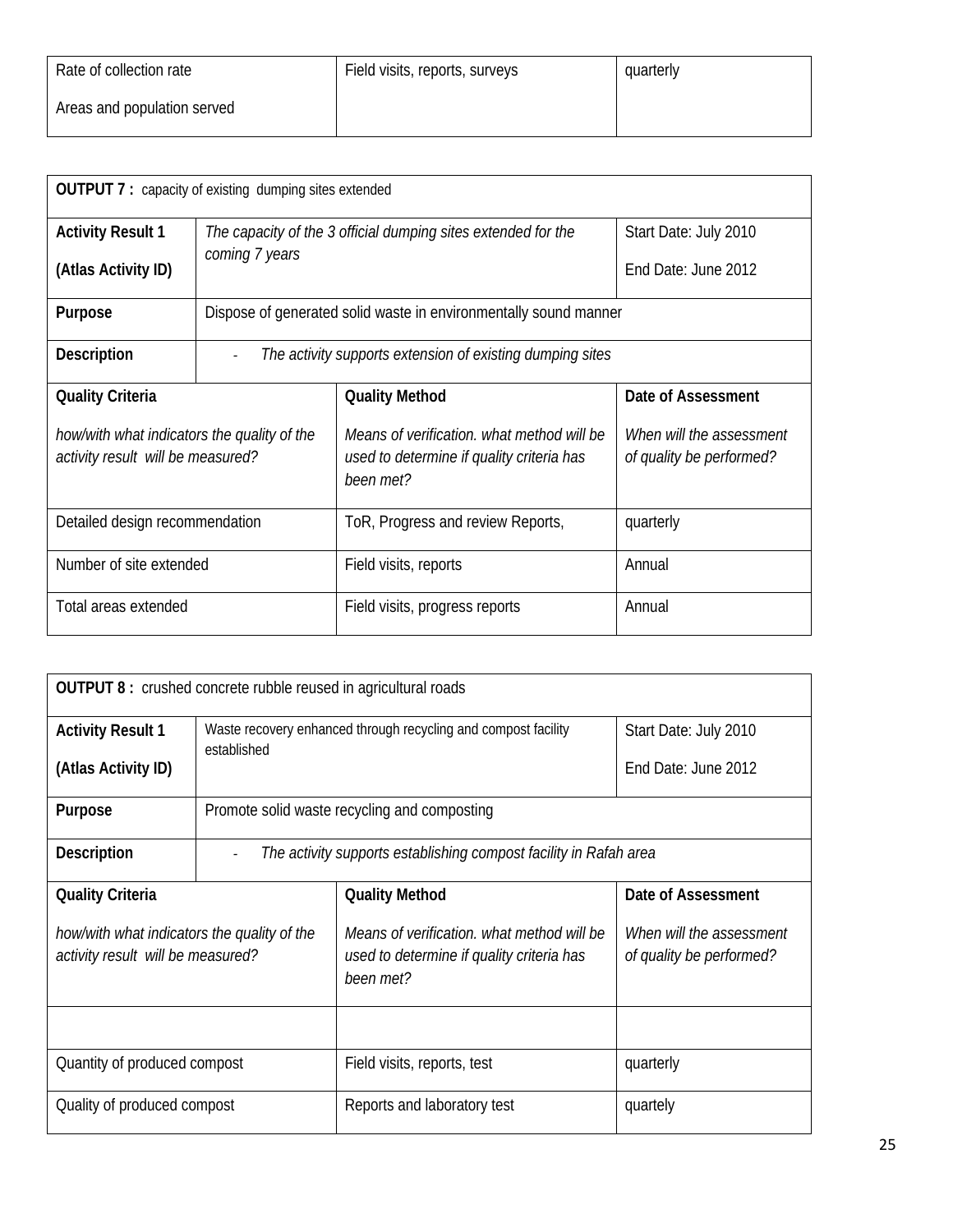**LIST OF ANNEXES**

**Annex A: detailed project budget** 

**Annex B: detailed breakdown cost for cash for work "improvement of primary solid waste collection"** 

**Annex C: annex c detailed cost estimate breakdown for extension of 3 solid waste dumping sites in the Gaza Strip** 

**Annex D: detailed cost estimate breakdown for establishing compost facility** 

**Annex E: detailed risk management matrix** 

**Annex F: Government of Japan letter of approval**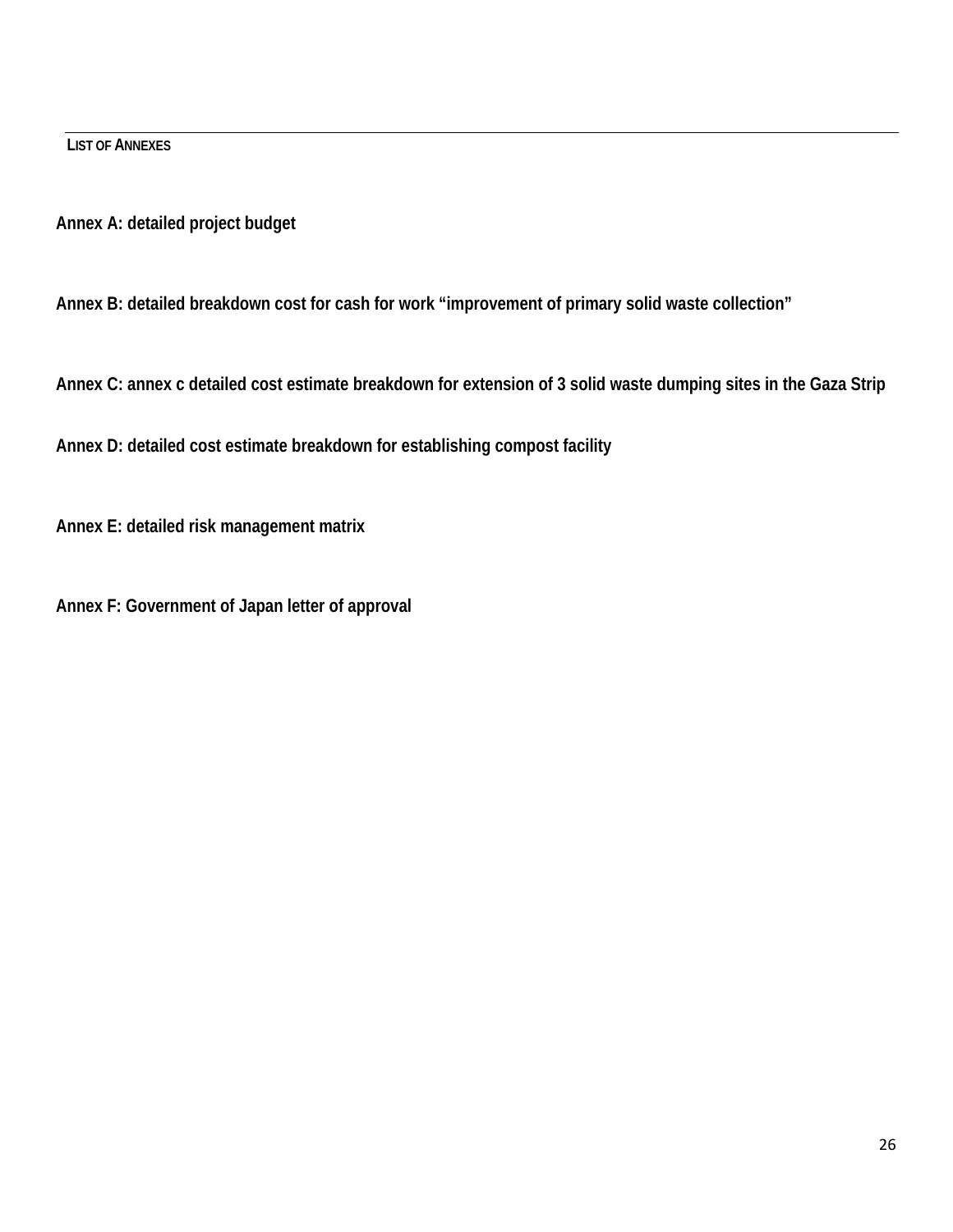# **Annex A. detailed project budget**

|                                                                                                                    | project cost estimate |               |           |                                                                      |                                                                                                                                                                                                                                                                                                                                                                                                                                                                                                                                                                                                                                                                                                                                                                                                                                                                                                          |
|--------------------------------------------------------------------------------------------------------------------|-----------------------|---------------|-----------|----------------------------------------------------------------------|----------------------------------------------------------------------------------------------------------------------------------------------------------------------------------------------------------------------------------------------------------------------------------------------------------------------------------------------------------------------------------------------------------------------------------------------------------------------------------------------------------------------------------------------------------------------------------------------------------------------------------------------------------------------------------------------------------------------------------------------------------------------------------------------------------------------------------------------------------------------------------------------------------|
| Project component/activity cost                                                                                    | unit                  | # of<br>units | unit rate | total US\$                                                           | comments/justifications                                                                                                                                                                                                                                                                                                                                                                                                                                                                                                                                                                                                                                                                                                                                                                                                                                                                                  |
|                                                                                                                    |                       |               |           | component 1: UXOs clearance and safe disposal                        |                                                                                                                                                                                                                                                                                                                                                                                                                                                                                                                                                                                                                                                                                                                                                                                                                                                                                                          |
| activity 1.1: coordination of mine action activities in<br>Gaza<br>(UNMAS)                                         |                       |               |           | 881,731                                                              | MOU will be signed with UNMAS as implementing agency<br>for activity 1.1                                                                                                                                                                                                                                                                                                                                                                                                                                                                                                                                                                                                                                                                                                                                                                                                                                 |
| activity 1.2: implementation of mine action activities<br>as tasked by UNMAT in Gaza (MAG)                         |                       |               |           | 764,382                                                              | MOU will be signed with MAG as implementing agency for<br>activity 1.2                                                                                                                                                                                                                                                                                                                                                                                                                                                                                                                                                                                                                                                                                                                                                                                                                                   |
| <b>Sub-total component #1</b>                                                                                      |                       |               |           | 1,646,113                                                            |                                                                                                                                                                                                                                                                                                                                                                                                                                                                                                                                                                                                                                                                                                                                                                                                                                                                                                          |
|                                                                                                                    |                       |               |           | Component 2: sorting, removal, crushing and reuse of rubble concrete |                                                                                                                                                                                                                                                                                                                                                                                                                                                                                                                                                                                                                                                                                                                                                                                                                                                                                                          |
|                                                                                                                    |                       |               |           |                                                                      |                                                                                                                                                                                                                                                                                                                                                                                                                                                                                                                                                                                                                                                                                                                                                                                                                                                                                                          |
|                                                                                                                    |                       |               |           |                                                                      |                                                                                                                                                                                                                                                                                                                                                                                                                                                                                                                                                                                                                                                                                                                                                                                                                                                                                                          |
| Activity 2.1 crushing of 100,000 tons of rubbles                                                                   | tons                  | 100,000       | 7.00      | 700,000                                                              |                                                                                                                                                                                                                                                                                                                                                                                                                                                                                                                                                                                                                                                                                                                                                                                                                                                                                                          |
| Activity 2.2 reuse of crushed concrete rubble for<br>rehabilitation of agricultural roads in the affected<br>areas | km                    | 80            | 25,000.00 | 2,000,000                                                            | the estimated unit cost includes road works excavation,<br>leveling, supply of sand and mixing of crushed concrete,<br>paving and compaction. the estimated unit rate cost is<br>divide into:<br>per each square meter:<br>US\$ 0.7 for excavation, leveling<br>US\$ 3.0 for transportation crushed material, spreading in<br>30 cm and compaction<br>US\$ 0.50 for supplying sand, mixing with crushed concrete<br>total estimated based on per square meter is US\$ 4.2.<br>assuming average width road 5 m. total estimated cost per<br>square meter per 1 meter width is $4.2*5 = 21US$ \$. thus total<br>estimated cost per 1000 meter is US\$ 21,000.<br>in addition to this amount US\$ 4,000 provisional cost per<br>Km length is considered for fencing open areas along the<br>rehabilitated agricultural roads.<br>the implementation modality considered involvement of<br>intensive labors. |
| Activity 2.3 establishing implementation unit                                                                      |                       |               |           |                                                                      |                                                                                                                                                                                                                                                                                                                                                                                                                                                                                                                                                                                                                                                                                                                                                                                                                                                                                                          |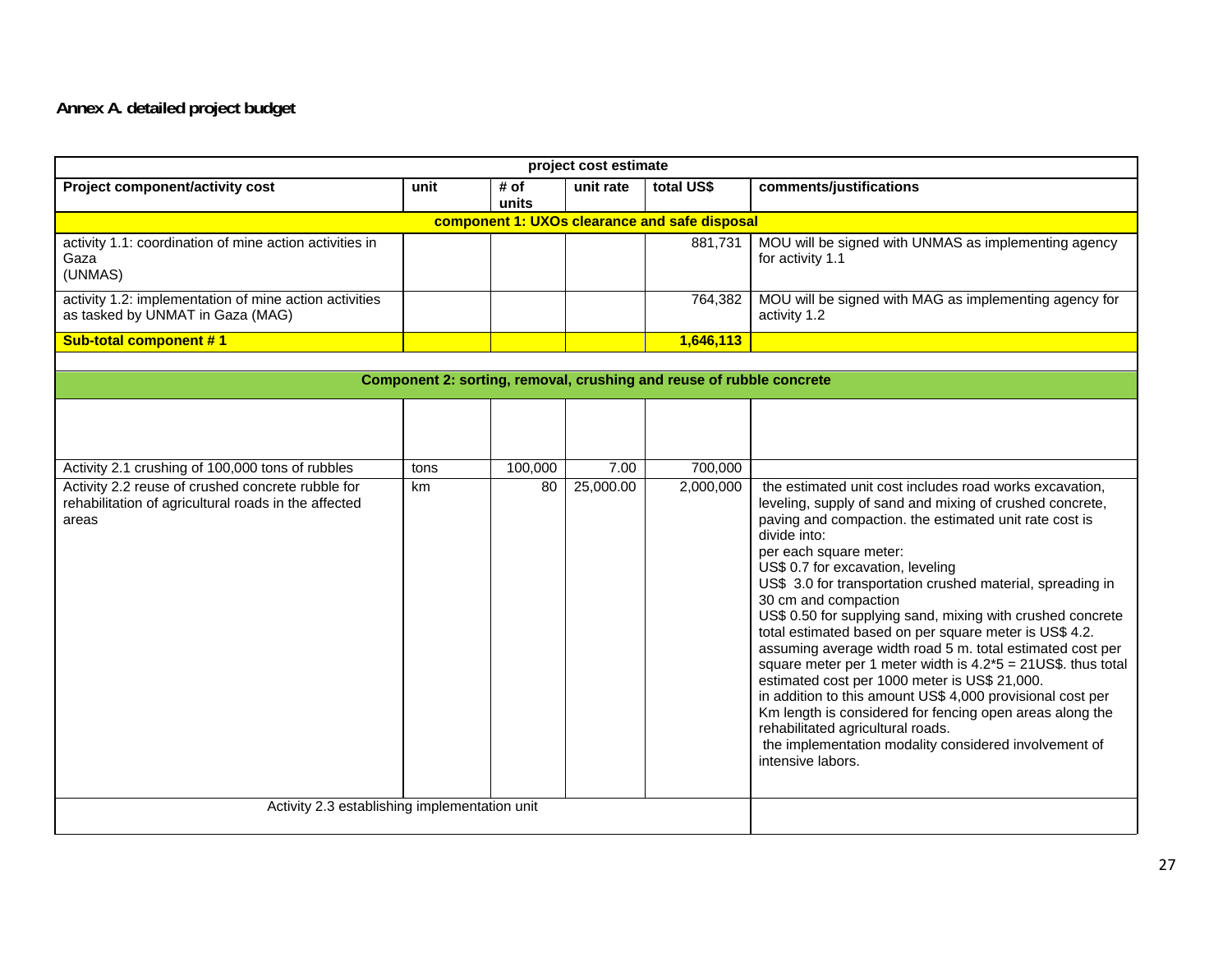| Project manager                                                          | month             | 18 | 4,200.00  | 75,600    | cost estimate includes hazardous pay                                                                                                                                                                                                                                                                                                                                                                                                                                                                                                                                           |
|--------------------------------------------------------------------------|-------------------|----|-----------|-----------|--------------------------------------------------------------------------------------------------------------------------------------------------------------------------------------------------------------------------------------------------------------------------------------------------------------------------------------------------------------------------------------------------------------------------------------------------------------------------------------------------------------------------------------------------------------------------------|
| project component coordinator                                            | month             | 18 | 3,800.00  | 68,400    | The project coordinator is responsible for the management<br>of project component activities on daily basis.<br>Responsibilities include; effectively managing of 15 site<br>engineers to supervise rubble removal and crushing<br>activities, liaising and planning with MAG EOD teams,<br>review daily reports and prepare weekly progress report on<br>the status of work for each package and solve obstacles<br>that might face contractors on site and liaise with local<br>authorities to ensure quality of work in accordance with<br>UNDP practices. refer to TOM TOR |
| project assistant                                                        | month             | 12 | 2,200.00  | 26,400    | including hazardous pay                                                                                                                                                                                                                                                                                                                                                                                                                                                                                                                                                        |
|                                                                          |                   |    |           |           |                                                                                                                                                                                                                                                                                                                                                                                                                                                                                                                                                                                |
| site engineers (3 staff * 15 month) 45 month                             | 3 for 15<br>month | 45 | 2,500.00  | 112,500   | 3 site engineers will be recruited to supervise crushing<br>activities at the crushing site                                                                                                                                                                                                                                                                                                                                                                                                                                                                                    |
| site engineers (3 staff * 12 month) 36 month                             | 3 for 12<br>month | 36 | 2,500.00  | 90,000    | Agricultural road rehabilitation will be divide into 3 packages<br>that covers three geographical areas. 3 site engineers will<br>be recruited                                                                                                                                                                                                                                                                                                                                                                                                                                 |
| Fuel                                                                     | month             | 18 | 2,000.00  | 36,000    |                                                                                                                                                                                                                                                                                                                                                                                                                                                                                                                                                                                |
| rent, utilities, and communications                                      | month             | 18 | 1,800.00  | 32,400    |                                                                                                                                                                                                                                                                                                                                                                                                                                                                                                                                                                                |
| Procurement of 4X4W vehicles                                             | number            | 3  | 40,000.00 | 120,000   | the vehicle will be procured and transported to Gaza by<br>Jerusalem office.                                                                                                                                                                                                                                                                                                                                                                                                                                                                                                   |
| Total estimated cost for activity 2.3                                    |                   |    |           | 561,300   |                                                                                                                                                                                                                                                                                                                                                                                                                                                                                                                                                                                |
| Sub-total component #2                                                   |                   |    |           | 3,261,300 |                                                                                                                                                                                                                                                                                                                                                                                                                                                                                                                                                                                |
|                                                                          |                   |    |           |           |                                                                                                                                                                                                                                                                                                                                                                                                                                                                                                                                                                                |
|                                                                          |                   |    |           |           | Component 3 : immediate support for municipal solid waste services management                                                                                                                                                                                                                                                                                                                                                                                                                                                                                                  |
| activity 3.1: improvement of primary household solid<br>waste collection |                   |    |           | 3,994,920 | Detailed cost estimate breakdown presented at Annex B.<br>the activity covers the following :<br>- US\$ 3,348,950 wages of 540 labor under cash for work<br>scheme<br>- US\$ 300,000 carts and clearing tools<br>- US\$ 187,870 operational cost for 18 months<br>- US\$ 158,100 NGO management and implementation cost                                                                                                                                                                                                                                                        |
| Sum of activity 3.1                                                      |                   |    |           | 3,994,920 |                                                                                                                                                                                                                                                                                                                                                                                                                                                                                                                                                                                |
| Activity 3.2 rehabilitation of existing dump sites                       |                   |    |           |           |                                                                                                                                                                                                                                                                                                                                                                                                                                                                                                                                                                                |
| provision for consultancy services                                       |                   |    |           | 150,000   | provision for consultancy services to prepare assignment<br>TOR, undertake feasibility study and detailed design for<br>upgrading of the 3 official solid waste dumping sites in the<br>Gaza Strip                                                                                                                                                                                                                                                                                                                                                                             |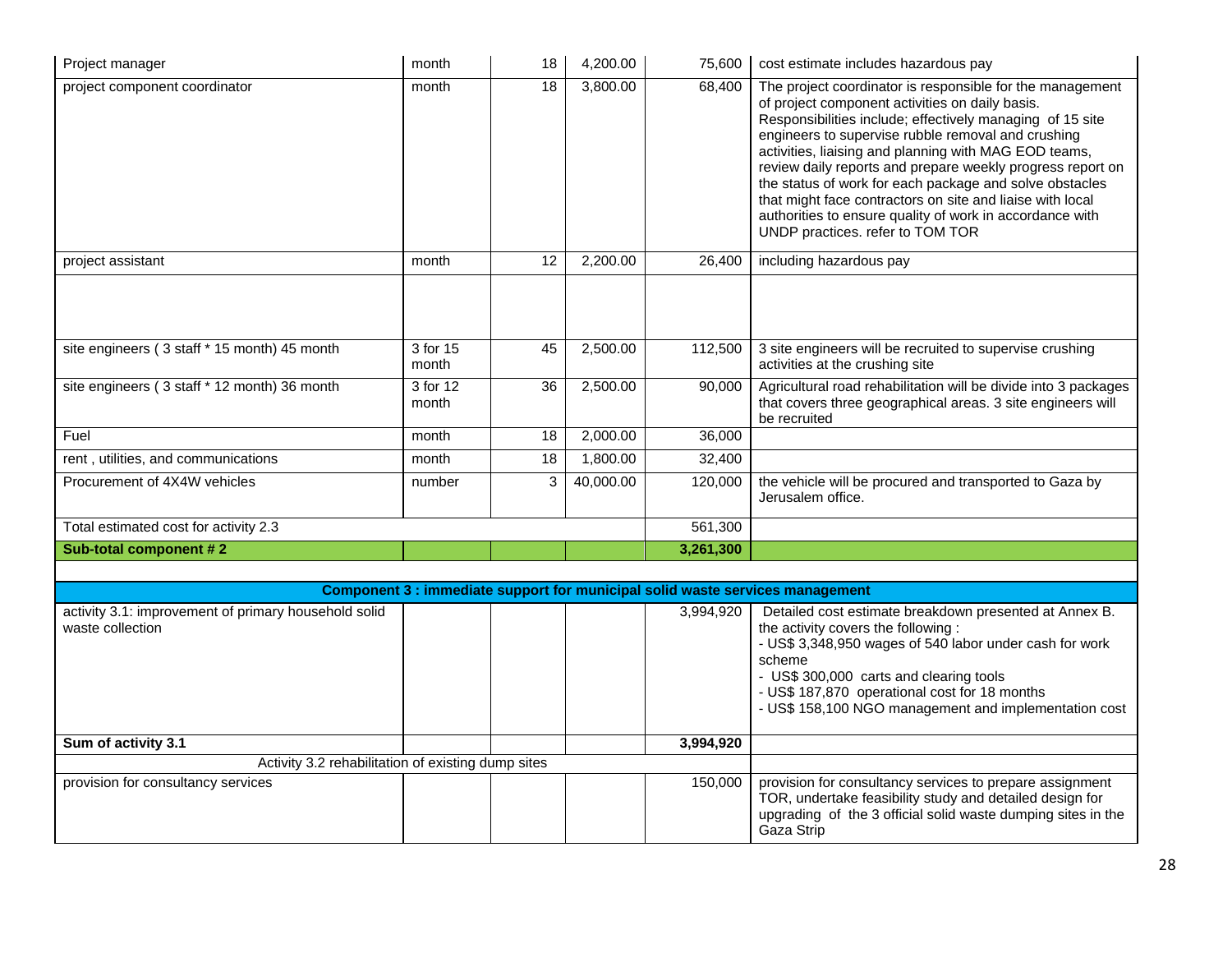| upgrading of 3 official dumping sites "civil and earth<br>works"                          | 21901.61<br>m <sub>2</sub> per<br>year for<br>7 years | 153,311 | 43.99    | 6,744,010  | Detailed cost estimate breakdown presented at Annex C.<br>In accordance with UNDP consultation with regional solid<br>waste councils and the Municipalities in the Gaza Strip the<br>activity will support extension of 3 official solid waste<br>dumping sites for the coming 7 years. Work will include<br>excavation, earth work; lining based on the detailed design<br>and EIA study recommendations. The unit rate will be<br>adjusted in accordance to consultant recommendation in<br>the detailed design. |
|-------------------------------------------------------------------------------------------|-------------------------------------------------------|---------|----------|------------|--------------------------------------------------------------------------------------------------------------------------------------------------------------------------------------------------------------------------------------------------------------------------------------------------------------------------------------------------------------------------------------------------------------------------------------------------------------------------------------------------------------------|
| Sum of activity 3.2                                                                       |                                                       |         |          | 6,894,010  |                                                                                                                                                                                                                                                                                                                                                                                                                                                                                                                    |
| Activity 3.3 Pilot project for solid waste recycling and composting                       |                                                       |         |          |            |                                                                                                                                                                                                                                                                                                                                                                                                                                                                                                                    |
| provision for consultancy services                                                        |                                                       |         |          | 40,000     | local consultant to undertake market analysis, cost<br>recovery, detailed design, and options for involvement of<br>private sector                                                                                                                                                                                                                                                                                                                                                                                 |
| Site preparation, Civil works construction and<br>supplying and installation of equipment |                                                       |         |          | 750,000    | a total area of 8 dunum has been allocated by municipality<br>of Rafah. Work will include, site clearance, excavation and<br>leveling, fencing and purchasing and installing of<br>equipments. See Annex D for detailed cost estimate<br>breakdown.<br>US\$ 190,000 for site preparation<br>US\$ 560,000 for supplying and installing of equipment                                                                                                                                                                 |
| NGO implementation and operational cost                                                   |                                                       |         |          | 210,000    | Activity support NGo implementation, maintenance and<br>operational cost. See Annex D for detailed cost estimate<br>breakdown                                                                                                                                                                                                                                                                                                                                                                                      |
| Sum of activity 3.3                                                                       |                                                       |         |          | 1,000,000  |                                                                                                                                                                                                                                                                                                                                                                                                                                                                                                                    |
| Activity 3.4 establishing for project management unit                                     |                                                       |         |          |            |                                                                                                                                                                                                                                                                                                                                                                                                                                                                                                                    |
| project component coordinator                                                             | month                                                 | 18      | 4,250.00 | 76,500     |                                                                                                                                                                                                                                                                                                                                                                                                                                                                                                                    |
| site engineers (3 staff * 18 month) 54 month                                              | 3 for 18<br>month                                     | 54      | 2,500.00 | 135,000    | 3 site engineers will be recruited to supervise the<br>rehabilitation of the 3 official dumping sites in the Gaza<br>Strip                                                                                                                                                                                                                                                                                                                                                                                         |
| site engineer (1 staff for 12 months)                                                     | 1 for 12<br>month                                     | 12      | 2,500.00 | 30,000     | site engineers will be responsible for supervising civil and<br>earth works for preparation, installation and<br>commissioning of recycling facility                                                                                                                                                                                                                                                                                                                                                               |
| Rent, utilities and communications                                                        | month                                                 | 18      | 1,670    | 30,058     |                                                                                                                                                                                                                                                                                                                                                                                                                                                                                                                    |
| Sum of activity 3.4                                                                       |                                                       |         |          | 271,558    |                                                                                                                                                                                                                                                                                                                                                                                                                                                                                                                    |
| <b>Total estimated cost for Component 3</b>                                               |                                                       |         |          | 12,160,488 |                                                                                                                                                                                                                                                                                                                                                                                                                                                                                                                    |
| Total estimated cost for component $1 + 2 + 3$                                            |                                                       |         |          | 17,067,901 |                                                                                                                                                                                                                                                                                                                                                                                                                                                                                                                    |
| <b>UNDP General Management service cost</b>                                               |                                                       |         |          | 1,194,753  | 7 % UNDP GMS                                                                                                                                                                                                                                                                                                                                                                                                                                                                                                       |
|                                                                                           |                                                       |         |          |            |                                                                                                                                                                                                                                                                                                                                                                                                                                                                                                                    |
|                                                                                           |                                                       |         |          |            |                                                                                                                                                                                                                                                                                                                                                                                                                                                                                                                    |

**Total project estimated cost** 18,262,654 **18,262,654**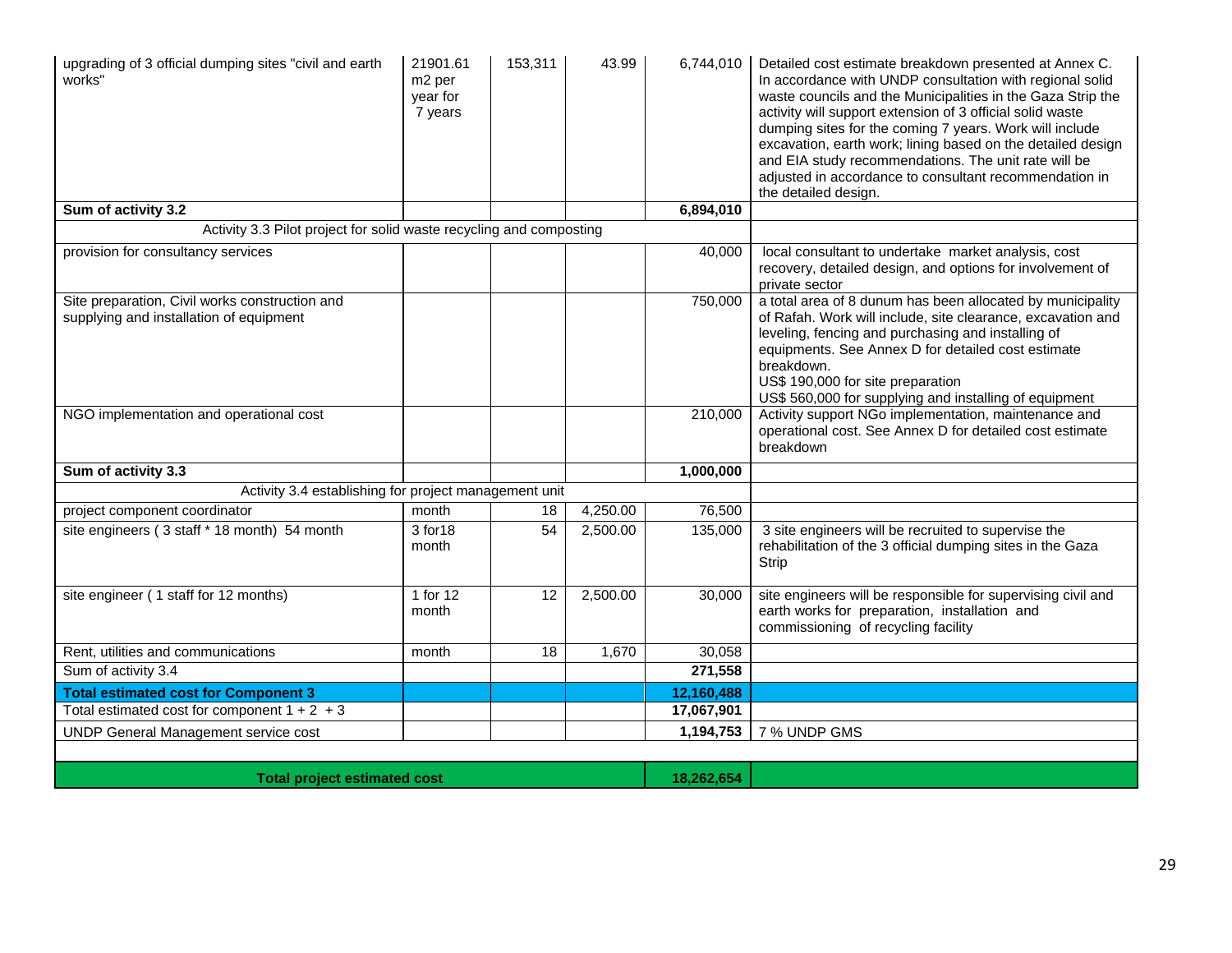**Annex B: detailed breakdown cost for cash for work "improvement of primary solid waste collection"**

| Position                                                      | %    | <b>No</b> | Rate<br>\$ | Days | <b>Months</b> | Total \$  | Working<br>days |
|---------------------------------------------------------------|------|-----------|------------|------|---------------|-----------|-----------------|
| 1. wages for 540 workers (see below<br>distribution per area) |      |           |            |      |               |           |                 |
| Donkey Carts                                                  | 100% | 180       | 12         | 25   | 18            | 972.000   | 81.000          |
| Workers                                                       | 100% | 270       | 12         | 25   | 18            | 1,458,000 | 121,500         |
| <b>Store Keepers</b>                                          | 100% | 5         | 18         | 25   | 18            | 40.500    | 2,250           |
| <b>Supervisor Carts</b>                                       | 100% | 12        | 23         | 25   | 18            | 124.200   | 5.400           |
| <b>Supervisor Labors</b>                                      | 100% | 27        | 23         | 25   | 18            | 279.450   | 12,150          |
| <b>Clerks</b>                                                 | 100% | 18        | 23         | 25   | 18            | 186.300   | 8,100           |
| Truck & Loader Drivers                                        | 100% | 3         | 6          | 25   | 18            | 8.100     | 1,350           |
| Area Coordinators                                             | 100% | 5         | 48         | 25   | 19            | 114.000   | 2,375           |
| Social Workers                                                | 100% | 20        | 16         | 25   | 16            | 128,000   | 8,000           |
| contingency                                                   |      |           |            |      |               | 38,400    |                 |
| total cost of workers' wages                                  |      | 540       |            |      |               | 3,348,950 | 242.125         |

### **2. carts and clearing tools**

| Item carts tools     | No of<br>Carts | <b>No</b><br>required<br>during<br>project<br>timeframe | Price<br>\$      | total   |
|----------------------|----------------|---------------------------------------------------------|------------------|---------|
| <b>Bucket</b>        | 180            | 3                                                       | 20               | 10,800  |
| <b>Broom</b>         | 180            | 12                                                      | 4                | 8,640   |
| Rick                 | 180            | 3                                                       | 20               | 10,800  |
| As Rick              | 180            | 3                                                       | 20               | 10,800  |
| Rake                 | 180            | 3                                                       | 10               | 5,400   |
| Gloves               | 180            | 36                                                      | $\overline{2}$   | 12,960  |
| Mask (box of 50)     | 180            | 6                                                       | 5                | 5,400   |
| Plastic Bags (ton)   |                | 6                                                       | 3500             | 21,000  |
| T-shirt              | 180            | 36                                                      | 3                | 19,440  |
| Hat                  | 180            | 36                                                      | $\boldsymbol{2}$ | 12,960  |
| <b>Miscellaneous</b> |                |                                                         |                  | 31,800  |
| sub-total            |                |                                                         |                  | 150,000 |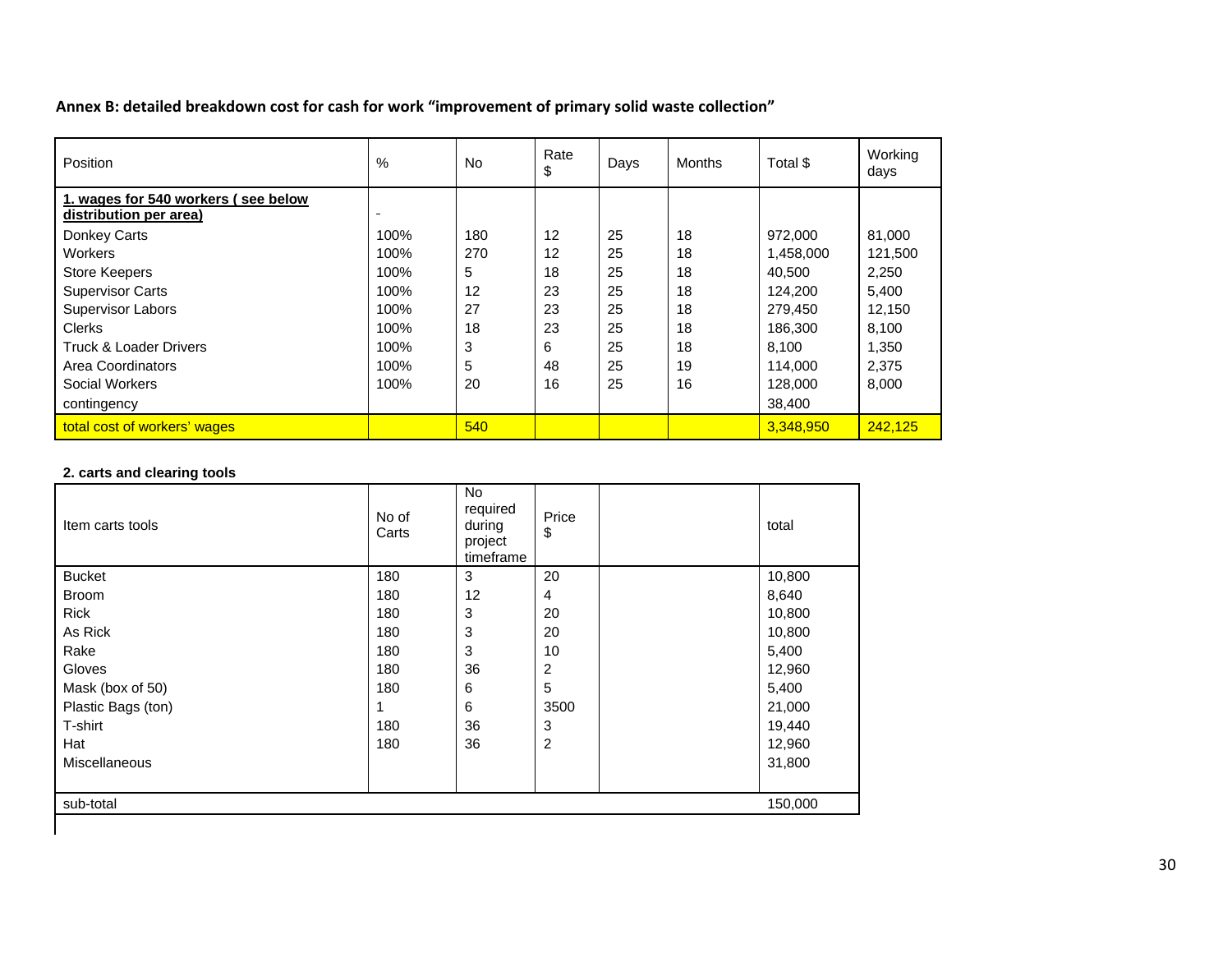| Item clearing tools                                                                             | No.                                         | Price<br>\$                                                   | Total                                                      |
|-------------------------------------------------------------------------------------------------|---------------------------------------------|---------------------------------------------------------------|------------------------------------------------------------|
| <b>Broom</b><br>As Rick<br>Rake<br>Hoe<br><b>Wheel Bush Carts</b><br>Gloves<br>Mask (box of 50) | 6200<br>160<br>80<br>80<br>80<br>700<br>250 | $\overline{4}$<br>20<br>10<br>20<br>60<br>$\overline{c}$<br>5 | 24,800<br>3,200<br>800<br>1,600<br>4,800<br>1,400<br>1,250 |
| Plastic Bags (ton)<br>T-shirt<br>Hat<br><b>Miscellaneous</b>                                    | 4<br>12000<br>12000                         | 3500<br>3<br>$\overline{c}$                                   | 14,000<br>36,000<br>24,000<br>38,150                       |
| sub-total                                                                                       |                                             |                                                               | 150,000                                                    |

### total cost of carts and clearing tools 300,000 and control to the cost of care control to the cost of carts and clearing tools 300,000 and clearing tools 300,000 and clearing tools 300,000 and clearing tools 300,000 and cl

# **3. operation cost**

| Item                                                 | total   |
|------------------------------------------------------|---------|
| Mobile line (55\$ monthly cost per line)             | 12,100  |
| Stores (120\$ monthly rent cost per store)           | 20,160  |
| Car rent (Project Coordinator) (800 \$ monthly cost) | 15,200  |
| <b>Rent Share</b>                                    | 11,000  |
| Electricity                                          | 3,500   |
| communication                                        | 3,500   |
| Stationary                                           | 6,000   |
| Hospitality                                          | 4,000   |
| Miscellaneous                                        | 76.410  |
| Insurance                                            | 30,000  |
| Auditor                                              | 6,000   |
| sub-total                                            | 187,870 |

| total cost<br>; operation<br><b>18 months</b><br><b>of</b> | $-187$ $0$ |
|------------------------------------------------------------|------------|
|                                                            |            |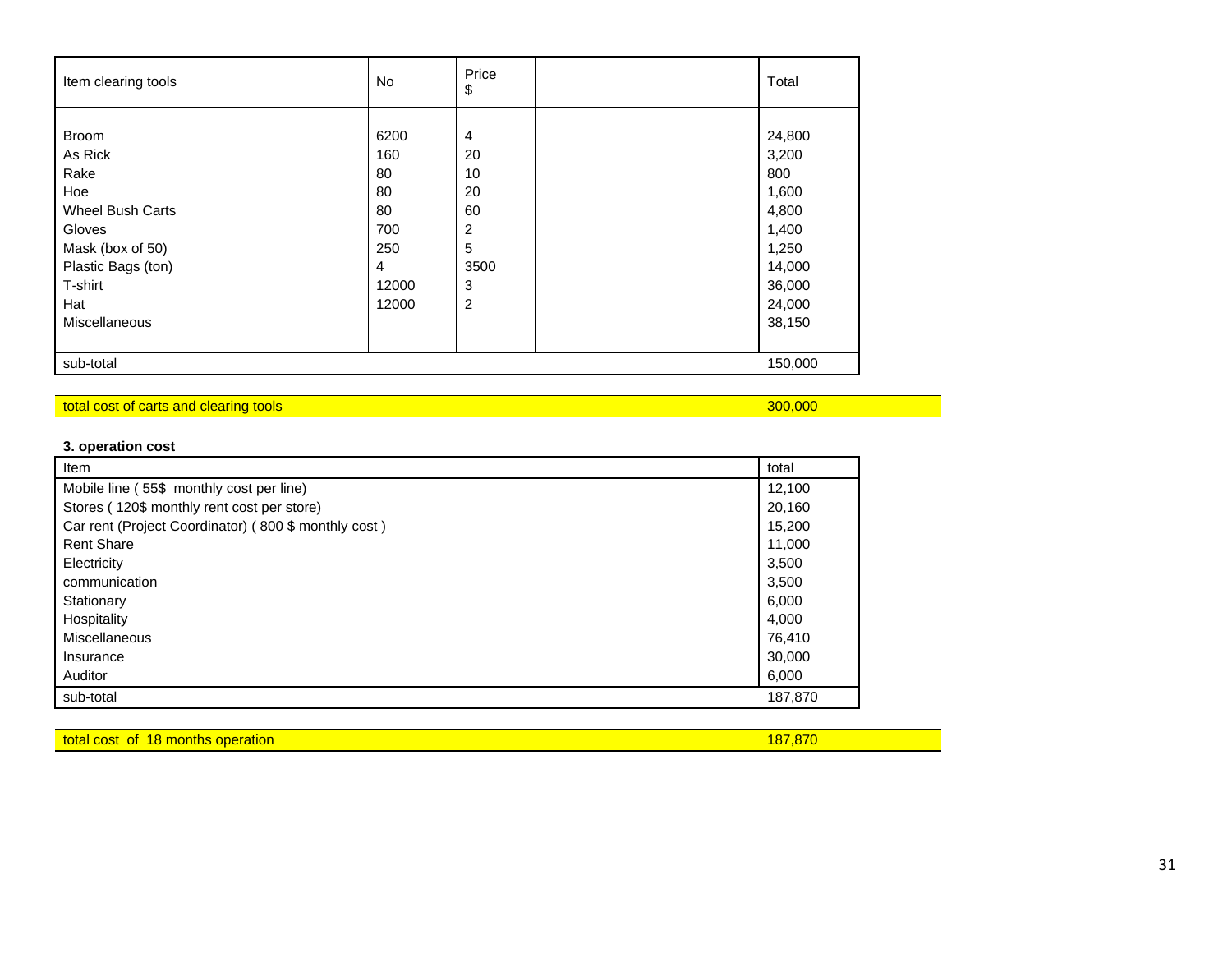### **4. NGO management cost**

| Position                             | Percentage | No. | Rate<br>\$ | Days | <b>Months</b> | Total \$ | Working<br>days |
|--------------------------------------|------------|-----|------------|------|---------------|----------|-----------------|
| Site Management                      |            |     |            |      |               |          |                 |
| <b>Project Coordinator</b>           | 100%       |     | 60         | 25   | 20            | 30,000   | 500             |
| <b>Office Management</b>             |            |     |            |      |               |          |                 |
| Manager                              | 33%        |     | 100        | 25   | 20            | 16,500   | 500             |
| <b>Financial Manager</b>             | 33%        |     | 64         | 25   | 20            | 10.560   | 500             |
| Contract                             | 33%        |     | 40         | 25   | 20            | 6.600    | 500             |
| Tender sale                          | 33%        |     | 36         | 25   | 20            | 5.940    | 500             |
| <b>Technical division Manager</b>    | 50%        |     | 64         | 25   | 20            | 16,000   | 500             |
| <b>Assistant Project Coordinator</b> | 100%       |     | 36         | 25   | 20            | 18.000   | 500             |
| Administrators(2 male & 1 Female)    | 100%       | 3   | 32         | 25   | 20            | 48.000   | 1,500           |
| Office boy                           | 100%       |     | 13         | 25   | 20            | 6,500    | 500             |
|                                      |            |     |            |      |               |          |                 |
| total cost of NGO management cost    |            |     |            |      |               | 158,100  | 5,000           |

| Total cash for works component |  |  | 3.994.920 |  |
|--------------------------------|--|--|-----------|--|
|                                |  |  |           |  |

Staff distribution per Geographical area

| Area                                                                        | NO of<br>Workers     | Carts                | No. of<br>Social<br>Workers | No. of<br>Supervisors<br>\$ field staff | Total<br>Number         |
|-----------------------------------------------------------------------------|----------------------|----------------------|-----------------------------|-----------------------------------------|-------------------------|
| Northern Area<br>Gaza<br>Khan Younis, Eastern Area and Middle Area<br>Rafah | 60<br>90<br>90<br>30 | 26<br>84<br>48<br>22 | 3<br>8<br>⇁<br>2            | 13<br>25<br>23<br>9                     | 102<br>207<br>168<br>63 |
|                                                                             | 270                  | 180                  | 20                          | 70                                      | 540                     |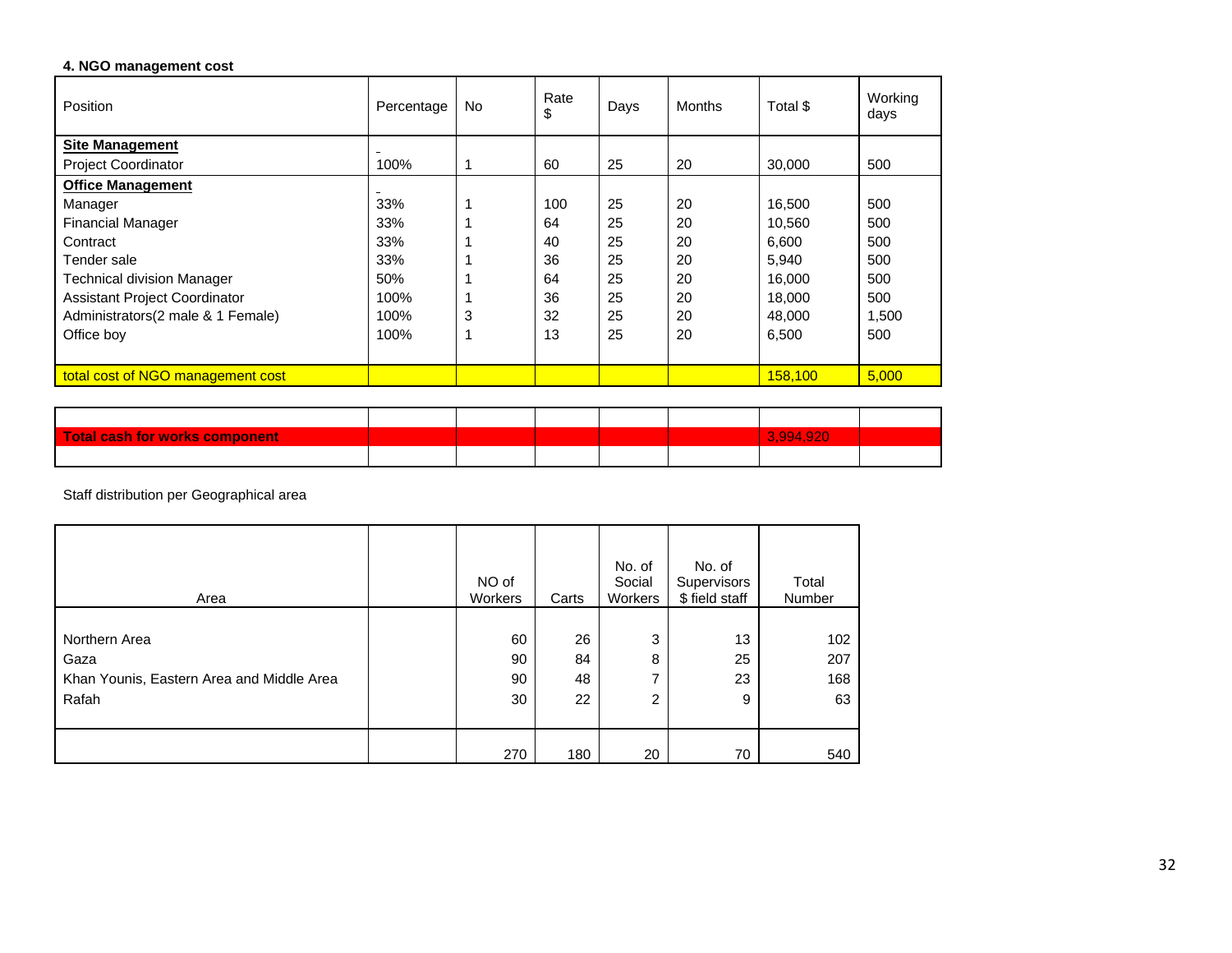#### **Annex C: Detailed cost estimate breakdown for extension of 3 SW dumping sites in the Gaza Strip**

| Geographical area                                                                                                                                                                     | <b>SW Quantity</b><br>ton/day |
|---------------------------------------------------------------------------------------------------------------------------------------------------------------------------------------|-------------------------------|
| Northern Governorate                                                                                                                                                                  | 280.00                        |
| Gaza Governorate                                                                                                                                                                      | 700.00                        |
| middle Area Governorate                                                                                                                                                               | 120.00                        |
| Khan younis Governorate                                                                                                                                                               | 140.00                        |
| Rafah Governorate                                                                                                                                                                     | 120.00                        |
| total amount generated /day                                                                                                                                                           | 1,360.00                      |
| cost estimate for 7 years extension                                                                                                                                                   |                               |
| total volume generated per day, cubic meter/day                                                                                                                                       | 900.07                        |
| total volume generated per year, cubic meter/year                                                                                                                                     | 328,524.16                    |
| total dumping area required per Year " extension for one year, square meter                                                                                                           | 21,901.61                     |
| total area required for 7 years extension, square meter                                                                                                                               | 153,311.27                    |
| cost estimate per square meter in US\$<br>(The cost estimate breakdown presented below calculated based on the design report of Deir-<br>AlBalh duming site constructed in year 2002. | 43.99                         |
| total cost estimate for 7 years extension in US\$                                                                                                                                     | 6,744,009.58                  |

**quantity of solid waste generated per day in the Gaza Strip** 

### **cost estimate breakdown per square meter**

| item description               | <b>Material US\$</b> | <b>Machinery and</b><br>labor cost | <b>SUM US\$</b> |
|--------------------------------|----------------------|------------------------------------|-----------------|
| Excavation                     | 0.00                 | 1.00                               | 1.00            |
| Leveling                       | 0.00                 | 0.50                               | 0.50            |
| Compaction                     | 0.00                 | 0.25                               | 0.25            |
| Lining                         | 3.50                 | 0.50                               | 4.00            |
| <b>Basecoars</b>               | 5.50                 | 1.00                               | 6.50            |
| Asphalt 3/4" (4 cm)            | 10.00                | 2.00                               | 12.00           |
| Asphalt 1/2" (5 cm)            | 12.00                | 2.00                               | 14.00           |
| Sub-Total                      | 31.00                | 7.25                               | 38.25           |
| contractor overhead and profit |                      |                                    | 5.74            |
| total                          |                      |                                    | 43.99           |

**Note:** the estimated cost per square meter will be adjusted in accordance with the recommendation of the detailed design report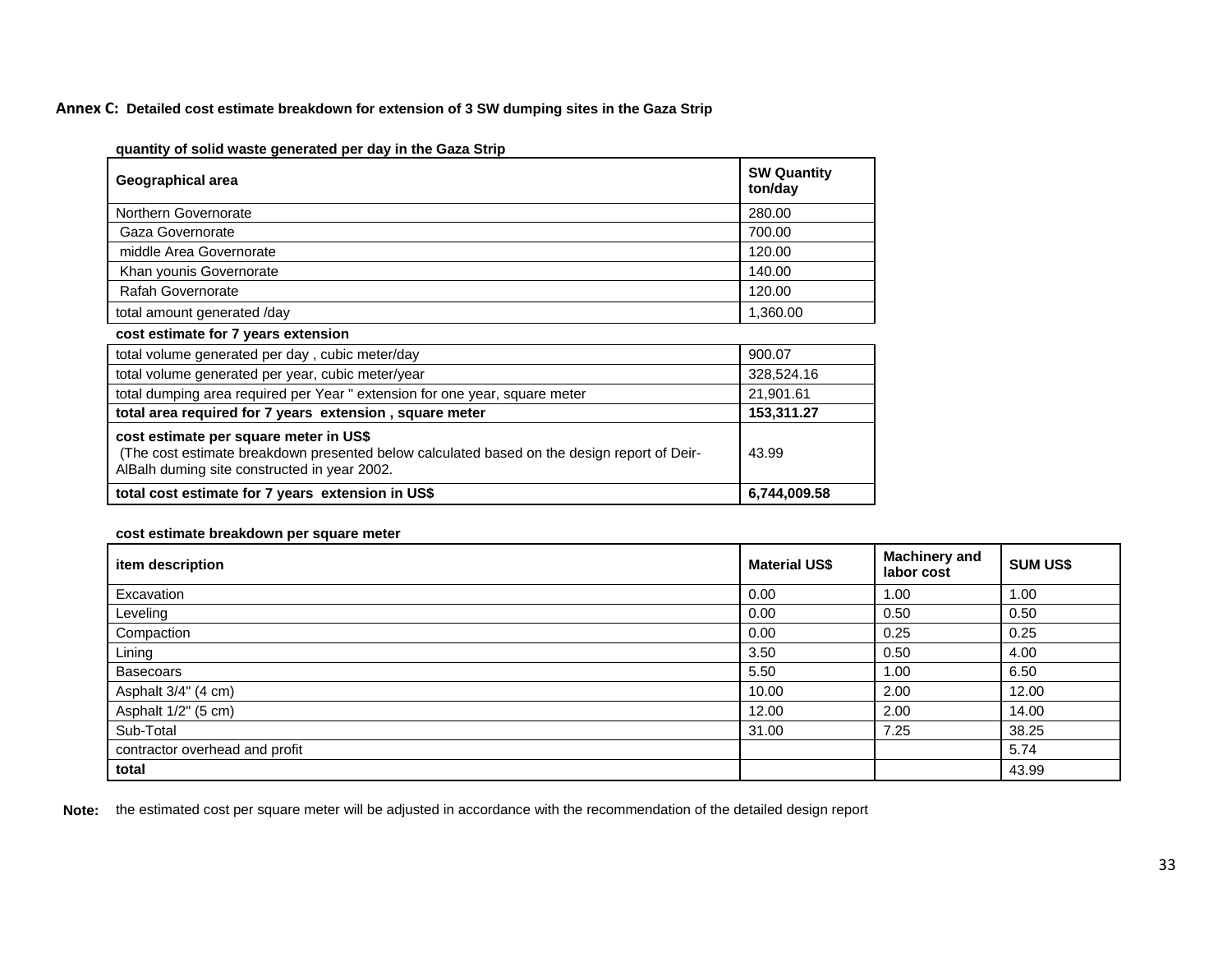### **Annex D Detailed cost estimate breakdown for establishing compost facility**

| <b>Budget Description</b>                                     | <b>Unit</b> | <b>No. of Units</b> | Quantity<br><b>Duration</b> | Unit of<br><b>Duration</b> | $\%$<br><b>Covered</b> | <b>Unit Cost</b><br>US <sub>\$</sub> | <b>Total Cost US</b><br>\$ | <b>Notes</b>     |
|---------------------------------------------------------------|-------------|---------------------|-----------------------------|----------------------------|------------------------|--------------------------------------|----------------------------|------------------|
| consultancy services                                          |             |                     |                             |                            |                        |                                      |                            |                  |
| consultant                                                    | Person      | $\overline{2}$      | 5                           | Month                      | 100%                   | 4,000.00                             | 40,000.00                  | local consultant |
| <b>Sub-Total</b>                                              |             |                     |                             |                            |                        |                                      | 40,000.00                  |                  |
| Project implementation by the NGO and operation cost          |             |                     |                             |                            |                        |                                      |                            |                  |
| PEF Project Manager                                           | Person      | $\mathbf{1}$        | 18                          | Month                      | 33%                    | 1,800.00                             | 10,800.00                  |                  |
| project coordinator                                           | Person      | $\mathbf{1}$        | 17                          | Month                      | 100%                   | 800.00                               | 13,600.00                  |                  |
| site / supervisor Engineer                                    | Person      | $\mathbf{1}$        | 12                          | Month                      | 100%                   | 600.00                               | 7,200.00                   |                  |
| <b>Skilled Workers</b>                                        | Person      | 3                   | 12                          | Month                      | 100%                   | 350.00                               | 12,600.00                  |                  |
| unskilled workers                                             | Person      | 20                  | 12                          | Month                      | 100%                   | 300.00                               | 72,000.00                  |                  |
| maintenance                                                   |             |                     |                             |                            |                        |                                      | 20,000.00                  |                  |
| utilities (communication, utilities, rent)                    |             |                     | 18                          | Month                      | 100%                   | 2,000.00                             | 36,000.00                  |                  |
| contingency                                                   |             |                     |                             |                            |                        |                                      | 37,800.00                  |                  |
| <b>Sub-Total</b>                                              |             |                     |                             |                            |                        |                                      | 210,000.00                 |                  |
| Site preparation and Fences and rehabilitation                |             |                     |                             |                            |                        |                                      |                            |                  |
| Site preparation and leveling                                 | m2          | $\mathbf{1}$        | 8000                        | <b>NA</b>                  | 100%                   | 2.00                                 | 16,000.00                  |                  |
| SW Garbage transfer to final dump site                        | m3          | $\mathbf{1}$        | 7000                        | <b>NA</b>                  | 100%                   | 1.40                                 | 9,800.00                   |                  |
| Project Area Fencing                                          | m           | $\mathbf{1}$        | 488                         | <b>NA</b>                  | 100%                   | 25.00                                | 12,200.00                  |                  |
| Construction of site roof                                     | m2          | $\mathbf{1}$        | 2000                        | <b>NA</b>                  | 100%                   | 25                                   | 50,000.00                  |                  |
| construction of site floor with drainage system               | m2          | $\mathbf{1}$        | 2000                        | <b>NA</b>                  | 100%                   | 30                                   | 60,000.00                  |                  |
| <b>Steel lined Container</b>                                  | Piece       | 1                   | $\overline{\phantom{a}}$    | <b>NA</b>                  | 100%                   | 7000                                 | 7,000.00                   |                  |
| Rehabilitating the wall fence of the site                     | m2          | $\mathbf{1}$        | 100                         | <b>NA</b>                  | 100%                   | 100                                  | 10,000.00                  |                  |
| Installation of Other services (Water + Electricity, Sewage,) | m           | $\mathbf{1}$        | 500                         | <b>NA</b>                  | 100%                   | 50                                   | 25,000.00                  |                  |
| <b>Sub-Total</b>                                              |             |                     |                             |                            |                        |                                      | 190,000.00                 |                  |
| Semi Mechanical Sorting, Composting, Handling Equipments      |             |                     |                             |                            |                        |                                      |                            |                  |
| <b>Sorting Equipments</b>                                     |             |                     |                             |                            |                        |                                      |                            |                  |
| Weighbridge                                                   | <b>No</b>   | $\mathbf{1}$        | $\mathbf{1}$                | <b>NA</b>                  | 100%                   | 45,000.00                            | 45,000.00                  |                  |
| <b>Feeding Conveyer</b>                                       | <b>No</b>   | $\mathbf{1}$        | $\overline{1}$              | <b>NA</b>                  | 100%                   | 30,000.00                            | 30,000.00                  |                  |
| <b>Bag Breaker</b>                                            | <b>No</b>   | $\mathbf{1}$        | $\overline{1}$              | <b>NA</b>                  | 100%                   | 55,000.00                            | 55,000.00                  |                  |
| <b>Sorting Conveyer</b>                                       | No          | $\mathbf{1}$        | $\overline{1}$              | <b>NA</b>                  | 100%                   | 30,000.00                            | 30,000.00                  |                  |
| Over Belt Magnet                                              | No          | $\mathbf{1}$        | $\overline{\mathbf{1}}$     | <b>NA</b>                  | 100%                   | 37,000.00                            | 37,000.00                  |                  |
| Fixed trammel screen (10 cm)                                  | No          | $\mathbf{1}$        | $\overline{1}$              | <b>NA</b>                  | 100%                   | 56,000.00                            | 56,000.00                  |                  |
| <b>Metal Baler</b>                                            | No          | $\mathbf{1}$        | $\overline{1}$              | <b>NA</b>                  | 100%                   | 40,000.00                            | 40,000.00                  |                  |
| Light recyclables Baler                                       | <b>No</b>   | $\mathbf{1}$        | $\overline{1}$              | <b>NA</b>                  | 100%                   | 29,000.00                            | 29,000.00                  |                  |
| <b>Electrical Control panels</b>                              | <b>No</b>   | $\mathbf{1}$        | $\mathbf{1}$                | <b>NA</b>                  | 100%                   | 40,000.00                            | 40,000.00                  |                  |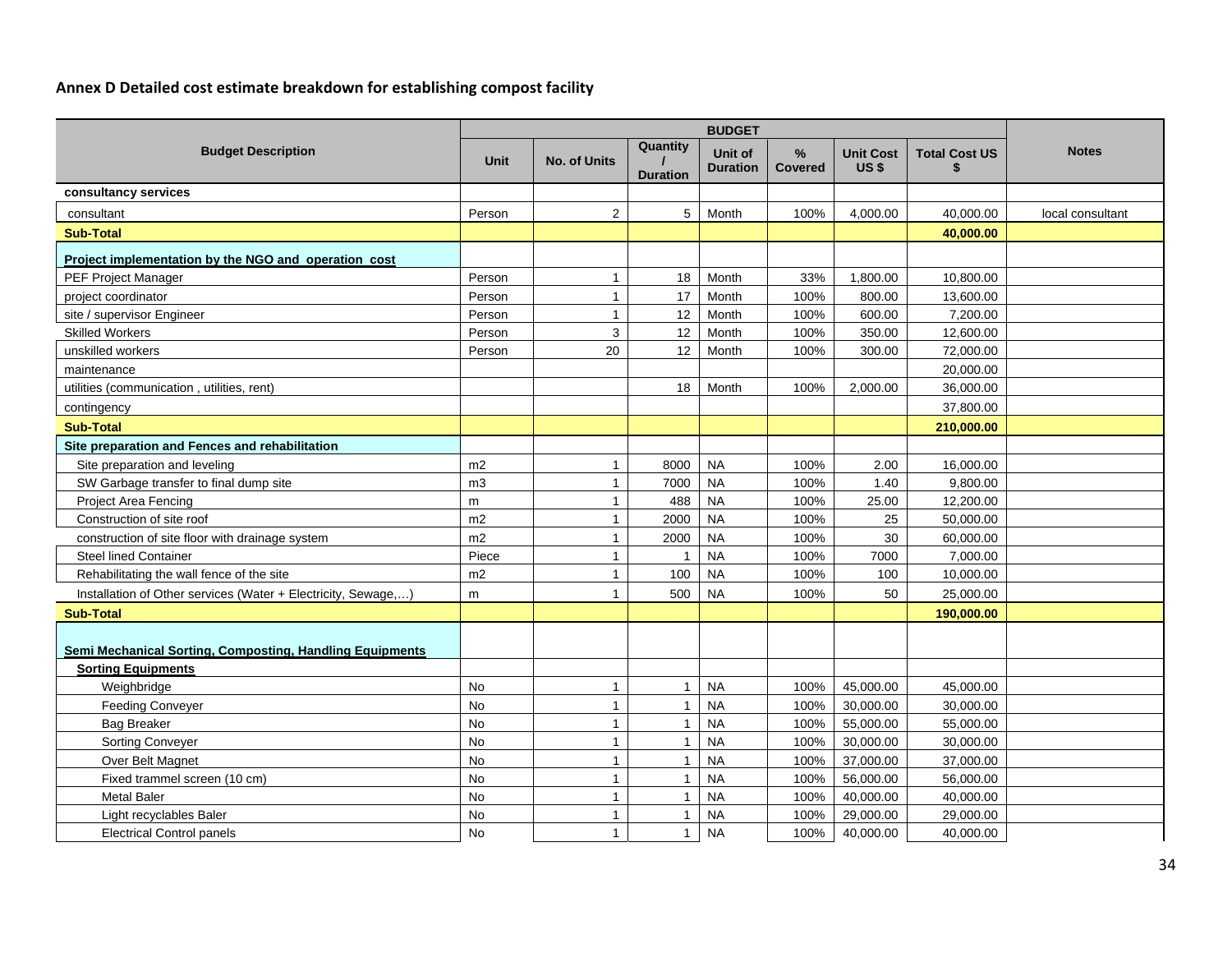| <b>Composting Equipments</b> |           |  |           |      |           |              |  |
|------------------------------|-----------|--|-----------|------|-----------|--------------|--|
| pulled type turning Machine  | No        |  | <b>NA</b> | 100% | 25,000.00 | 25,000.00    |  |
| water addition unit          | No.       |  | <b>NA</b> | 100% | 10,000.00 | 10,000.00    |  |
| Final trammel screen unit    | No        |  | <b>NA</b> | 100% | 40,000.00 | 40,000.00    |  |
| Lab                          | <b>No</b> |  | <b>NA</b> | 100% | 10,000.00 | 10,000.00    |  |
| <b>Handling Equipments</b>   |           |  |           |      |           |              |  |
| Tractor                      | No        |  | <b>NA</b> | 100% | 20,000.00 | 20,000.00    |  |
| Skid steer loader            | No        |  | <b>NA</b> | 100% | 45,000.00 | 45,000.00    |  |
| D-Erection                   |           |  |           |      |           |              |  |
| D- Erection                  | No        |  | <b>NA</b> | 100% | 24,000.00 | 24,000.00    |  |
| E-Freight                    |           |  |           |      |           |              |  |
| E-Freight                    | No        |  | <b>NA</b> | 100% | 24,000.00 | 24,000.00    |  |
| <b>Sub-Total</b>             |           |  |           |      |           | 560,000.00   |  |
| <b>Total</b>                 |           |  |           |      |           | 1,000,000.00 |  |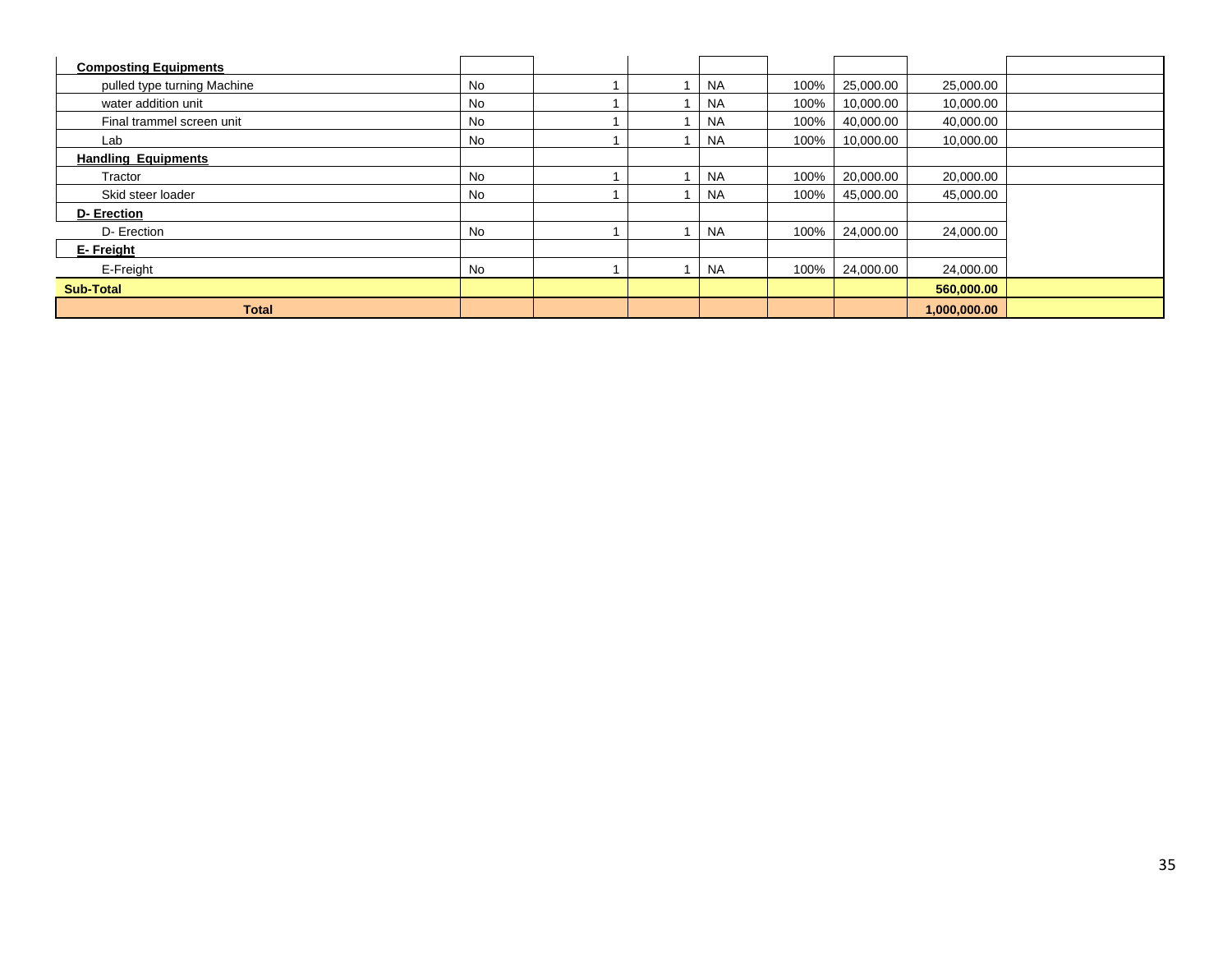# **Annex E Detailed Risk Management Matrix**

| Area                               | <b>Risk</b>                                                                                                                                                                                                                                                                                                                                                                                                                    | <b>Mitigation Measures</b>                                                                                                                                                                                                                                                                                                                                                                                                                                                                                                                  | <b>Options for Programme</b><br><b>Responses</b>                                                                                                                                                                                                                                                                                              |  |  |  |  |  |  |
|------------------------------------|--------------------------------------------------------------------------------------------------------------------------------------------------------------------------------------------------------------------------------------------------------------------------------------------------------------------------------------------------------------------------------------------------------------------------------|---------------------------------------------------------------------------------------------------------------------------------------------------------------------------------------------------------------------------------------------------------------------------------------------------------------------------------------------------------------------------------------------------------------------------------------------------------------------------------------------------------------------------------------------|-----------------------------------------------------------------------------------------------------------------------------------------------------------------------------------------------------------------------------------------------------------------------------------------------------------------------------------------------|--|--|--|--|--|--|
| <b>Operational Risks</b>           |                                                                                                                                                                                                                                                                                                                                                                                                                                |                                                                                                                                                                                                                                                                                                                                                                                                                                                                                                                                             |                                                                                                                                                                                                                                                                                                                                               |  |  |  |  |  |  |
| <b>Administration / Operations</b> | - Mobility restrictions of the project staff<br>due to the security situation either<br>caused by the Israelis (incursions,<br>shelling) or by internal clashes<br>- Shortage of Fuel might hinder mobility<br>thus restrict work and prevent<br>progress<br>- restrictions on staff accessibility to<br>affected sites on the buffer zone<br>- restrictions on allowing material<br>required for EOD team to get into<br>Gaza | UNDP security office in coordination<br>with the UNRWA Security Liaison<br>person coordinate for the day-to-day<br>travel of the staff and issue security<br>clearance for ensuring the safety of<br>the staff<br>UNDP security officer to coordinate<br>$\blacksquare$<br>with Israeli authorities for the issue of<br>security clearance to access the<br>buffer zone<br>Local Police approached in cases of<br>travel of international staff and for<br>any unexpected hazard<br>Provide security update on daily<br>basis for all staff | Police could be consulted for<br>increasing the safety of staff<br>in hazardous situations<br>Take security measures and<br>mitigation for staff travels in<br>cases of security alerts.<br>- Suspend the travel of staff in<br>exceptional security<br>situations<br>Suspend work in the buffer<br>zone until access clearance<br>is granted |  |  |  |  |  |  |
| <b>Programme Risks</b>             |                                                                                                                                                                                                                                                                                                                                                                                                                                |                                                                                                                                                                                                                                                                                                                                                                                                                                                                                                                                             |                                                                                                                                                                                                                                                                                                                                               |  |  |  |  |  |  |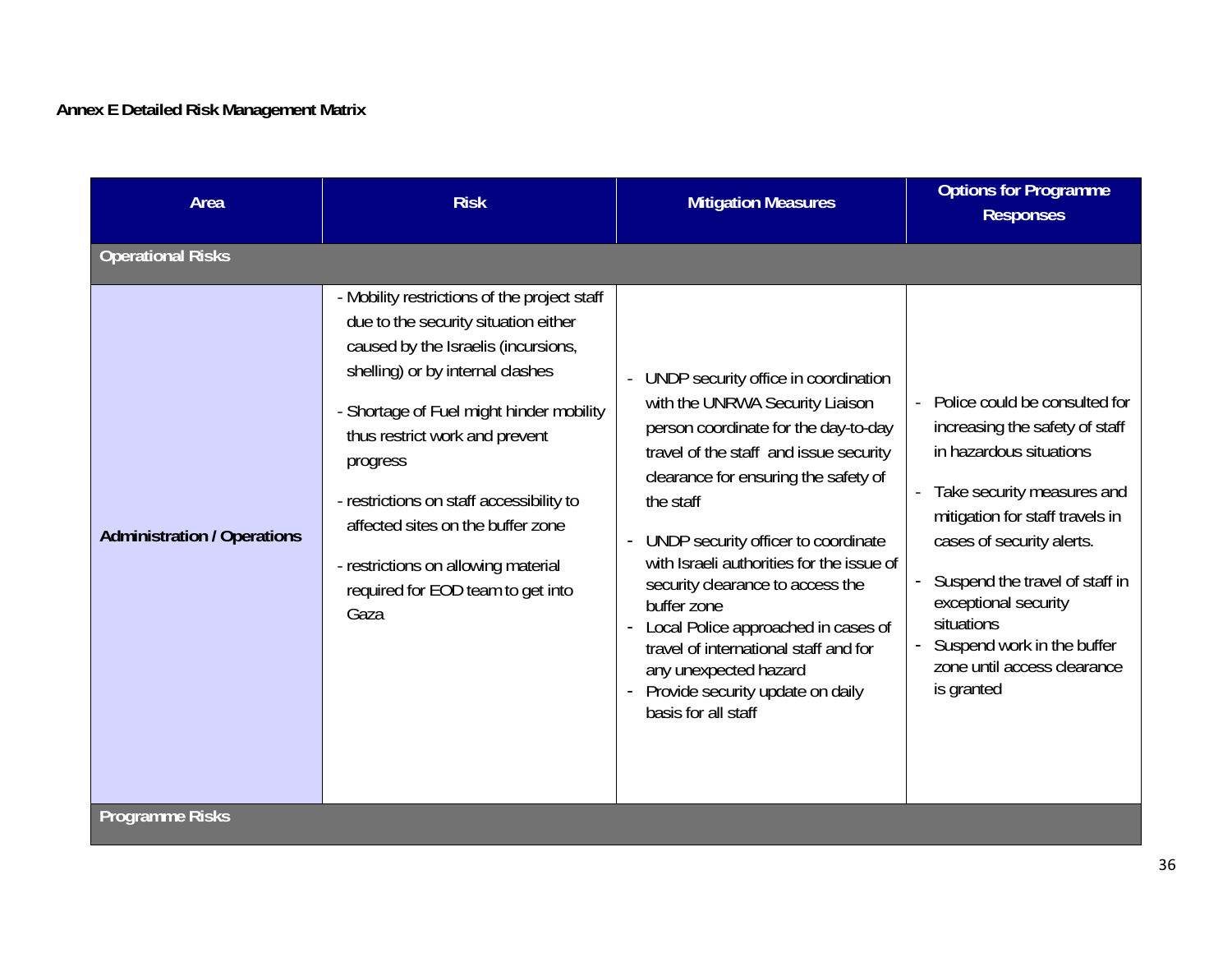| Project Implementation /<br><b>Progress</b> | - Any militant act from the may affect<br>the successful implementation of the<br>project<br>- lack of financial resources required to<br>implement to remove the total<br>generated rubbles<br>- lack of coordination between rubble<br>removal actors and beneficiaries as<br>well<br>- insufficient capacity of EOD teams to<br>response to different agencies needs | UNDP security office in coordination<br>with the UNRWA Security Liaison<br>office coordinate the day-to-day<br>travel of the staff and issue security<br>clearance for ensuring the safety of<br>the staff<br>UNDP to formulate a joint action plan<br>$\blacksquare$<br>to avoid duplication and share<br>information<br>- UNDP to draft recourse mobilization<br>plan<br>- UNDP to support UNMAT to up-scale<br>their capacities | Partner organizations,<br>community representatives<br>and stakeholders are<br>informed about the situation<br>and the planned<br>interventions.<br>Rubble removal actors are<br>requested to report to UNDP<br>on their planned<br>interventions and progress<br>UNDP and RR actors to<br>prioritize their interventions |
|---------------------------------------------|-------------------------------------------------------------------------------------------------------------------------------------------------------------------------------------------------------------------------------------------------------------------------------------------------------------------------------------------------------------------------|------------------------------------------------------------------------------------------------------------------------------------------------------------------------------------------------------------------------------------------------------------------------------------------------------------------------------------------------------------------------------------------------------------------------------------|---------------------------------------------------------------------------------------------------------------------------------------------------------------------------------------------------------------------------------------------------------------------------------------------------------------------------|
| Project outcome                             | - Major Security crises e.g. total<br>incursion into the Gaza Strip or Total<br>closure of access of people and<br>goods.<br>- Resistance of the crisis affected<br>people to cooperate with EOD teams<br>or Rubble Removal contractors                                                                                                                                 | - organize community awareness<br>sessions and training<br>- Assessment to inform activities design<br>and planning<br>- Rubble removal actors to convene<br>every two weeks                                                                                                                                                                                                                                                       | UNDP reviews intervention<br>strategy to respond to crises<br>UNDP suspends support                                                                                                                                                                                                                                       |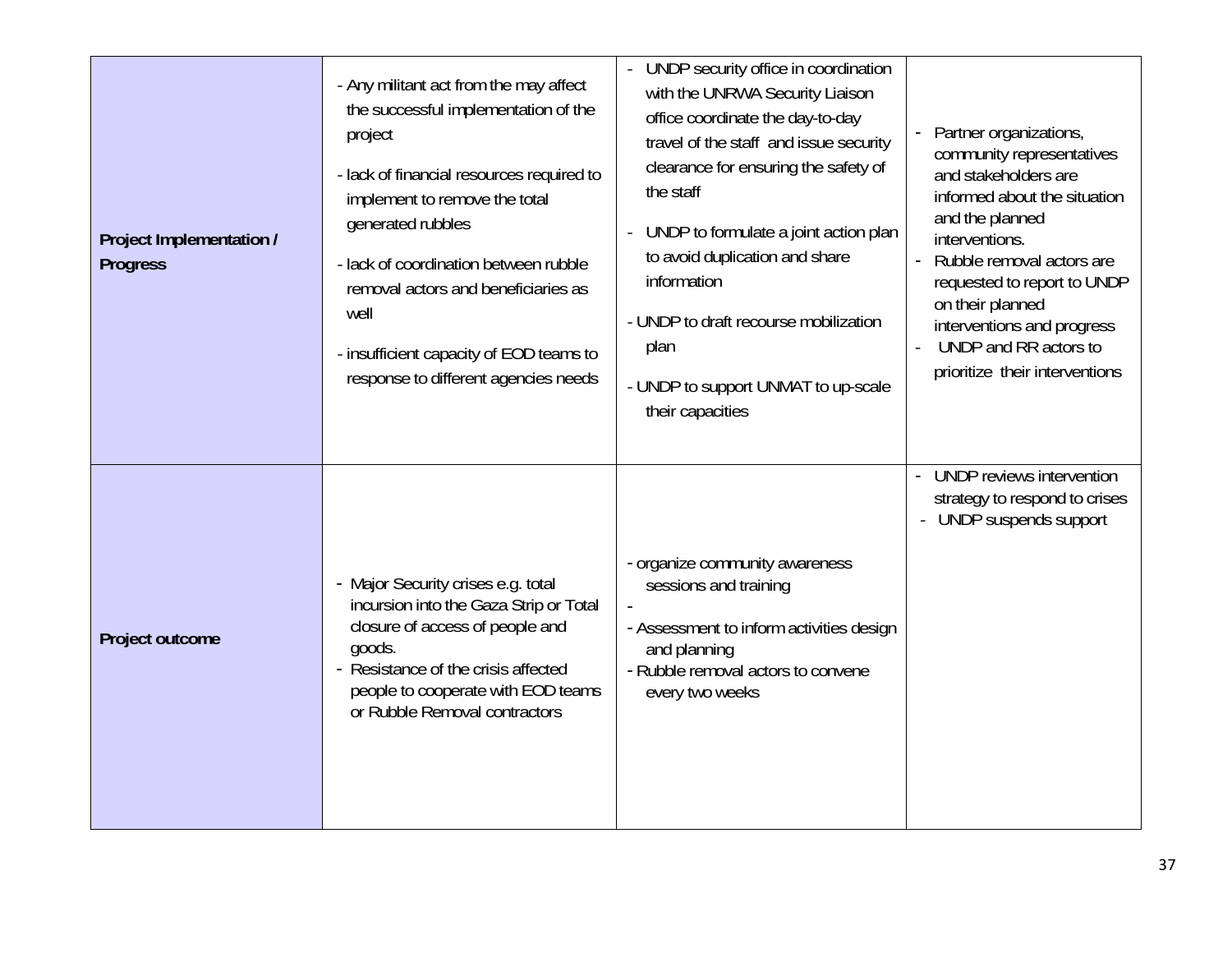**Annex F: Government of Japan letter of approval**